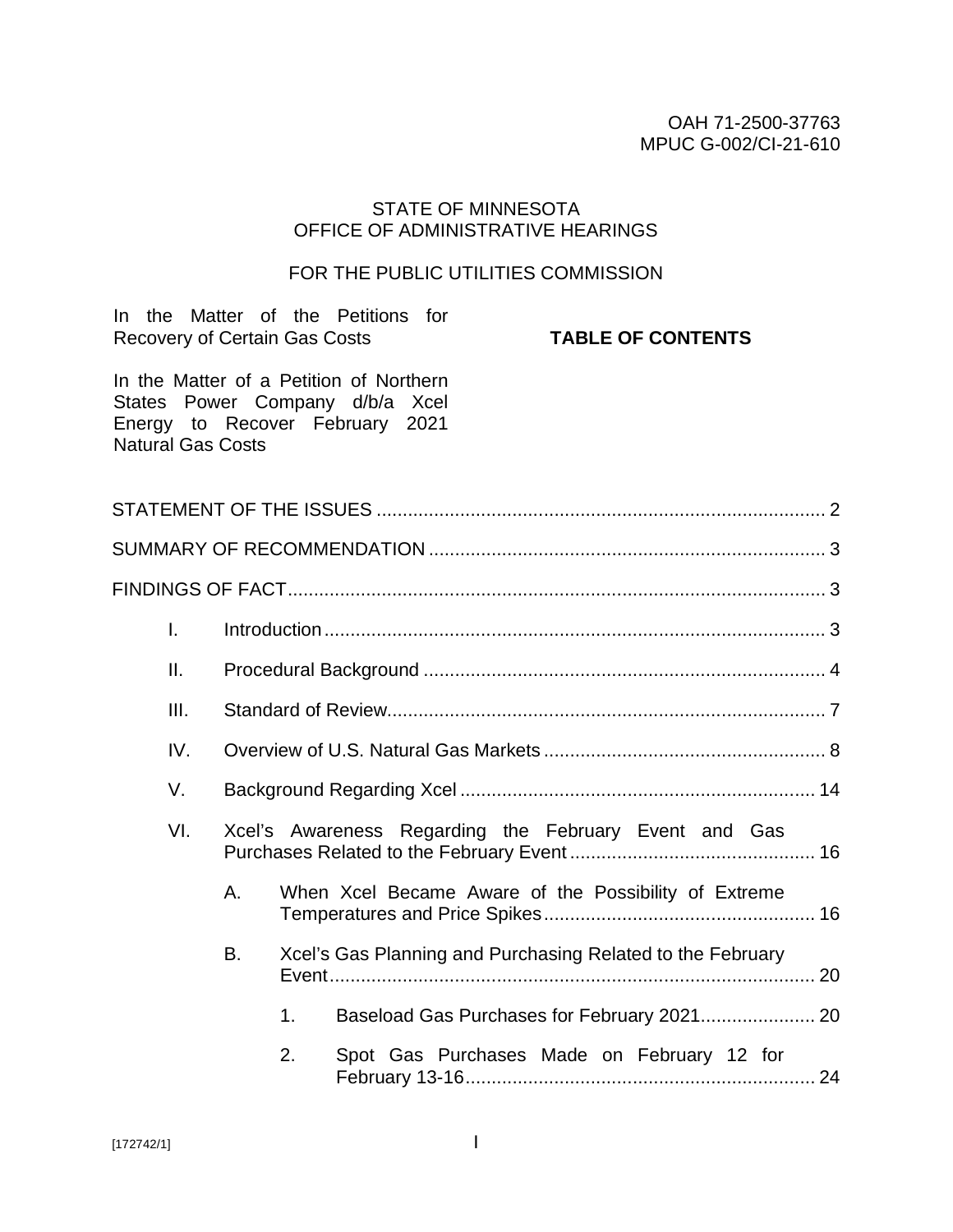|       |           | 3. |                                                |  |
|-------|-----------|----|------------------------------------------------|--|
|       |           | 4. | Spot Gas Purchases Made on February 16 for     |  |
| VII.  |           |    |                                                |  |
|       | Α.        |    |                                                |  |
|       |           | 1. |                                                |  |
|       |           | 2. |                                                |  |
|       |           | 3. | Sibley and Maplewood Propane Air Plants 46     |  |
|       | <b>B.</b> |    |                                                |  |
|       | C.        |    |                                                |  |
| VIII. |           |    |                                                |  |
|       | Α.        |    |                                                |  |
|       | <b>B.</b> |    |                                                |  |
|       | C.        |    |                                                |  |
|       | D.        |    |                                                |  |
|       | Е.        |    | Assigning Costs of the February Event based on |  |
|       |           |    |                                                |  |
|       |           |    |                                                |  |
|       |           |    |                                                |  |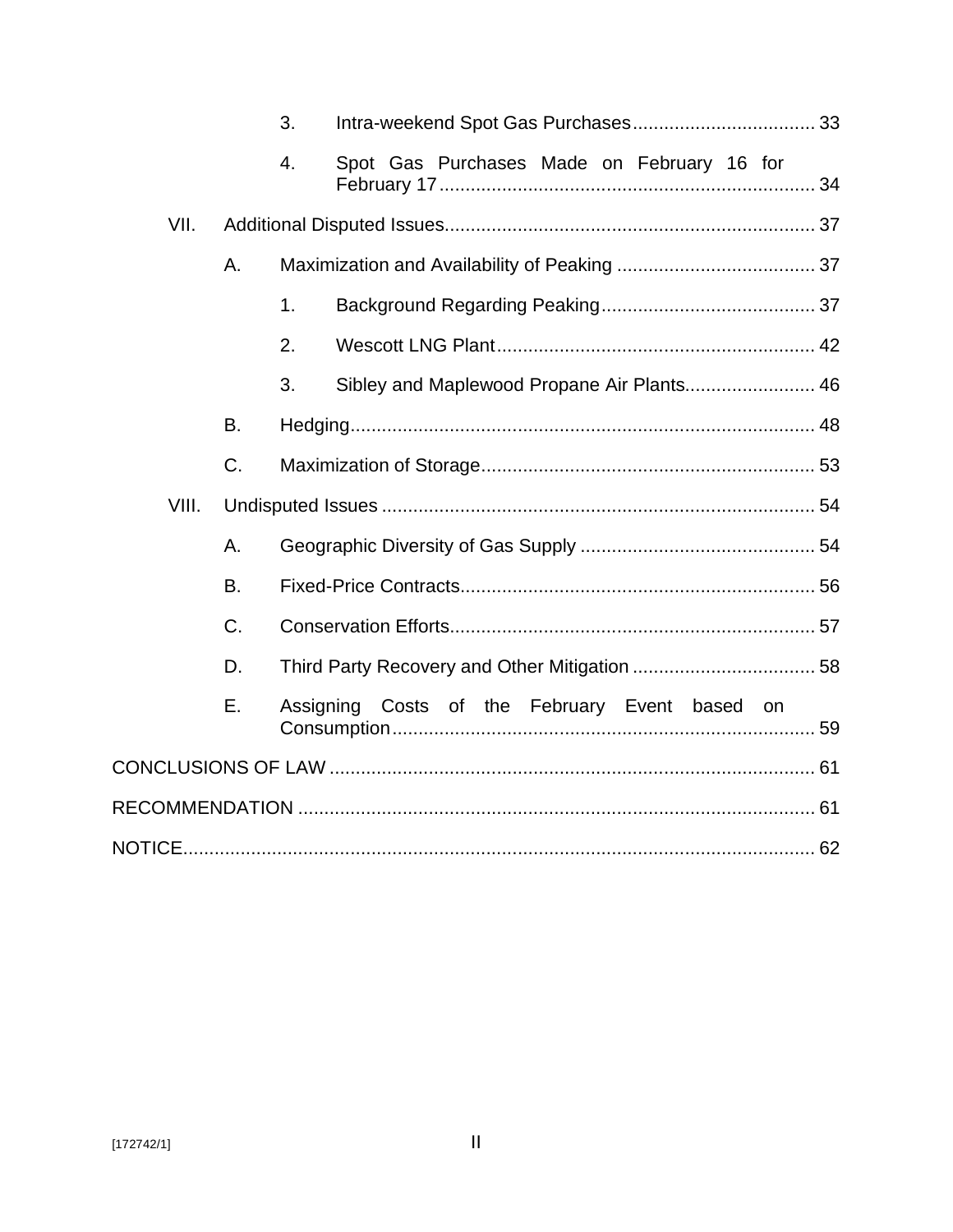### STATE OF MINNESOTA OFFICE OF ADMINISTRATIVE HEARINGS

#### FOR THE PUBLIC UTILITIES COMMISSION

In the Matter of the Petitions for Recovery of Certain Gas Costs

## **FINDINGS OF FACT, CONCLUSIONS OF LAW, AND RECOMMENDATION**

In the Matter of a Petition of Northern States Power Company d/b/a Xcel Energy to Recover February 2021 Natural Gas Costs

This matter was assigned to Administrative Law Judges (ALJs) Jessica A. Palmer-Denig and Barbara J. Case to conduct a consolidated contested case hearing regarding whether Northern States Power Company d/b/a Xcel Energy (Xcel) and other Gas Utilities<sup>1</sup> prudently incurred extraordinary costs for natural gas to serve their customers during the period of February 13-17, 2021 (the February Event). The Minnesota Public Utilities Commission (Commission) referred this matter pursuant to its Order Granting Variances and Authorizing Modified Cost Recovery Subject to Prudence Review, and Notice of and Order for Hearing (Order for Hearing) issued on August 30, 2021,<sup>2</sup> in which it requested the preparation of a full report, based upon the consolidated case record.

The ALJs held an evidentiary hearing remotely by videoconference via Microsoft Teams on February 17-18 and 22, 2022. The parties filed post-hearing briefs on March 15, 2022, and responsive briefs on March 25, 2022. Additionally, Administrative Law Judge Christa L. Moseng held two remote public hearings on March 3, 2022. The hearing record closed on March 25, 2022.

Eric F. Swanson, Elizabeth H. Schmiesing, and Kyle R. Kroll, Winthrop & Weinstine, P.A., and Matthew B. Harris and Mara K. Ascheman, Xcel, appeared on behalf of Xcel.

<sup>&</sup>lt;sup>1</sup> In addition to Xcel, the "Gas Utilities" include CenterPoint Energy (CenterPoint Energy), Minnesota Energy Resources Corporation (MERC), and Great Plains Natural Gas Co., a Division of Montana-Dakota Utilities Co. (Great Plains).

<sup>&</sup>lt;sup>2</sup> Order Granting Variances and Authorizing Modified Cost Recovery Subject to Prudence Review, and Notice of and Order for Hearing at 7 (Aug. 30, 2021) (eDocket No. 20218-177548-03) (Order for Hearing).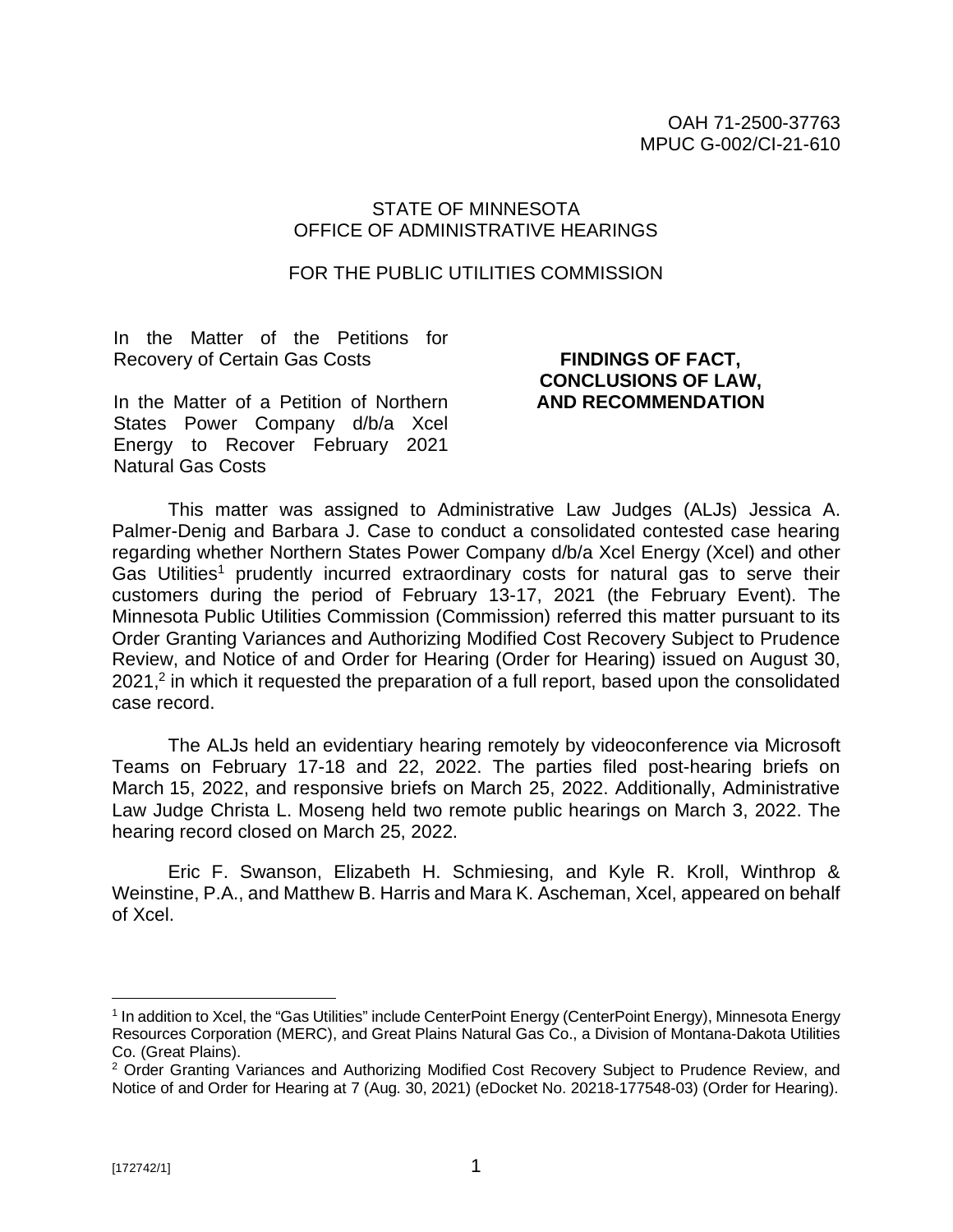Katherine Hinderlie and Richard Dornfeld, Assistant Attorneys General, appeared on behalf of the Minnesota Department of Commerce Division of Energy Resources (Department).

Joseph Meyer and Peter Scholtz, Assistant Attorneys General, appeared on behalf of the Office of the Attorney General Residential and Small Business Utilities Division (OAG).

Brian Edstrom, Attorney at Law, appeared on behalf of Citizens Utility Board of Minnesota (CUB).

Ryan Barlow, General Counsel, Jorge Alonso, Andrew Larson, James Worlobah, and Robert Manning, Minnesota Public Utilities Commission (Commission), appeared as Commission Staff.

## **STATEMENT OF THE ISSUES**

The Commission's Order for Hearing identified the following issues to be addressed in this proceeding:

A. Did the individual Gas Utilities act prudently before, during, and after the February Event, and are costs related to the February Event reasonable to recover from ratepayers?

B. Should the Commission disallow recovery of any costs for each utility?

C. If there are any disallowances for imprudent or unreasonable action, how should these costs be calculated?

D. The specific prudence questions raised so far, including but not limited to:

i. When and to what extent did Gas Utilities become aware of the potential for extreme weather during the February Event, and did they respond prudently and reasonably?

ii. Did the Gas Utilities have enough geographic diversity of gas supply and, if not, what was the potential financial impact?

iii. Should the Gas Utilities have had additional fixed-price contracts and, if so, what was the potential financial impact?

iv. Did the Gas Utilities maximize use of storage capacity and, if not, what was the potential financial impact?

v. Did the Gas Utilities maximize use of peaking capacity and, if not, what was the potential financial impact? Has Xcel's maintenance and operation of its Wescott, Sibley, and Maplewood facilities resulted in financial impact?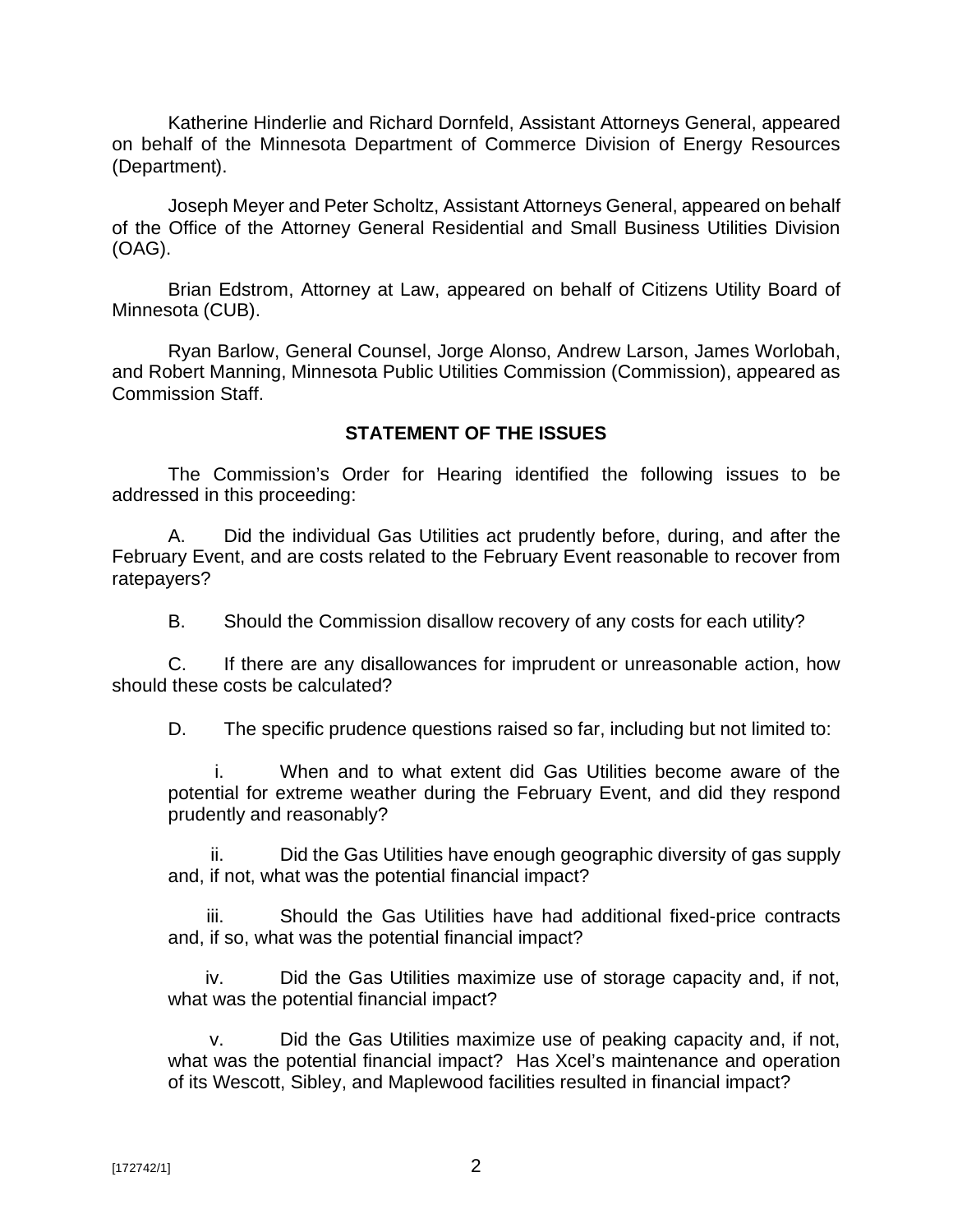vi. Should the Gas Utilities have made more robust conservation efforts and, if so, what was the potential financial impact?

vii. Did the Gas Utilities timely and appropriately pursue recovery through insurance, federal regulatory actions, market rules, contract enforcement, and other available legal actions such that they have not missed deadlines or become barred from possible recovery on behalf of ratepayers and, if not, what is the potential financial impact?

viii. Are there any other issues or actions related to prudence and, if so, what is the potential financial impact?

E. Is it possible to assign extraordinary costs to customers or customer classes based on their consumption during the February Event and, if so, would it be reasonable to do so $?$ <sup>3</sup>

## **SUMMARY OF RECOMMENDATION**

The ALJs conclude that Xcel acted prudently in connection with the February Event, that the extraordinary gas costs Xcel incurred in order to serve its customers are recoverable, and that no disallowance related to the February Event is warranted.

Based on the testimony and other evidence in the record, the ALJs make the following:

## **FINDINGS OF FACT**

### **I. Introduction**

1. In February 2021, a winter weather event brought extremely cold weather to the southern United States, including the natural gas producing areas of Texas and Oklahoma. The cold temperatures caused significant disruption in the production and distribution of natural gas.

2. Natural gas is not price-regulated; rather it is a commodity, and its price is determined by the marketplace. As a result of the cold weather event in February 2021, natural gas prices in some areas of the United States soared to levels never before previously seen.

3. In Minnesota, the four companies identified here as the Gas Utilities, provide rate-regulated natural gas service to nearly all Minnesota natural gas customers. These Gas Utilities are responsible for purchasing sufficient gas to meet customer demand and ensuring that their distribution systems remain functioning.

4. During February 13-17, 2021, which the Commission calls the "February Event," the Gas Utilities maintained service to their customers, but incurred

<sup>3</sup> *Id.* at 7-8.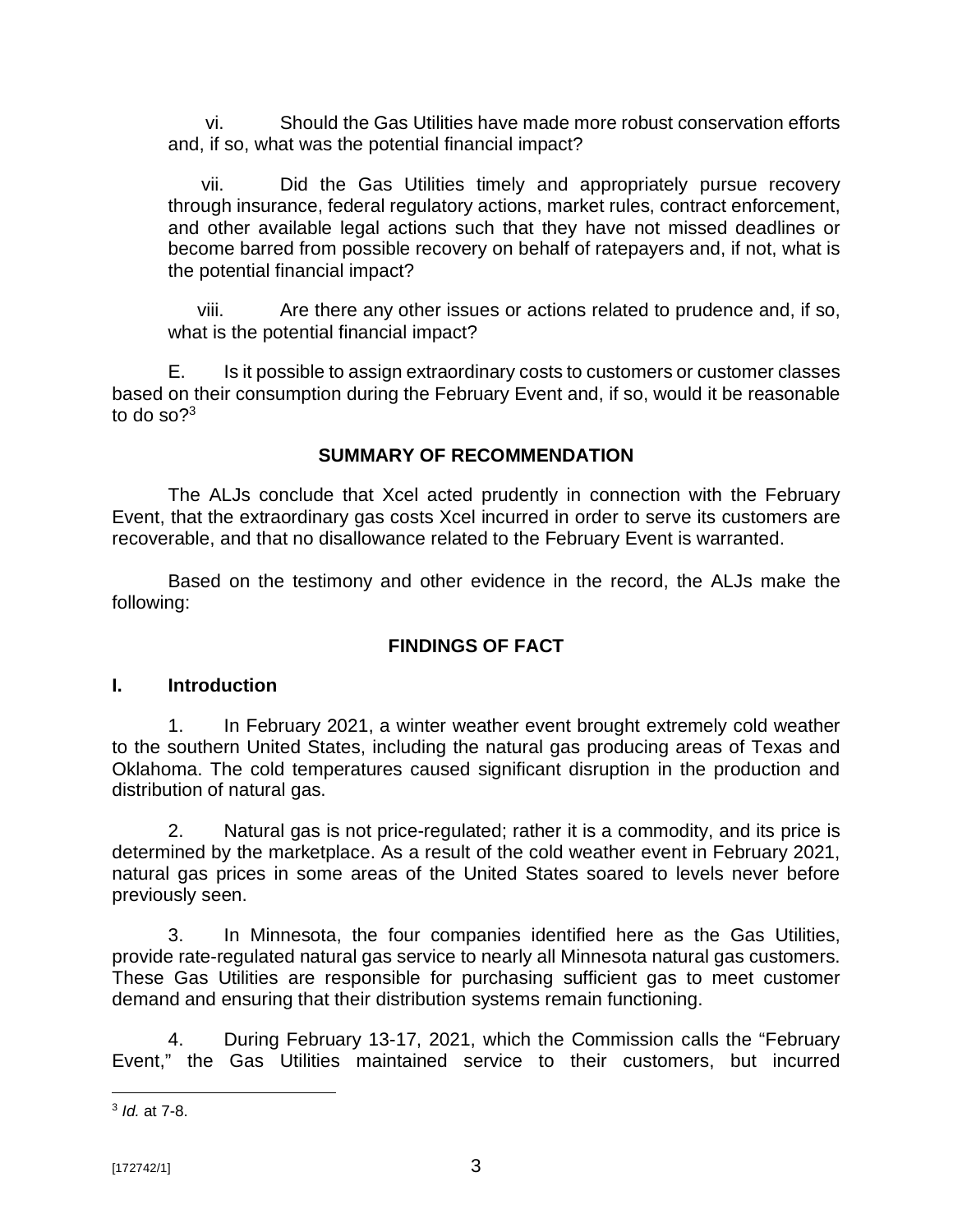unprecedented levels of under-recovered costs for the purchase of natural gas in order to do so.

5. The Gas Utilities, including Xcel, now seek to recover those costs. The Commission determined that a proceeding to assess the prudency of the Gas Utilities' decisions in connection with the February Event was necessary as a part of that process.

## **II. Procedural Background**

6. On August 30, 2021, the Commission issued an Order for Hearing, which, among other things, referred these matters to the Office of Administrative Hearings (OAH) for consolidated contested case proceedings. 4

7. The Commission identified the parties to the contested case proceeding as CenterPoint Energy, Xcel, MERC, Great Plains, the Department, and OAG.<sup>5</sup>

8. The ALJs held a prehearing conference on September 13, 2021, and issued the First Prehearing Order on September 20, 2021.<sup>6</sup> The First Prehearing Order established a procedural schedule, procedures for discovery, deadlines for prehearing filings, and procedures for the evidentiary hearing and briefing.<sup>7</sup>

| <b>Event</b>                                                                              | <b>Date</b>                    |  |
|-------------------------------------------------------------------------------------------|--------------------------------|--|
| <b>Utility Direct Testimony</b>                                                           | October 22, 2021               |  |
| <b>Intervenor Direct Testimony</b>                                                        | December 22, 2021              |  |
| <b>Rebuttal Testimony by all Parties</b>                                                  | <b>January 21, 2022</b>        |  |
| Surrebuttal Testimony by all Parties                                                      | February 11, 2022              |  |
| All Parties File and Exchange Prehearing<br><b>Filings</b>                                | February 14, 2022              |  |
| <b>Evidentiary Hearing</b>                                                                | February 17-18 and 22-23, 2022 |  |
| Post-Hearing Briefs by All Parties and<br><b>Proposed Findings Submitted by Utilities</b> | March 15, 2022                 |  |
| Post-Hearing Reply Briefs and Revised<br>Findings Submitted by All Parties (All           | March 25, 2022                 |  |

9. The First Prehearing Order established the following schedule:

<sup>4</sup> *Id.* at 7.

<sup>5</sup> *See* First Prehearing Order at 3 (Sept. 20, 2021) (eDocket No. 20219-178082-01).

<sup>6</sup> *Id.*

<sup>7</sup> *Id.*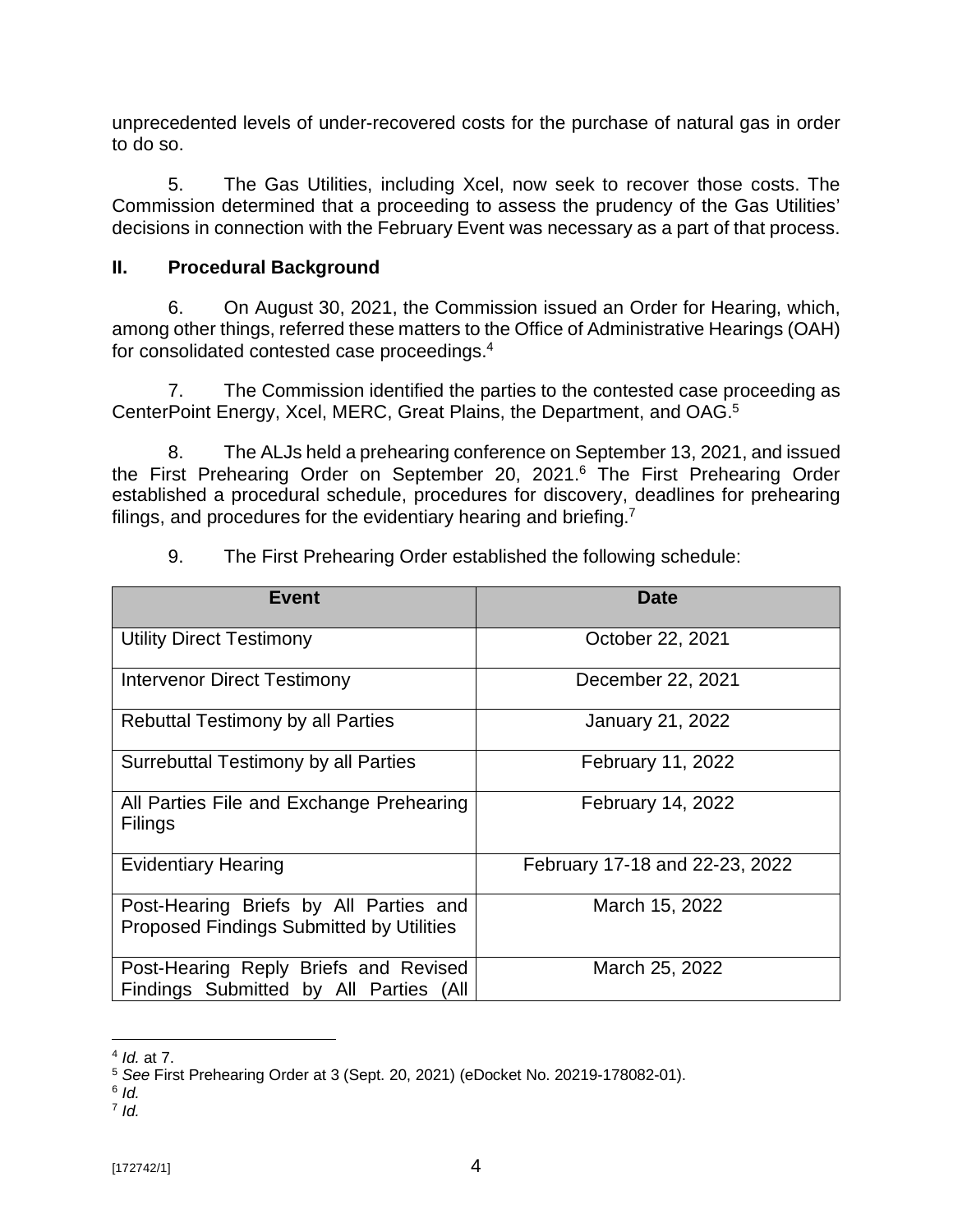| Parties to Submit Redlines of Proposed<br>Findings) |                           |
|-----------------------------------------------------|---------------------------|
| <b>ALJ Report Issued</b>                            | May 24, 2022              |
| <b>Arguments and Exceptions</b>                     | June 3, 2022 <sup>8</sup> |

10. On October 1, 2021, CUB petitioned to intervene as a party.<sup>9</sup> The ALJs granted CUB's petition on October 12, 2021.<sup>10</sup>

11. On October 8, 2021, SLGI petitioned to intervene in MERC's Docket No. G011/CI-21-611.<sup>11</sup> On October 20, 2021, SLGI's Petition to Intervene was granted as to the prudence review in MPUC Docket No. G-011/CI-21-611.<sup>12</sup>

12. On October 11, 2021, Minneapolis submitted a Petition to Intervene in MPUC Docket No. G008/M-21-138, stating that CenterPoint is the exclusive gas provider for Minneapolis and its residents.<sup>13</sup> On October 20, 2021, Minneapolis's Petition to Intervene was granted as to the prudence review in MPUC Docket No. G008/M-21-138.<sup>14</sup>

13. A Protective Order was issued on October 8, 2021, to address the handling of trade secret and nonpublic data.<sup>15</sup> A Protective Order for Highly-Confidential Trade Secret Data was subsequently issued on October 11, 2021, and amended on October 26, 2021.<sup>16</sup>

14. On October 22, 2021, CenterPoint Energy, Xcel Energy, Great Plains, MERC, and the Joint Gas Utilities filed Direct Testimony.

15. On December 22, 2021, CUB, the Department, and the OAG filed Direct Testimony.

<sup>8</sup> *Id.* at 4.

<sup>&</sup>lt;sup>9</sup> Petition to Intervene by The Citizens Utility Board of Minnesota (Oct. 1, 2021) (eDocket No. 202110-178489-04).

<sup>&</sup>lt;sup>10</sup> Order Granting Petition to Intervene by The Citizens Utility Board of Minnesota (Oct. 12, 2021) (eDocket No. 202110-178734-04).

<sup>11</sup> Petition to Intervene of Super Large Gas Intervenors (Oct. 8, 2021) (eDocket No. 202110-178613-03).

<sup>&</sup>lt;sup>12</sup> Order Granting in Part and Denying in Part the Petition to Intervene of the Super Large Gas Intervenors (Oct. 20, 2021) (eDocket No. 202110-178980-01) (SLGI's Petition to Intervene in MPUC Docket No. G-999/CI-21-135 was denied as that docket was not referred to the OAH for inclusion in the contested case proceeding.).

 $13$  Petition to Intervene (Oct. 11, 2021) (eDocket No. 202110-178639-01).

<sup>&</sup>lt;sup>14</sup> Order Granting in Part and Denying in Part the Petition to Intervene of the City of Minneapolis (Oct. 20, 2021) (eDocket No. 202110-178978-03) (To the extent that Minneapolis's filings could be construed as a request to intervene in the remaining three dockets, Minneapolis's Petition to Intervene was denied.). <sup>15</sup> Protective Order (Oct. 8, 2021) (eDocket No. 202110-178630-03).

<sup>&</sup>lt;sup>16</sup> Protective Order for Highly-Confidential Trade Secret Data (Oct. 11, 2021) (eDocket No. 202110-178678-03); Amended Highly Confidential Trade Secret Protective Order (Oct. 26, 2021) (eDocket No. 202110- 179189-03).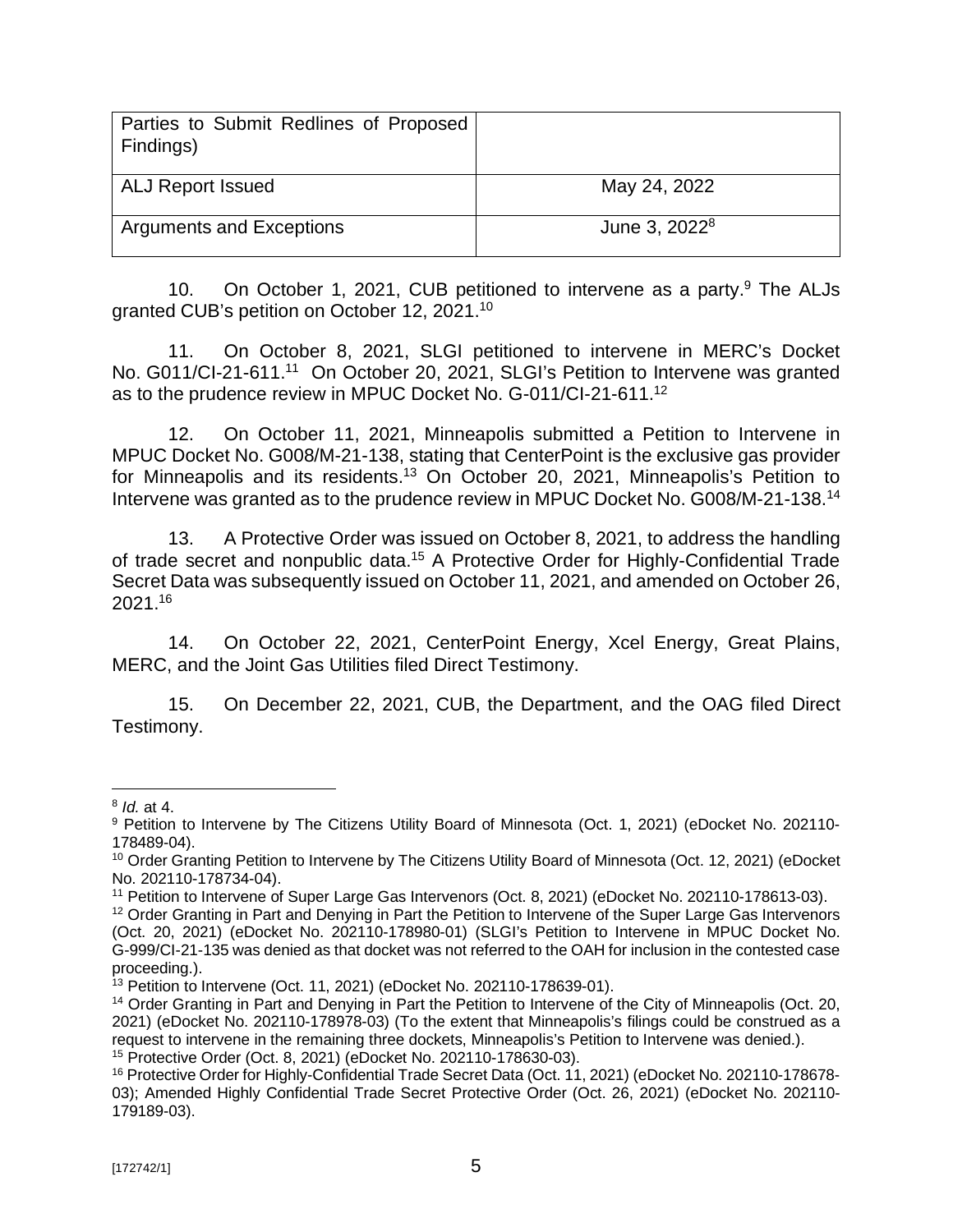16. On January 21, 2022, CenterPoint Energy, Xcel Energy, Great Plains, MERC, and the Joint Gas Utilities filed Rebuttal Testimony.

17. On January 27, 2022, the Commission requested that the OAH hold two virtual public hearings in early March 2022 and provide a summary report.<sup>17</sup>

18. The ALJs held a second prehearing conference via Microsoft Teams on February 3, 2022.<sup>18</sup> They then issued the Second Prehearing Order on February 7, 2022, scheduling the evidentiary hearing to be held via Microsoft Teams on February 17, 18, 22, and 23, 2022, beginning at 9:30 a.m. each day, and requiring prehearing filings.<sup>19</sup>

19. On February 4, 2022, the Commission issued a Notice of Virtual Public Hearings, scheduling public hearings for March 3, 2022, at 1:00 p.m. and 6:00 p.m.<sup>20</sup> On February 14, 2022, the Commission issued an addition to the February 4, 2022, Notice to inform the public that the Commission will also accept video comments as another method to participate in the virtual hearings.<sup>21</sup>

20. On February 11, 2022, CUB, the Department, and the OAG filed Surrebuttal Testimony.

21. On February 14, 2022, the Gas Utilities jointly, CenterPoint Energy, Great Plains, Xcel Energy, MERC, the Department, CUB, and the OAG filed Written Summaries of Pre-Filed Testimony.

22. The ALJs held the evidentiary hearing on February 17, 18, and 22, 2022, via Microsoft Teams.

23. On March 3, 2022, ALJ Christa L. Moseng held virtual public hearings via telephone and internet.

24. On March 15, 2022, the parties filed Initial Briefs and Proposed Findings of Fact.

25. On March 25, 2022, the parties filed Reply Briefs, redlines of the Proposed Findings of Fact, and CenterPoint Energy, Great Plains, Xcel Energy, and MERC filed responses to public comments.<sup>22</sup>

<sup>&</sup>lt;sup>17</sup> Request for the OAH to Hold Public Hearings (Jan. 27, 2022) (eDocket No. 20221-182049-01).

<sup>18</sup> Notice of Prehearing Conference (Jan. 31, 2022) (eDocket No. 20221-182273-01).

<sup>19</sup> Second Prehearing Order (Feb. 7, 2022) (eDocket No. 20222-182513-01).

<sup>20</sup> Notice of Virtual Public Hearings (Feb. 4, 2022) (eDocket No. 20222-182412-01).

<sup>&</sup>lt;sup>21</sup> Addition to Notice of Virtual Public Hearings (Feb. 14, 2022) (eDocket No. 20222-182753-04).

 $22$  The Administrative Law Judges requested that the parties use their best efforts to provide redlined findings of fact, in order to clearly highlight specific areas of dispute. The parties did so, but given the short timelines required in this matter and the volume of material to be reviewed, the Department, OAG, and CUB noted that the failure to strike or revise certain facts did not constitute a stipulation or waiver as to that issue. The Administrative Law Judges appreciate the efforts of all of the parties to build the record for the Commission's decision and have reviewed the parties' final submissions and the entire record in light of the reservations asserted by the Department, OAG, and CUB.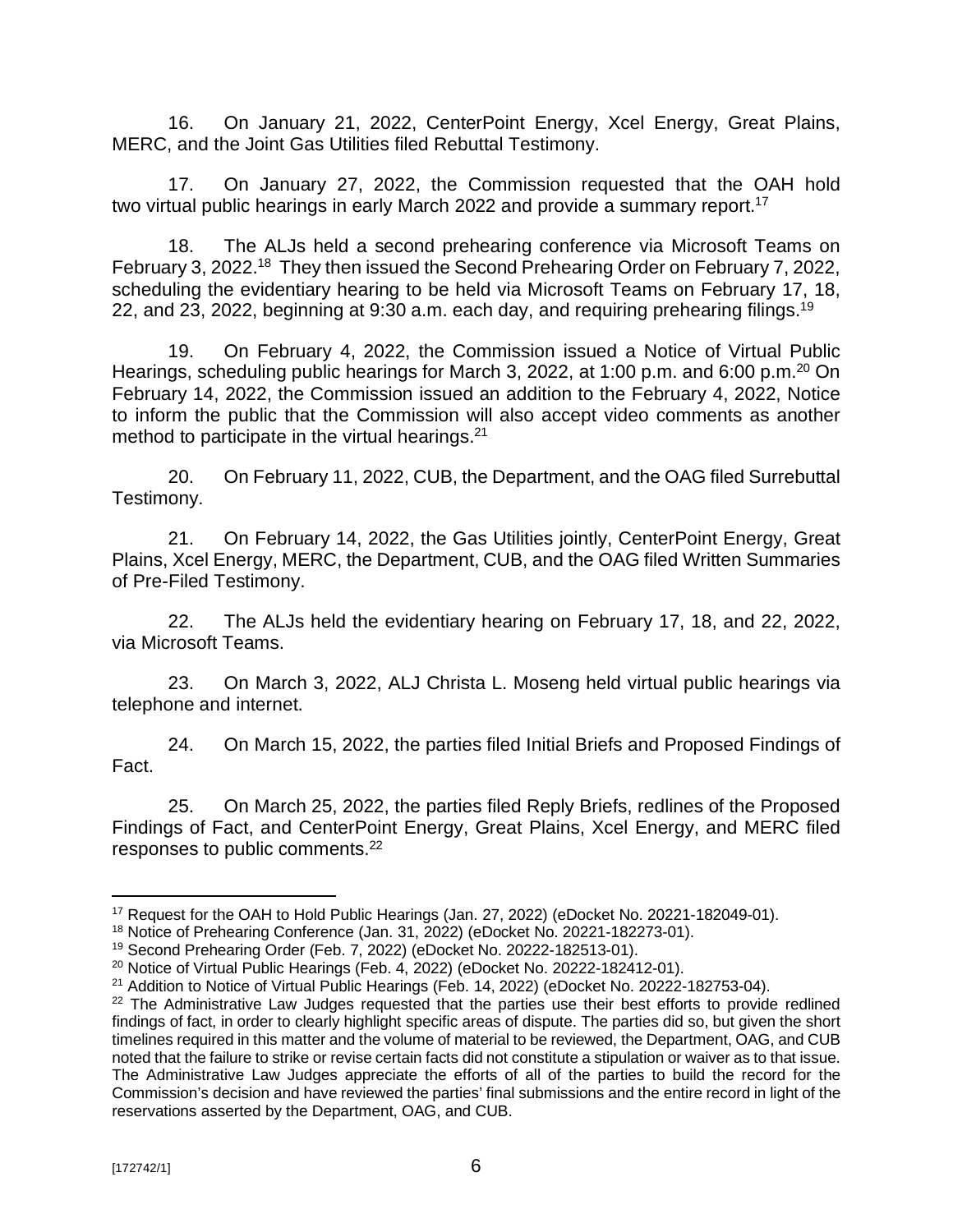### **III. Standard of Review**

26. Every rate made, demanded, or received by any public utility must be just and reasonable.<sup>23</sup>

27. This proceeding addresses the reasonableness of the costs incurred by the Gas Utilities, and specific to this Report, whether Xcel acted prudently before, during, and after the February Event, and whether the costs related to the February Event are reasonable to recover from ratepayers.<sup>24</sup>

28. The term "prudence" means "skill and good judgment in the use of resources," "caution or circumspection as to danger or risk,"<sup>25</sup> and "behavior that is careful and avoids risk."<sup>26</sup>

29. The parties to this proceeding generally agree on the parameters for determining prudence. Prudence is defined as reasonable action taken in good faith based on knowledge available at the time of the action or decision.<sup>27</sup> Actions taken in good faith are those taken without malicious intent, $^{28}$  exercising the care that a reasonable person would exercise under the same circumstances at the time the decision was made. $29$ 

30. Prudence is not evaluated using the benefit of hindsight. Instead, the Gas Utilities' actions and decisions must be judged on the basis of whether each action and decision was reasonable at the time, under all the circumstances, and based on the information that was or should have been known.<sup>30</sup>

<sup>23</sup> Minn. Stat. § 216B.03 (2020).

<sup>&</sup>lt;sup>24</sup> Order for Hearing at 7.

<sup>25</sup> *Prudence*, MERRIAM WEBSTER,<https://www.merriam-webster.com/dictionary/prudence.>

<sup>26</sup> *Prudence*, CAMBRIDGE DICTIONARY, <https://dictionary.cambridge.org/us/dictionary/english/prudence.>

 $27$  Ex. 506 at 28 (King Direct) ("I define prudence as reasonable action taken in good faith based on the knowledge available at the time"); Ex. 103 at 13 (Honorable Direct) (noting that the prudence standard evaluates "whether the utility acted in good faith and reasonably, based upon the facts that it knew or should have known at the time, without the benefit of hindsight."); Ex. 819 at 13 (Nelson Surrebuttal) (noting the evaluation of prudence must "focus on whether [t]he utilities exercised due care given what was known and knowable of their actions").

<sup>&</sup>lt;sup>28</sup> Evidentiary Hearing Tr. Vol. 2C at 25 (King) ("I had thought of it  $\ldots$  as just meaning without malicious intent.")

 $29$  Ex. 810 at 21 (Nelson Direct) ("The fact that a better outcome could have been reached in hindsight is not in itself permissible evidence in a prudence review; what matters is whether the utility acted reasonably based on the facts it 'knew or should have known' at the time. This is related to the concept of a 'reasonable utility,' which is expected to exercise 'the care that a reasonable person would exercise under the same circumstances at the time the decision was made.'").

 $30$  Ex. 506 at 28 (King Direct) (Prudence must be assessed "based on the information the Gas Utilities had, or could reasonably have obtained, at the time of their actions and not the benefit of hindsight now available."); Ex. 105 at 1 (Honorable Summary of Pre-Filed Testimony) ("It is my opinion that the Joint Gas Utilities have an obligation to act in good faith, based on the circumstances and facts known at the time, to obtain the necessary gas supplies to serve their retail customers at reasonable cost given the prevailing market at the time of the purchases. If they did so during the Winter Storm, the Joint Gas Utilities have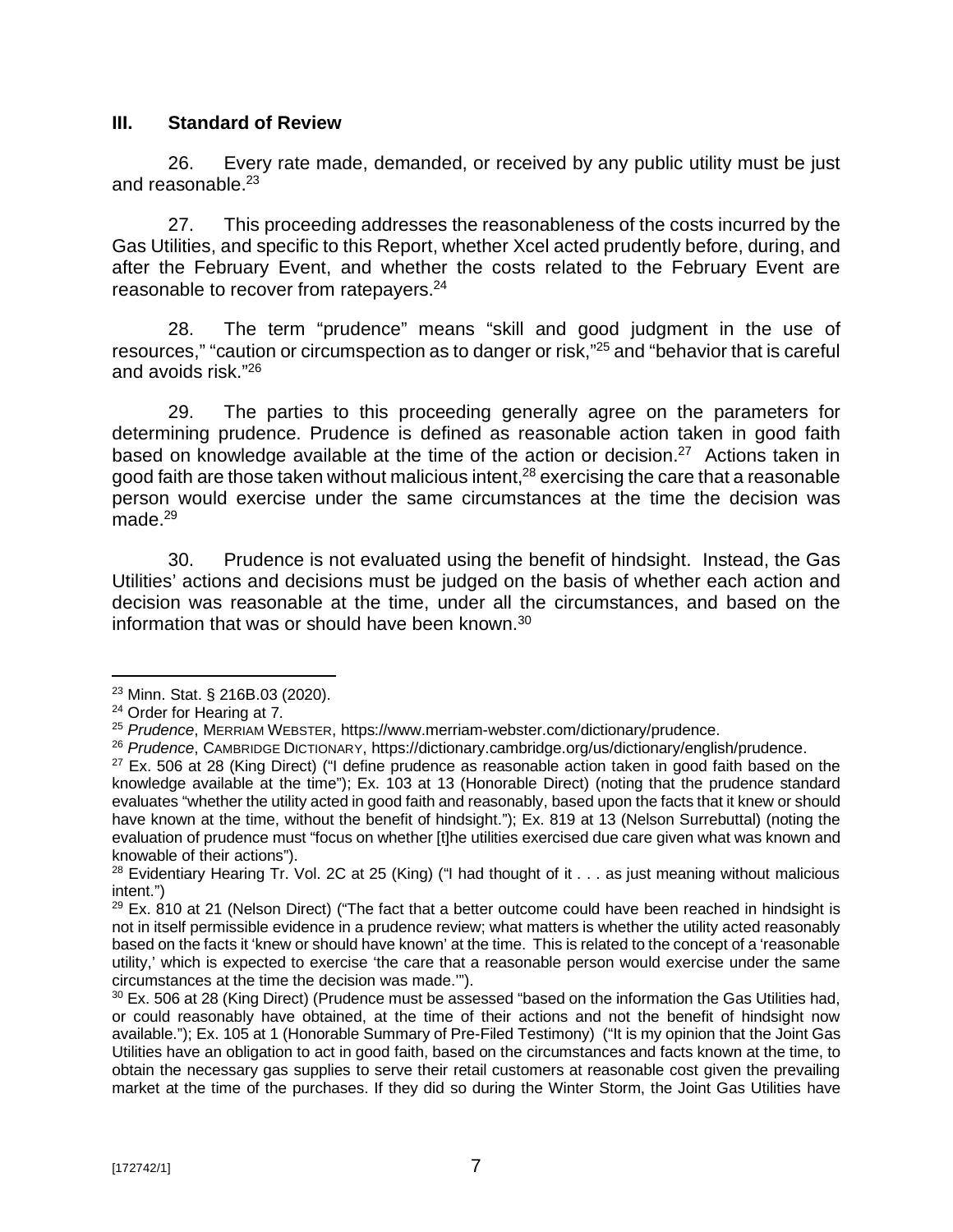31. A determination of prudence must recognize that a utility may take a range of actions or decisions that are prudent.<sup>31</sup> In many instances, there will not be one singular prudent action or decision but rather, a range of actions that are reasonable and prudent.<sup>32</sup>

32. Prudence is applied to decisions.<sup>33</sup> Therefore, a prudence review is focused on an examination of specific decisions and whether the decisions were prudent or imprudent.<sup>34</sup>

33. The burden to prove that its actions were prudent and that recovery of extraordinary costs is reasonable rests on Xcel.<sup>35</sup>

34. Utilities do not enjoy a presumption of prudence.<sup>36</sup> Doubts as to reasonableness are resolved in favor of the consumer.<sup>37</sup>

## **IV. Overview of U.S. Natural Gas Markets**

35. The natural gas market differs in important and fundamental ways from the electric power market, reflecting the different structures of the two industries and the different products moving through those markets.<sup>38</sup> The electric power industry operates as a single, fully-integrated system, and the market operates in real-time, since electricity travels near the speed of light.<sup>39</sup> In contrast, the natural gas industry consists of multiple

<sup>39</sup> *Id.* at 3, 15-16.

acted in a prudent fashion and have incurred costs reasonably necessary to provide service to their customers."); Ex. 600 at 17 (Lebens Direct) (The Commission "should focus as much as possible on evaluating the decisions that would have been prudent based on the information available at the time when those decisions were made."); Ex. 104 at 4-5 (Honorable Rebuttal) ("This proceeding involves gas supply costs incurred by the Joint Gas Utilities to serve their customers during a recognized extreme weather event. Cold weather events create challenging and dynamic environments that require quick responses. Such circumstances should be considered as part of the overall prudence evaluation.").

<sup>&</sup>lt;sup>31</sup> Ex. 506 at 28 (King Direct) ("In order for the actions of the Gas Utilities to be deemed prudent, they must fall within a range of reasonable action."); Ex. 105 at 1 (Honorable Summary of Pre-Filed Testimony) ("Prudence is not evaluated on the basis of hindsight, and prudence determinations recognize that a utility may take a range of actions or decisions that are prudent."); Ex. 819 at 19 (Nelson Surrebuttal) (agreeing that a range of utility decisions taken in response to a specific circumstance may be prudent).

<sup>&</sup>lt;sup>32</sup> See Evidentiary Hearing Tr. Vol. 2C at 23 (King) ("Q. In order to be deemed prudent, the gas utilities' actions must fall within a range of reasonable action. Correct? A. Yes. Q. Would you agree that a range of reasonable action includes more than one possible action? A. Yes"); Ex. 104 at 3 (Honorable Rebuttal) ("[T]he standard is clear that a range of reasonable utility management decisions made in response to specific circumstances may qualify as prudent – there is no single 'right answer.'").

 $33$  Ex. 810 at 21 (Nelson Direct) ("The fact that a better outcome could have been reached in hindsight is not … permissible evidence in a prudence review.").

<sup>&</sup>lt;sup>34</sup> Ex. 819 at 16-17 (Nelson Surrebuttal) ("[T]he focus of a prudence review is on specific decisions – not a vague 'totality of the decisions' in which no specific decision can be identified as unreasonable."). <sup>35</sup> Minn. Stat. § 216B.16, subd. 4 (2020).

<sup>36</sup> *In re a Comm'n Investigation into Xcel Energy's Monticello Life-Cycle Management/Extender Power Uprate Project*, MPUC Docket No. E-002/CI-13-754, Order Finding Imprudence, Denying Return on Cost Overruns, and Establishing LCM/EPU Allocation for Ratemaking Purposes at 12 (May 8, 2015).

<sup>37</sup> Minn. Stat. § 216B.03; *see also* Order for Hearing at 3 ("In incurring costs necessary to provide service, utilities are expected to act prudently to protect ratepayers from unreasonable risks.").

<sup>38</sup> Ex. 100 at 3, 15-16 (Smead Direct).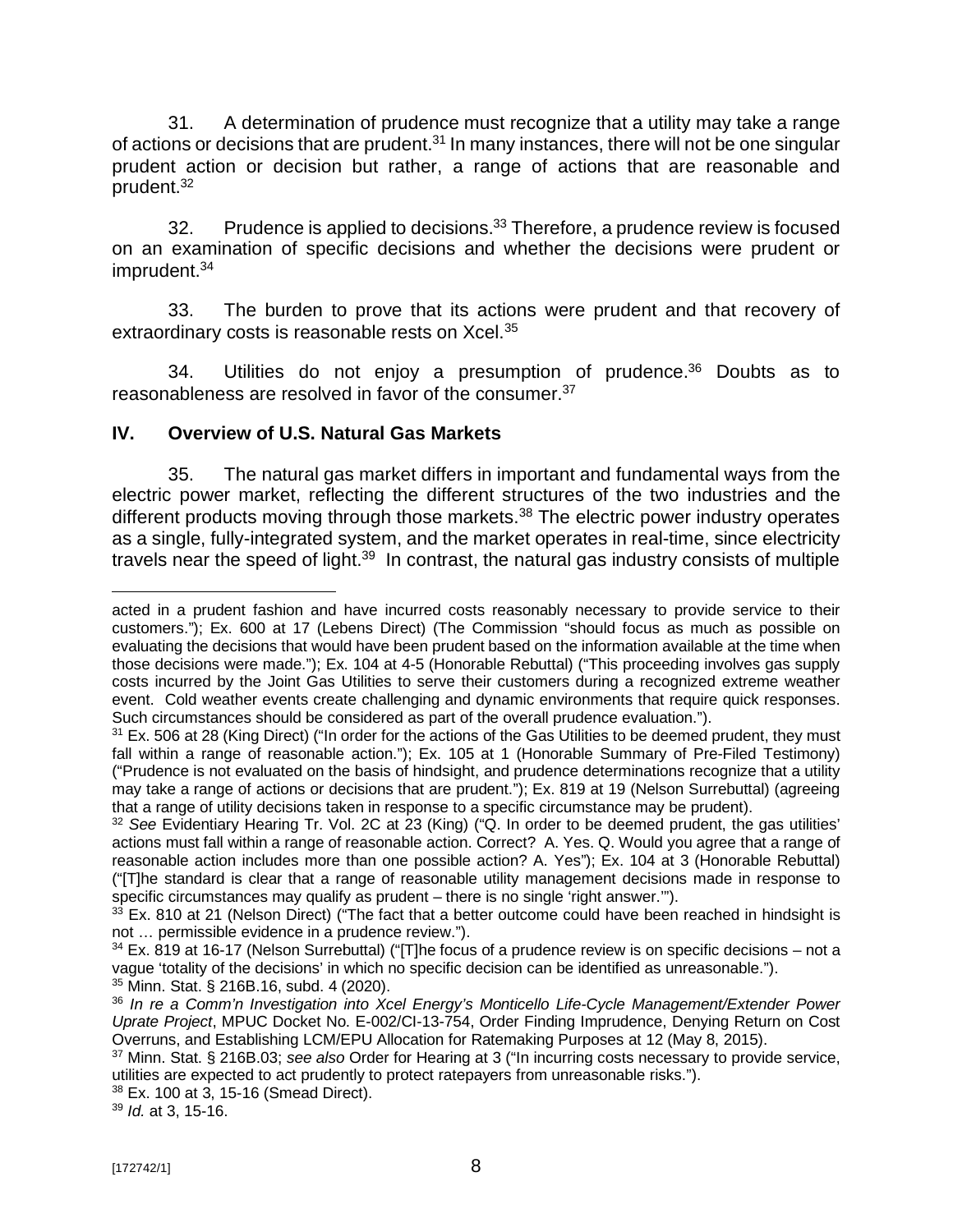entities operating independently.<sup>40</sup> And while dynamic, the natural gas market is far more static than the electric market, particularly during strained operating conditions such as a winter storm.<sup>41</sup>

36. The natural gas industry consists of: (1) producers that drill wells that bring raw natural gas to the surface; (2) midstream gathering and processing entities that carry the raw gas to treatment and processing facilities; (3) transmission pipelines which move dry (processed) gas and gas from storage to distant consuming markets; (4) storage providers which supply underground natural gas storage for system balancing and/or for later consumption; (5) local distribution companies (LDCs) that supply and deliver the natural gas actually consumed by utility customers to those customers; and (6) directconnect end-users, such as power plants or large industrial users, which take natural gas service directly from the transmission pipelines rather than from an LDC.<sup>42</sup>

37. In 1993, the Federal Energy Regulatory Commission (FERC) implemented Order No. 636.<sup>43</sup> Order No. 636 "unbundled" different aspects of the natural gas industry.<sup>44</sup> Previously transmission pipelines bought and sold the bulk interstate gas, and thus delivered to their customers a "bundled" product consisting of gas, transmission, and storage; through unbundling, FERC instituted the current structure in which transmission pipelines strictly transport and store gas as contract carriers, while buyers and sellers purchase and sell gas separately, moving it through the transportation and storage services provided by the pipelines.<sup>45</sup>

38. To serve the needs of firm customers, a natural gas LDC must contract with two different types of entities. First, the LDC contracts with transportation pipelines, who transport natural gas to the LDC's service territory from the locations where it is produced, purchased and stored, under agreements and pursuant to tariffs regulated by FERC. <sup>46</sup> Natural gas is not produced within Minnesota, so the Gas Utilities rely on interstate pipelines to transport gas produced in other states to Minnesota.<sup>47</sup> Second, the LDC also contracts with suppliers of physical natural gas.<sup>48</sup>

39. The trading of natural gas as a commodity is unregulated, but the United States natural gas market is subject to extensive reporting, observation, and analysis.<sup>49</sup> Natural gas prices "are driven by the competitive market forces of supply and demand."<sup>50</sup>

<sup>48</sup> *Id.* at 6. Suppliers can either be producers of natural gas or marketers, who aggregate supply for commercial disposition. Ex. 100 at 5 (Smead Direct).

<sup>40</sup> *Id.* at 3-4.

<sup>41</sup> *Id.* at 16.

<sup>42</sup> *Id.* at 3-4; *see also* Ex. 506 at 3-4 (King Direct).

<sup>43</sup> Ex. 100 at 4 (Smead Direct).

<sup>44</sup> *Id.*

<sup>45</sup> *Id.*; *see also* Ex. 506 at 5 (King Direct).

 $46$  Ex. 506 at 6 (King Direct).

<sup>47</sup> *Id.* at 7.

<sup>49</sup> *Id.* at 7; Ex. 506 at 5-6 (King Direct).

<sup>50</sup> Ex. 506 at 5 (King Direct).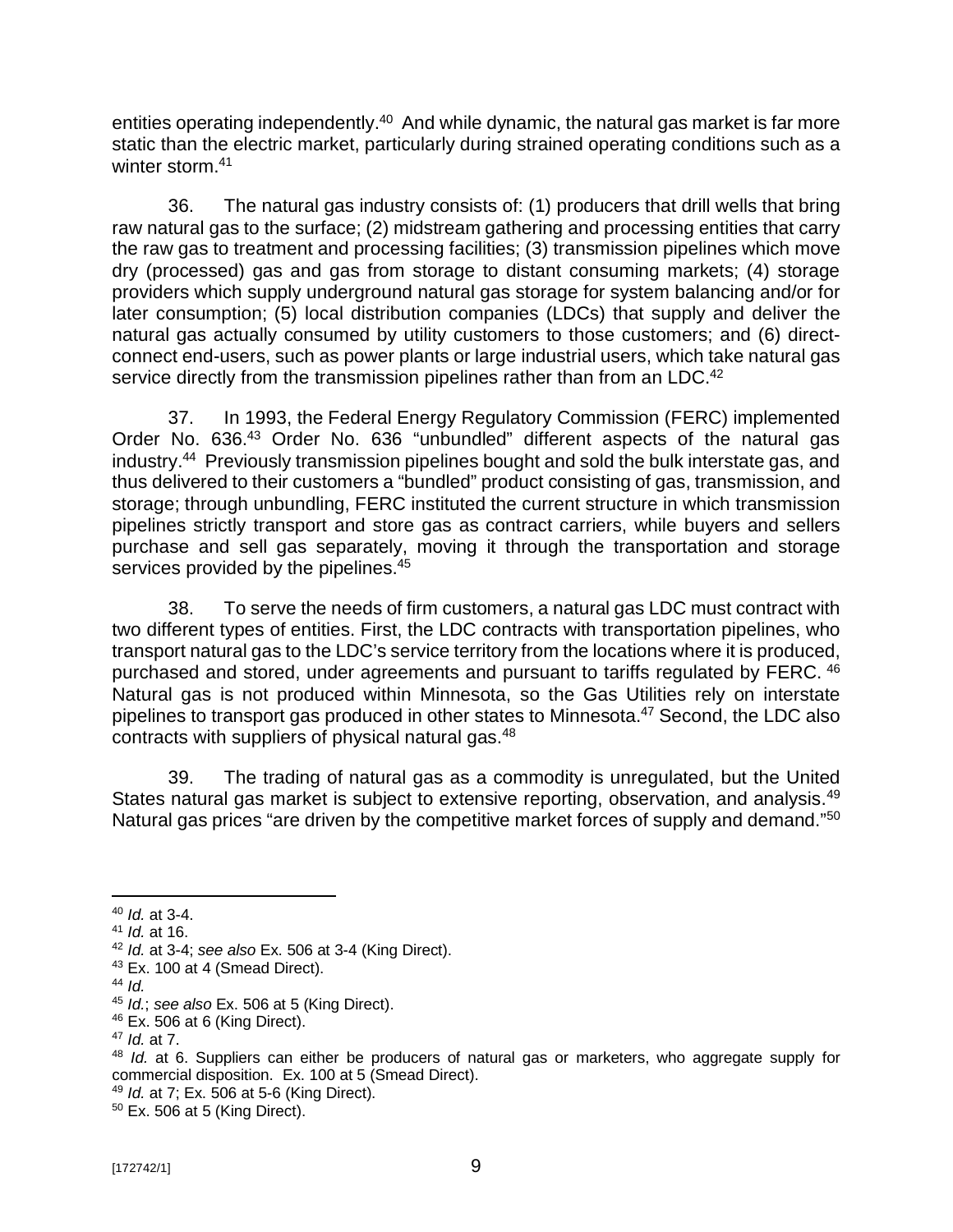40. Many factors affect the competitive market pricing of natural gas, including weather forecasts, storage levels and activity, current and projected production levels, demand for liquefied natural gas (LNG) exports, pipeline constraints, pipeline tariff provisions and operational actions, and uncertainty of supply reliability.<sup>51</sup>

41. The sale and purchase of natural gas takes place both through one-on-one bilateral negotiated transactions directly between counterparties and through open and transparent trading on organized and regulated exchanges, including the Intercontinental Exchange (ICE).<sup>52</sup>

42. Physical gas is commonly traded at "market hubs" or "market centers," collectively referred to as "trading hubs." There are four trading hubs directly relevant to the Minnesota market: (1) Northern Natural Gas Company (NNG) Field/Market Demarcation (Demarc), which is the Kansas boundary between NNG's supply-area system and the market system that serves Minnesota; (2) Ventura, Iowa (Ventura), where Northern Border Pipeline Company (Northern Border) and NNG intersect; (3) Emerson, Manitoba (Emerson), where TransCanada Pipeline feeds both Great Lakes Gas Transmission LP and Viking Gas Transmission Company (VGT); and (4) NiGas in the Chicago area (Chicago), where extensive storage connects with the pipelines serving Minnesota.<sup>53</sup>

43. The physical delivery of gas from a seller to a buyer is typically arranged in one of three ways: (1) the daily physical spot market, where natural gas is bought and sold for delivery the next day (or in the case of a Friday, trades include nominations for flow on Saturday, Sunday, and Monday (and if Monday is a holiday, then Tuesday as well));<sup>54</sup> (2) the monthly spot market, where gas is sold on monthly contracts for the upcoming month during a period called "bidweek" historically being completed sometime during the last week prior to the first day of the month the gas is intended to flow; and (3) long-term contracts, where gas supply is contracted under seasonal, annual, or multi-year deals.<sup>55</sup> All of these different types of deals can be based on a fixed price or indexed based on a price reporting agency (PRA) $^{56}$  index. $^{57}$ 

44. Monthly transactions are for delivery of specified volumes, effective on the first of the month (and thus called FOM) and remain in effect each day of the upcoming

<sup>51</sup> Ex. 100 at 20-23 (Smead Direct).

<sup>52</sup> *Id.* at 7; *see also* Ex. 506 at 24 (King Direct).

<sup>53</sup> Ex. 100 at 5-6 (Smead Direct); *see also* Ex. 506 at 6-7 (King Direct).

<sup>54</sup> Ex. 100 at 11, 14 (Smead Direct).

<sup>55</sup> *Id.* at 11.

<sup>&</sup>lt;sup>56</sup> In the wake of the Enron collapse, natural gas sales, futures transactions, the way these transactions are reported to PRAs, and the PRAs themselves became subject to a high degree of government oversight, through initiatives at FERC (such as FERC's 2003 Policy Statement on Natural Gas and Electric Price Indices and FERC Order No. 704), the Commodity Futures Trading Commission (CFTC) and through major federal legislation (such as the Energy Policy Act of 2005, which provides broad enforcement power to both FERC and the CFTC), in order to ensure the integrity and reliability of price indices, so that they will be representative of the market. *Id.* at 8-9.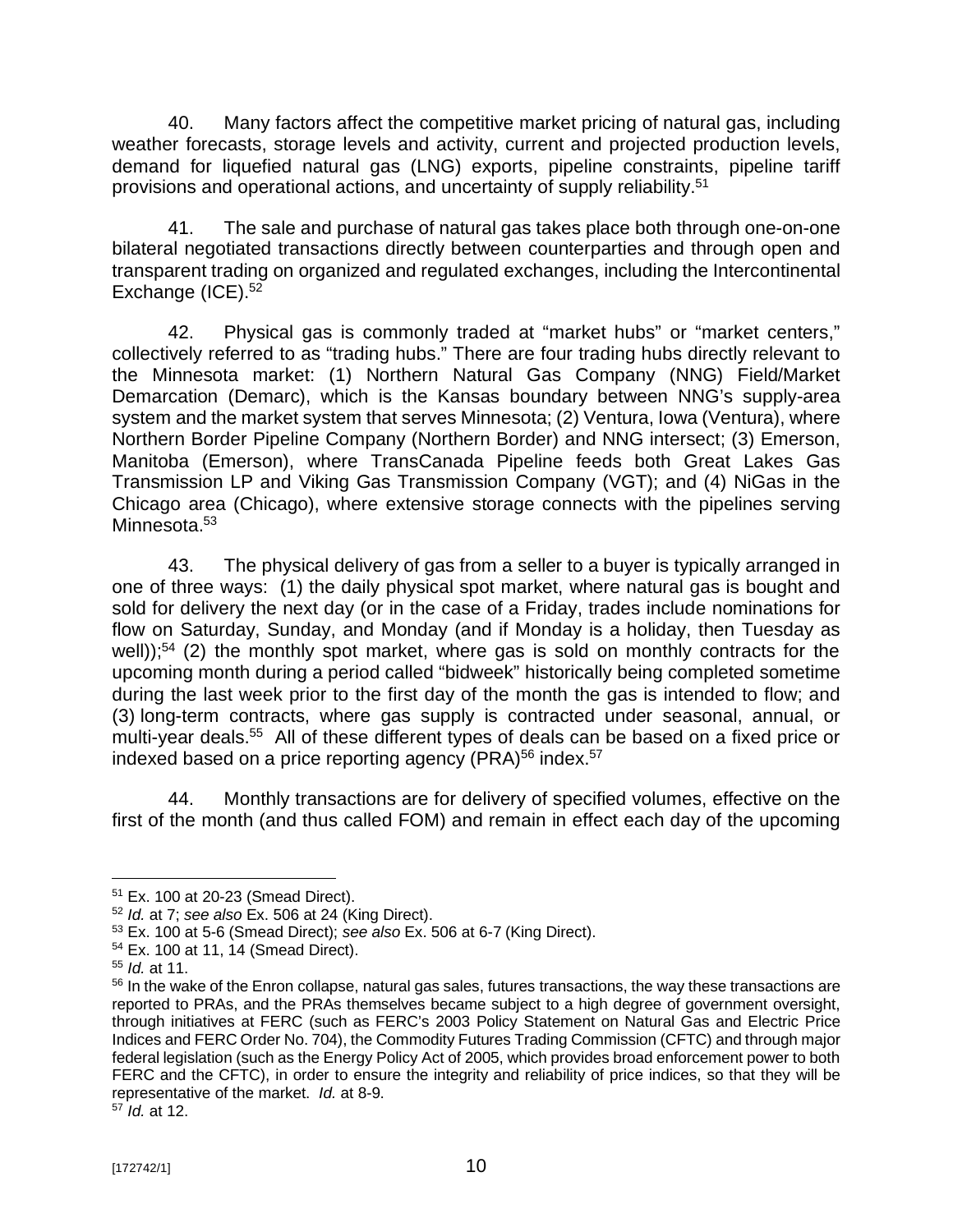month.<sup>58</sup> These deals typically occur during bidweek, which closes prior to the end of the preceding month. The bidweek FOM index is then published on or about the first business day of the month in which the trades will flow.<sup>59</sup> For February 2021 FOM deals, trading closed on January 28, 2021.<sup>60</sup>

45. Because the major trading platforms are not open on the weekends or holidays, it is difficult for an LDC to find uncommitted supply during the weekend.<sup>61</sup> The intra-weekend market represents a less liquid bilateral market without the benefits of regular business-day trading.<sup>62</sup>

46. A subset of physical fixed price transactions (both monthly and daily) are reported on a voluntary basis to PRAs such as S&P Global Platts and Natural Gas Intelligence.<sup>63</sup> PRAs use this information to produce price indices, which are used for index deals (i.e., deals that are settled based on a published index price).<sup>64</sup> Fixed price deals that companies choose to report must be reported to PRAs by 3:00 p.m. central time. The PRAs pull the information into a database to create a weighted average (or some other mathematical midpoint).<sup>65</sup>

47. Index deals are common in the natural gas industry—about 84 percent of the physical daily and monthly transactions in 2020 were done based on an index price.<sup>66</sup> Index deals are the dominant pricing structure, because these transactions share the risk of a changing market for the duration of the agreement.<sup>67</sup>

48. Producers and marketers in the gas sales marketplace begin each sales day offering only index-based deals.<sup>68</sup> After some time, depending on market conditions (typically a couple of hours later), producers and marketers will begin offering fixed-price deals and stop offering index-based deals. $69$  Many factors affect the competitive market pricing of natural gas, including: weather forecasts, storage levels and activity, current and projected production levels, demand for liquefied natural gas (LNG) exports, pipeline constraints, pipeline tariff provisions and operational actions, and uncertainty of supply reliability.<sup>70</sup>

49. Once physical natural gas is purchased, it needs to be scheduled to flow on the transportation pipelines. FERC requires transportation pipelines to incorporate

<sup>58</sup> *Id.* at 14.

<sup>59</sup> *Id.* at 14-15.

<sup>&</sup>lt;sup>60</sup> Evidentiary Hearing Tr. Vol. 2C at 26-27 (King).

 $61$  Ex. 100 at 18 (Smead Direct).

<sup>62</sup> Ex. 506 at 24-25 (King Direct).

<sup>&</sup>lt;sup>63</sup> Ex. 100 at 7 (Smead Direct).

<sup>64</sup> *Id.*; *see also* Ex. 506 at 75 (King Direct) ("Natural gas price indices are widely relied on to be representative of the price of gas at their respective locations.").

 $65$  Ex. 100 at 14 (Smead Direct).

<sup>66</sup> *Id.* at 7-8. <sup>67</sup> *Id.* at 12.

<sup>68</sup> Ex. 203 at Sch. 2 at 13-14 (Derryberry Direct).

<sup>69</sup> *Id.*

<sup>70</sup> Ex. 100 at 20-23 (Smead Direct).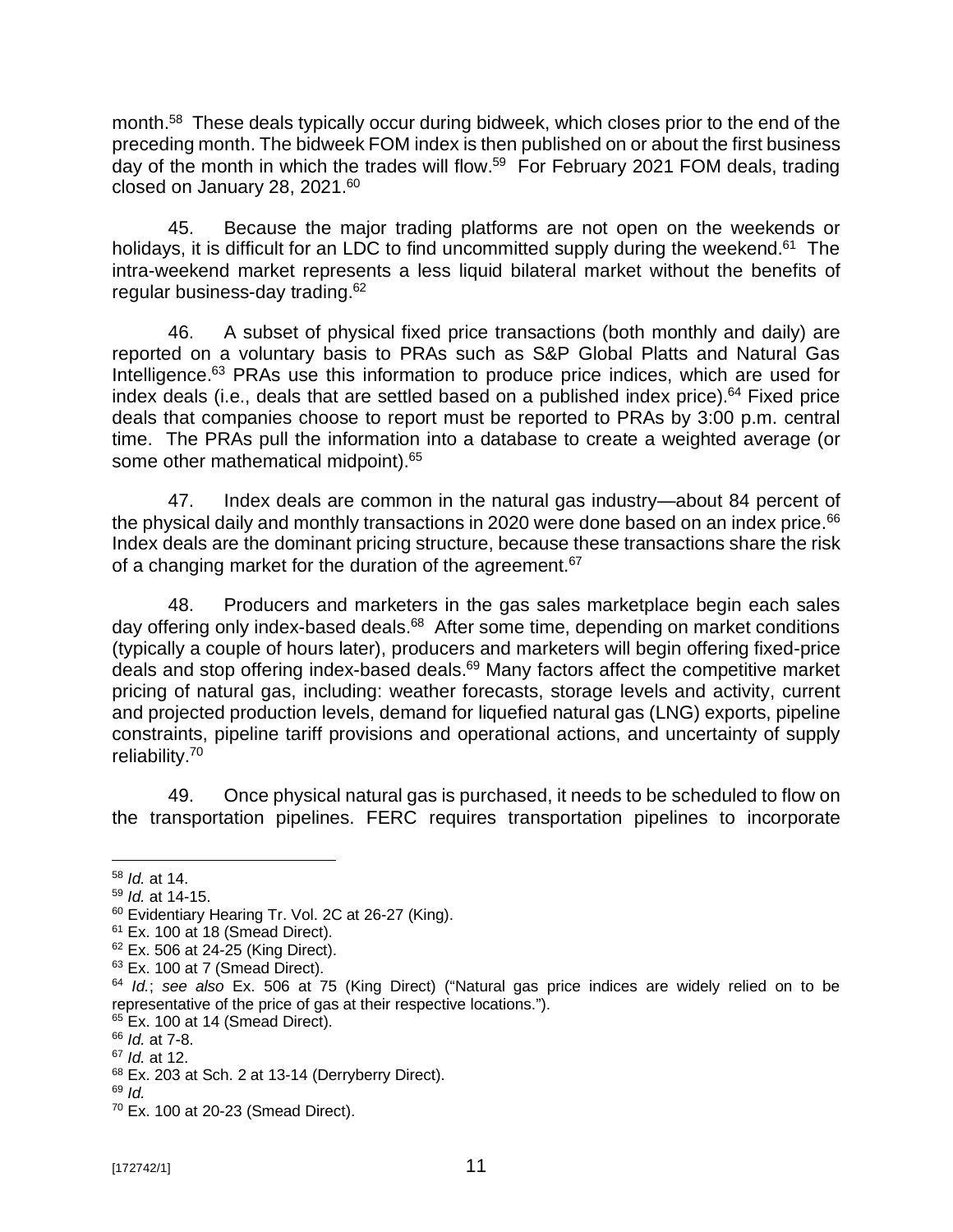nomination standards developed by the North American Energy Standards Board (NAESB) into their tariffs.<sup>71</sup> These standards set five different cycles upon which natural gas can be nominated — two during the day prior to the Gas Day, which begins at 9:00 a.m. central time, and three opportunities during the Gas Day.<sup>72</sup> The figure below illustrates these five nomination cycles. This pipeline nomination structure leaves limited ability to respond to changes during the day by buying and selling flowing gas supply.<sup>73</sup>



### **NAESB Timeline**<sup>74</sup>

50. When a transportation pipeline declares constrained operating conditions, which can include a "critical day," "system overrun limitation," or a "system underrun limitation," LDCs and others flowing gas through pipelines can be exposed to substantial penalties for taking too much natural gas or for being out of balance between receipts and deliveries.<sup>75</sup> Those penalties can be up to three times the applicable daily spot price per unit on that day.<sup>76</sup>

51. The restriction and penalty provisions of pipeline tariffs mean that during strained operating conditions the penalty rate for a pipeline imbalance is a multiple of the prevailing market price, making an imbalance penalty far more expensive than ensuring an adequate supply at the market price. $^{77}$ 

- <sup>73</sup> *Id.* at 16.
- $74$  Ex. 506 at 24, Figure 10 (King Direct).

<sup>71</sup> *Id.* at 16.

<sup>72</sup> *Id.* at 16-17.

 $75$  Ex. 100 at 18 (Smead Direct).

<sup>76</sup> *Id.* at 24.

<sup>77</sup> *Id.* at 24-25.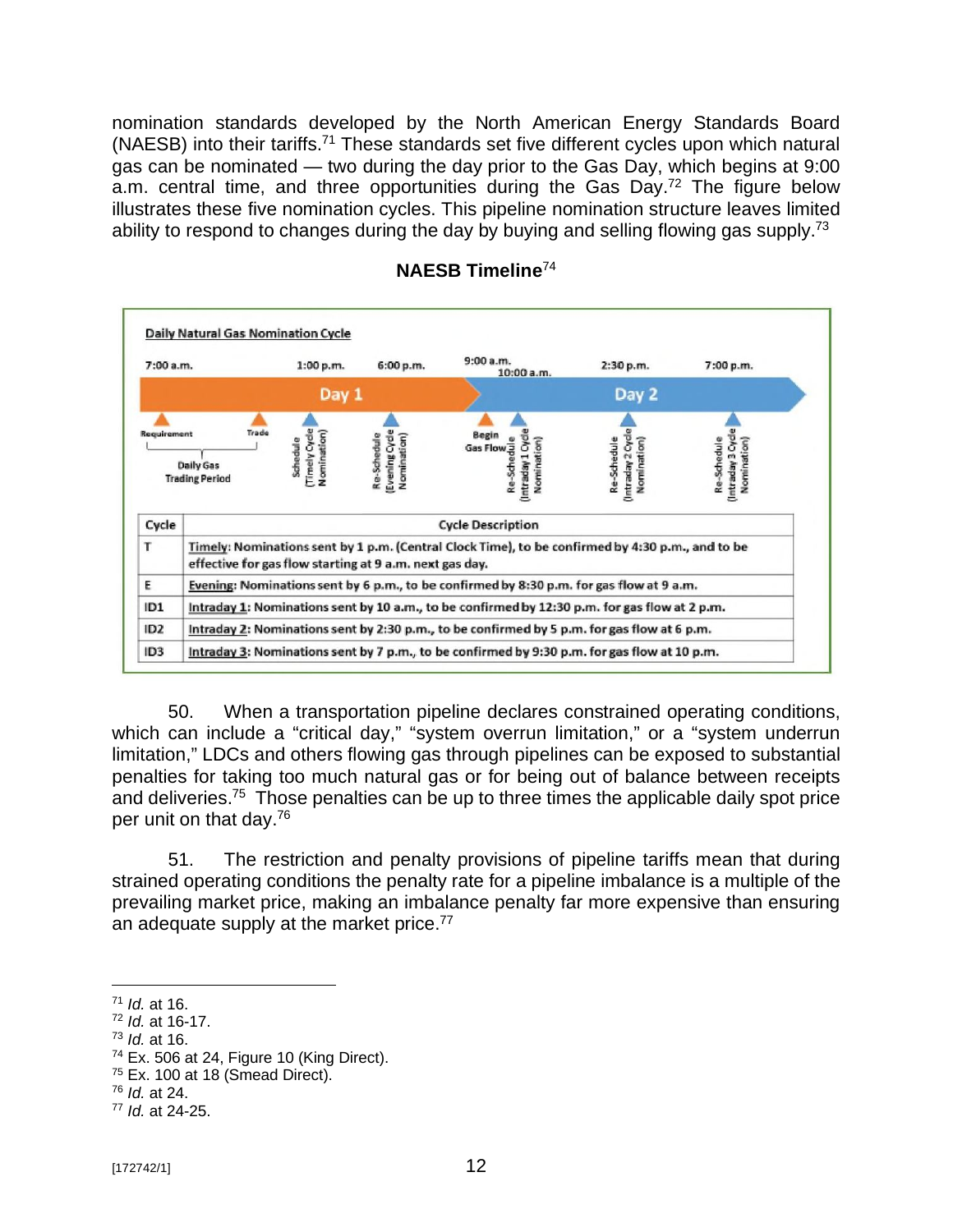52. The physical gas supply options available to the Joint Gas Utilities are: (1) baseload purchases; (2) storage assets; (3) swing supply; and (4) daily spot purchases.<sup>78</sup>

53. Baseload purchases refer to fixed volumes of gas that flow every day for the term of the contract.<sup>79</sup> Baseload contracts are either monthly or longer-term contracts.<sup>80</sup> Typically, these baseload purchases are prices at FOM index price or a fixed price.<sup>81</sup>

54. There are several different types of storage assets: (1) pipeline storage; (2) virtual marketer storage; and (3) utility-owned storage facilities. Pipeline storage contracts and virtual marketer storage contracts lay out the terms of how these storage assets can be used, including for example, maximum daily withdrawal limits.<sup>82</sup> Storage supplies are filled during the lower demand summer season for use during the higher demand winter season.<sup>83</sup> On a daily basis, storage provides an operational balancing tool to allow utilities to manage uncertainty and variability of load, including across weekends during which gas trading is limited.<sup>84</sup> Because regional storage around Minnesota is fully subscribed, the Gas Utilities cannot readily acquire additional storage without considerable effort and investment.<sup>85</sup>

55. Swing supply refers to a commitment in advance for a supplier to bring an agreed upon volume of supply at the option or request of the buyer.<sup>86</sup> Swing supply provides assurance in advance that a quantity of physical gas supply will be available.<sup>87</sup> Although swing supply provides quantity certainty, those deals are typically priced at a daily spot index.<sup>88</sup>

56. Daily spot purchases refers to gas bought in the spot market for delivery the next day or the next few days (weekend or holiday period).<sup>89</sup> Daily spot purchases can be purchased for a negotiated fixed price or pricing can be based on the published daily market price index.<sup>90</sup>

<sup>78</sup> *Id.* at 31.

 $79$  Ex. 506 at 21 (King Direct).

- <sup>80</sup> *Id.*
- <sup>81</sup> *Id.* <sup>82</sup> *Id.*
- <sup>83</sup> *Id.*
- <sup>84</sup> *Id.*
- <sup>85</sup> *Id.* at 21-22.
- <sup>86</sup> *Id.* at 20.
- <sup>87</sup> *Id.*
- <sup>88</sup> *Id.*
- 89 Ex. 100 at 11, 14 (Smead Direct).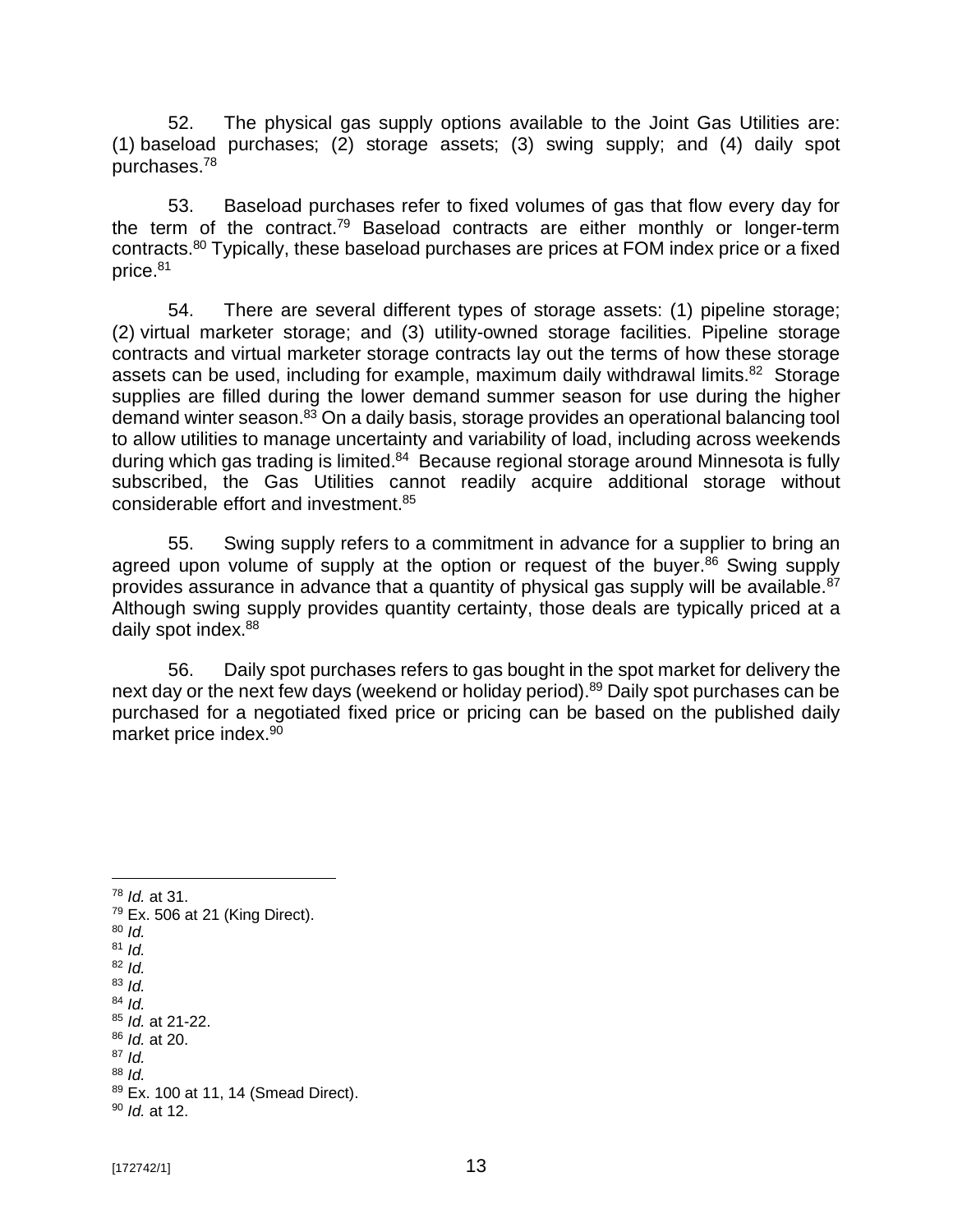## **V. Background Regarding Xcel**

57. Xcel has provided natural gas and electric services to Minnesota customers for over 100 years.<sup>91</sup>

58. Xcel operates natural gas facilities in 29 counties in Minnesota, providing retail natural gas service to approximately 470,000 residential, commercial, and industrial customers, as well as to gas-fired electric generation facilities in the State of Minnesota. $92$ Xcel also provides natural gas service in the State of North Dakota.<sup>93</sup>

59. Company affiliates Northern States Power Company, a Wisconsin Corporation (NSPW) and Public Service Company of Colorado (PSCo) also provide retail natural gas services in Wisconsin, Michigan and Colorado, and Xcel Energy Services (XES) provides the natural gas load forecasting, planning and purchasing expertise and support for the Company and its affiliates.<sup>94</sup>

60. Because Minnesota has no natural gas reserves or production facilities of its own, Xcel must purchase natural gas supplies and arrange for transportation of that natural gas across interstate natural gas pipelines.<sup>95</sup>

61. The natural gas serving Minnesota customers may come from several producing areas, which for Xcel's Minnesota customers are primarily the southwestern and western United States and western Canada.<sup>96</sup>

62. Xcel contracts with approximately 30 different entities for its natural gas supplies.<sup>97</sup>

63. Xcel is regulated by the Commission, which oversees Xcel's natural gas operations by reviewing both Xcel's acquisition of the necessary capacity to provide customers with gas on peak days and its purchases of natural gas supplies for customers.<sup>98</sup>

64. Xcel submits an annual Contract Demand (CD) Entitlements filing through which the Commission reviews and oversees costs associated with the reservation and use of inter- and intra-state pipeline capacity.<sup>99</sup>

65. In the context of a CD Entitlements filing, the Commission also reviews Xcel's "Design Day" conditions planning.<sup>100</sup> Planning for capacity to serve natural gas

<sup>91</sup> Ex. 211 at 8 (Krug Direct).

<sup>92</sup> *Id.*

<sup>93</sup> Ex. 209 at 5 (Johnson Rebuttal).

<sup>94</sup> *See* Ex. 200 at 1 (Boughner Direct); Ex. 203 at 1 (Derryberry Direct); Ex. 207 at 1 (Green Direct).

<sup>95</sup> Ex. 203 at 3 (Derryberry Direct).

<sup>96</sup> *Id.*

<sup>97</sup> *Id.* at 5.

<sup>98</sup> *See* Ex. 211 at 14 (Krug Direct).

<sup>99</sup> *Id.*  $100$  *Id.*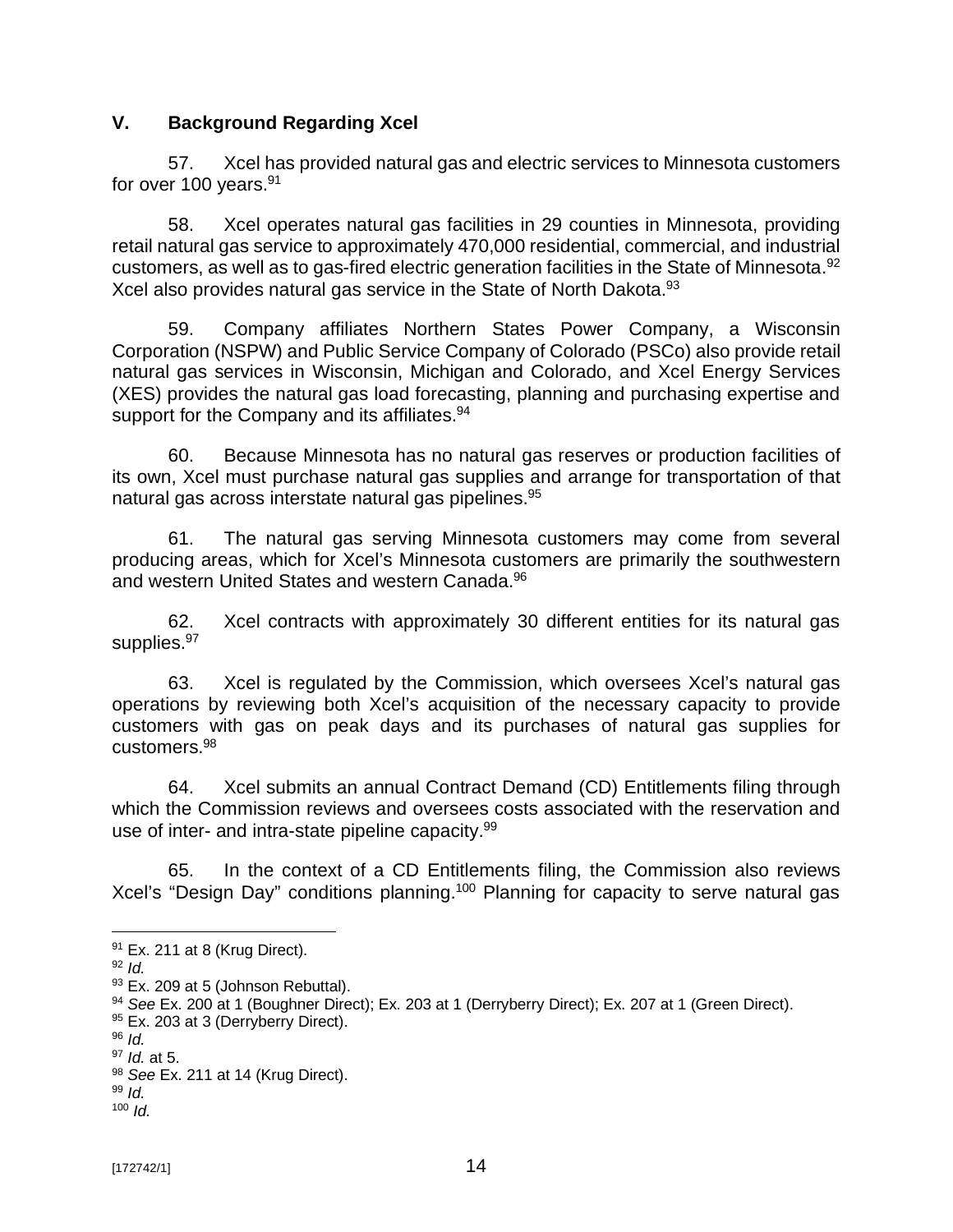customers in Minnesota starts by calculating the "Design Day," which under Minn. R. 7825.2400, subp. 13d (2021), is "a 24-hour-day period of the greatest possible gas requirement to meet firm customers' needs."<sup>101</sup> Xcel's planned Design Day conditions are when the average between the high and low daily temperatures across all Xcel's operational areas is -26 degrees Fahrenheit.<sup>102</sup> While the Design Day is an important benchmark for planning purposes, Design Day conditions rarely occur and Xcel has not experienced Design Day conditions since 1996.<sup>103</sup>

66. In the CD Entitlements filing, Xcel updates its Design Day demand and describes in detail the contracts it has with inter- and intra-state pipelines and storage facilities to reserve adequate space on those pipeline systems and in storage facilities, in order to deliver natural gas to Xcel's customers at Design Day conditions throughout the communities in which Xcel provides natural gas.<sup>104</sup>

67. The Commission exercises regular oversight of natural gas supply purchases and Xcel's recovery of the costs of those supplies through the monthly purchased gas adjustment (PGA) filings and Annual Automatic Adjustment (AAA) of Charges filings.<sup>105</sup>

68. Costs associated with purchases of natural gas are first forecast in Xcel's monthly PGA filings, which are filed on eDockets in a separate docket each month. Xcel reports its actual costs in annual PGA True-up filings, which are filed each year on September 1, after the end of the full natural gas year.<sup>106</sup>

69. Concurrent with the PGA True-up filings, Xcel files its AAA, through which it provides significant information on its gas supply policies and actions, and contains comprehensive reporting on various items outlined in Minn. R. 7825.2800-.2840 (2021), including natural gas procurement and dispatching policies, actions taken to minimize costs, hedging analysis, information on Xcel's variances from Minnesota Rules, as well as actual costs and revenues. Each year in the AAA filing, Xcel also updates its Gas Price Volatility Mitigation Plan.<sup>107</sup>

70. In Xcel's September 1, 2020, AAA filing, Xcel discussed its overall procurement and dispatching policies, explained changes in the gas supply and transportation agreements made for its 2020-2021 gas resource portfolio, and again provided its Gas Price Volatility Mitigation Plan. 108

71. The Commission also reviews Xcel's use of price hedging to protect customers from high market prices for baseload gas by hedging against monthly natural

<sup>103</sup> *Id*.

 $106$  *Id.* 

<sup>101</sup> *Id.* at 14-15.

<sup>102</sup> *Id.* at 15.

 $104$  *Id.* <sup>105</sup> *See id*. at 15-16.

<sup>107</sup> *Id.* at 16.

<sup>108</sup> *Id.*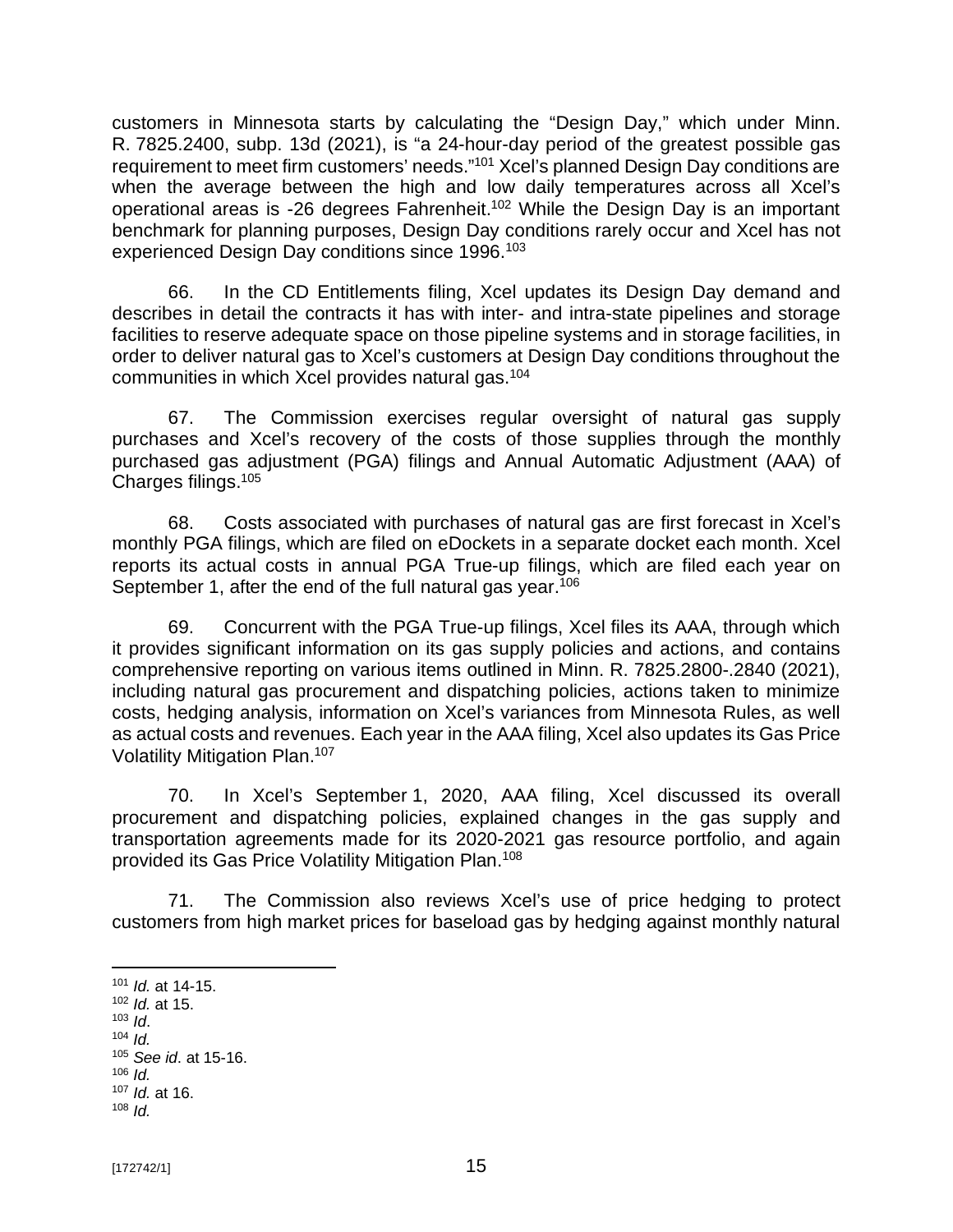gas commodity price volatility.<sup>109</sup> The Commission has approved Xcel's hedging plans in a series of dockets dating back to 2001.<sup>110</sup> By order of the Commission, Xcel is currently limited to hedging no more than 50 percent of its annual expected winter requirements (through either physical storage or financial hedging), and no more than 25 percent of Xcel's annual expected winter requirements can be hedged with financial instruments.<sup>111</sup>

### **VI. Xcel's Awareness Regarding the February Event and Gas Purchases Related to the February Event**

### **A. When Xcel Became Aware of the Possibility of Extreme Temperatures and Price Spikes**

72. In January 2021, as buyers began contracting for monthly supplies for February, initial National Weather Service (NWS) weather forecasts for February 2021 indicated that temperatures would be warmer than normal, as January 2021 had been.<sup>112</sup>

73. During the heating season, Xcel's meteorologists routinely monitor changes in the weather to identify potential severe weather events that could impact Xcel's system.<sup>113</sup>

74. By the end of January and the first few days of February, Xcel's internal weather forecast map and the forecast maps of Commodity Weather Group (CWG) and NWS showed Minnesota experiencing colder than normal temperatures over the Presidents' Day weekend, but forecasted normal or above normal temperatures for the southern and south central United States.<sup>114</sup> Therefore, in late January, it appeared that, while requirements would be higher in February than expected earlier, Xcel expected abundant supply at reasonable prices would be readily available in the daily market.<sup>115</sup>

75. The energy industry became aware of the potential for extreme weather at some point in early February,<sup>116</sup> but the extent of the extreme weather was not known at that time.<sup>117</sup> The weather situation leading to the February Event continued to change and develop.<sup>118</sup>

76. On Thursday, February 4, 2021, NNG first called a system overrun limitation (SOL) and continued to call SOLs daily through February 17.<sup>119</sup> When a SOL is in effect,

<sup>109</sup> *Id.* at 17.

<sup>110</sup> *See In re Northern States Power Company Petition for Approval of an Extension of Rule Variances to*  Recover the Costs of Financial Instruments through the Purchased Gas Adjustment Clause, Docket No. G-002/M-19-703, Order (Feb. 12, 2020).

 $111$  *Id.* 

<sup>112</sup> Ex. 100 at 41-42 (Smead Direct).

 $113$  Ex. 200 at 5-6 (Boughner Direct)

 $114$  Ex. 100 at 41 (Smead Direct); Ex. 200 at 8-9 (Boughner Direct).

<sup>115</sup> Ex. 100 at 42 (Smead Direct).

<sup>116</sup> Ex. 506 at 51 (King Direct).

<sup>117</sup> *Id.* at 53.

<sup>118</sup> *Id.*

 $119$  Ex. 801 at 15 (Cebulko Direct).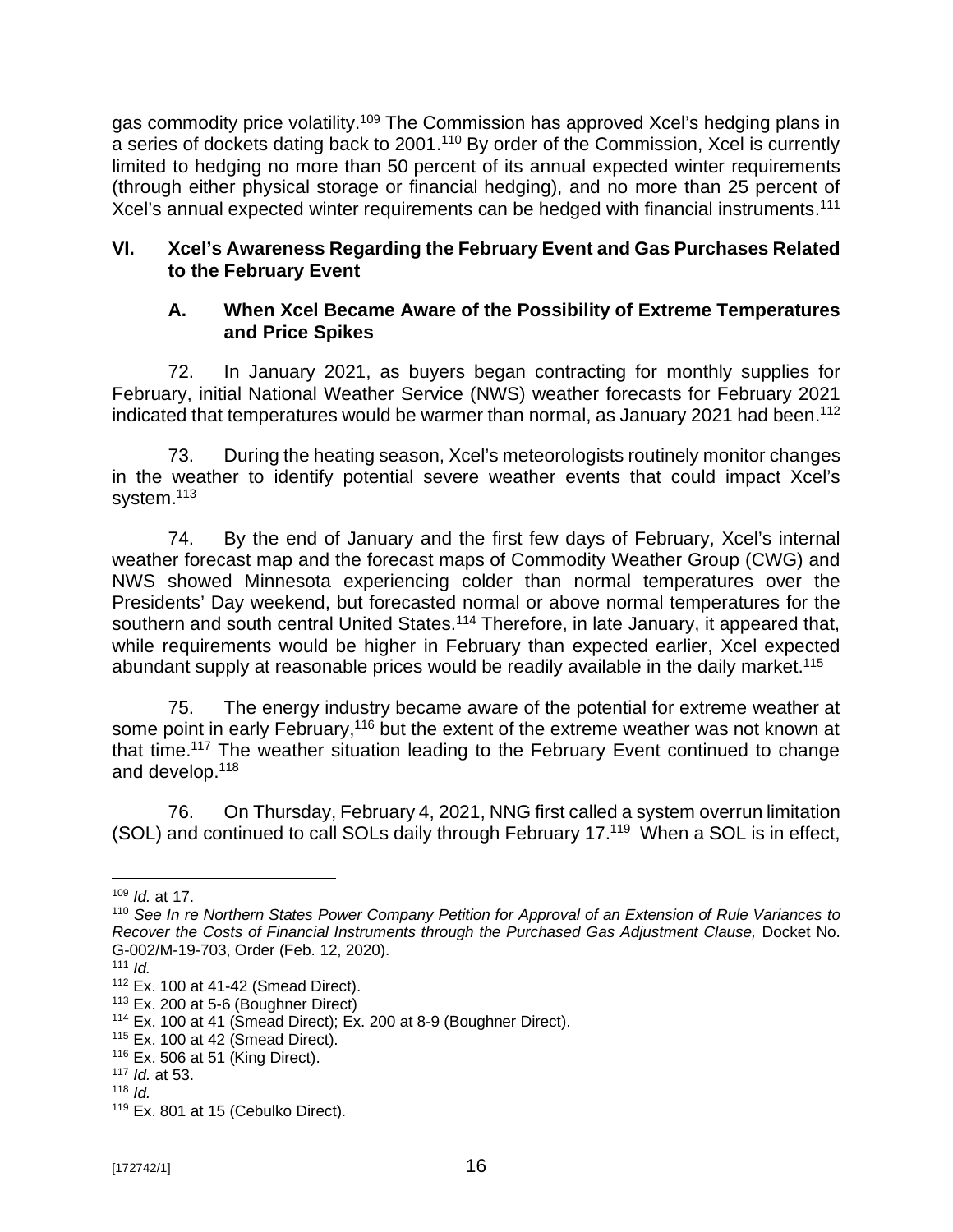the Gas Utilities are subject to the risk of significant imbalance penalties by the pipeline if they do not balance gas supply deliveries against actual daily demand.<sup>120</sup>

77. On Friday, February 5, 2021, the weekend before the February Event, Minnesota started to experience colder than normal temperatures.<sup>121</sup>

78. Also on February 5, 2021, the National Weather Service's 8- to 10-day outlook forecasted the probability of a cold weather event for the Midwest over the Presidents' Day weekend.<sup>122</sup>

79. Predictions that the southern United States, including natural gas producing states of Texas and Oklahoma, would be faced with extreme weather did not occur until February 8, 2021.<sup>123</sup> On that day, the broader forecasts for the Presidents' Day weekend began to change significantly. As of February 8, 2021, both Xcel's and CWG's forecast showed colder than normal temperatures spreading across the mid-continent, with the extremely cold temperature range expanding even further to the south and west by February 11, 2021.<sup>124</sup>

80. Both the February 8 and February 10 forecasts for Texas, relied on by the Electric Reliability Council of Texas (ERCOT), underestimated the extent of the cold weather experienced during the February Event.<sup>125</sup> The February 12 forecast was the first Texas weather forecast that captured the extent of the cold weather, and even that forecast had significant errors on certain days.<sup>126</sup> Notably, the February 12 forecast for Texas projected a shorter duration of cold weather and warmer temperatures than actually occurred.<sup>127</sup>

81. Price spike events that impacted prices for Minnesota utilities had occurred in the past. The price spike event that immediately preceded the February Event occurred over the New Year holiday weekend in 2017-18, and caused Ventura pricing to spike to the then record high level of about \$65/Dth for the three-day delivery period of December 29-31 (2017-18 New Year Event).<sup>128</sup>

82. The 2017-18 New Year Event was similar to the February Event in some ways. First, the event involved extreme cold weather. Second, prices spiked considerably for a short period of time and then returned to pre-spike levels. This price spike at the Ventura hub also occurred over a holiday weekend.<sup>129</sup>

<sup>120</sup> *Id.*; Ex. 100 at 18 (Smead Direct).

<sup>&</sup>lt;sup>121</sup> Ex. 801 at 14 (Cebulko Direct).

<sup>122</sup> *Id.*

 $123$  Ex.100 at 42 (Smead Direct).

 $124$  Ex. 200 at 11-12 (Boughner Direct).

 $125$  Ex. 506 at 53 (King Direct).

 $126$  *Id.*  $127$  *Id.* 

<sup>128</sup> *Id.* at 15. <sup>129</sup> *Id.*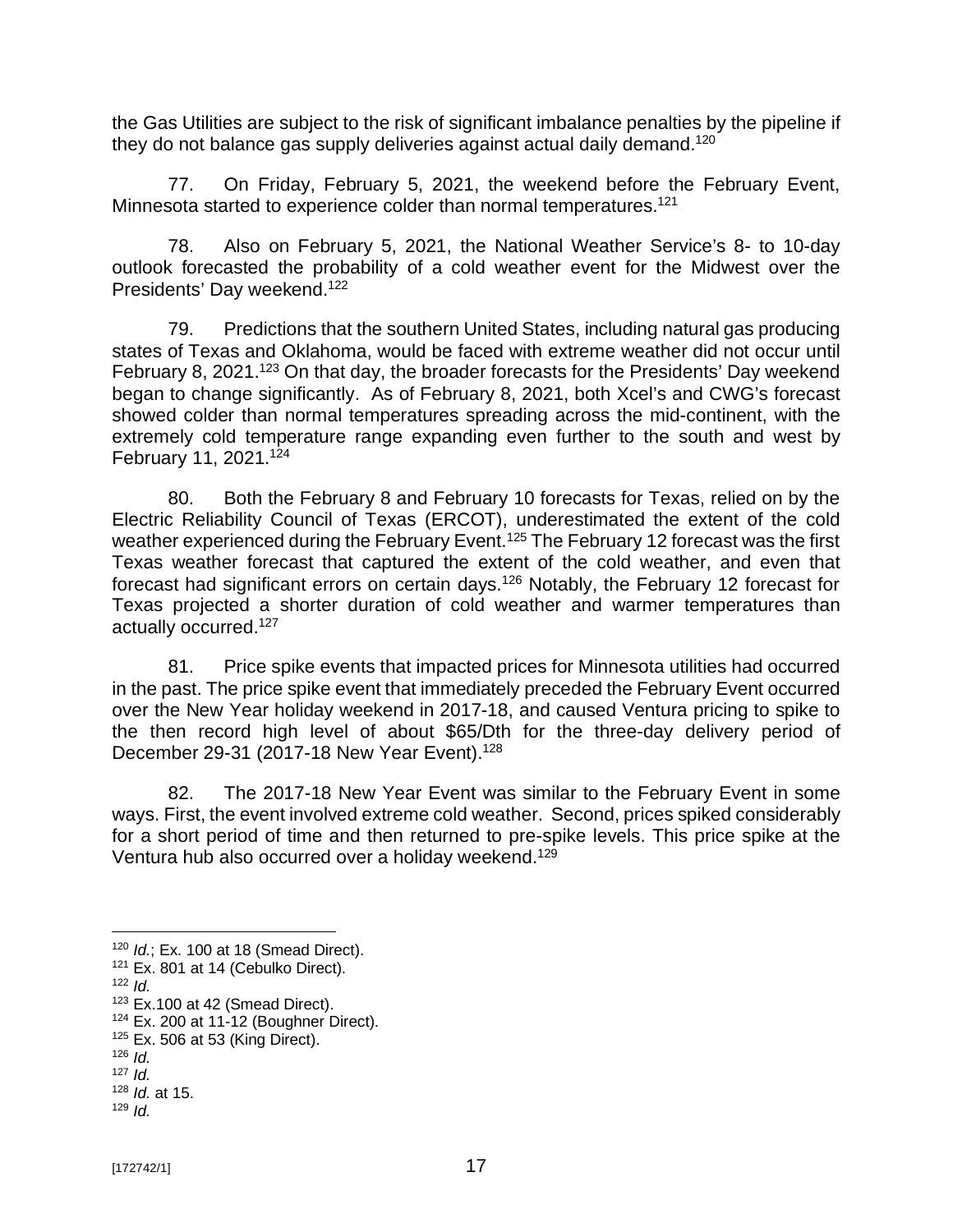83. But, the 2017-18 New Year Event was not identical to the February Event, as it occurred earlier in the winter and did not involve natural gas production declines as significant as those seen in the February Event. Further, the actual price spike at Ventura, although record setting at the time, was significantly lower than the February Event (~\$65/MMBtu versus \$155/MMBtu at Ventura). Finally, the New Year Event price spike was focused on the Ventura hub.<sup>130</sup>

84. Even with temperatures colder than normal in Minnesota, leading into the February Event, daily spot market gas prices at the supply points for Minnesota remained within a reasonable range, with the daily mid-point of not more than \$3.86/Dth at Demarc and \$4.20/Dth at Ventura through February 9.<sup>131</sup>

85. On Wednesday, February 10, daily spot market gas prices began to rise. At the end of the day on February 10, daily prices for deliveries on February 11 settled at \$6.61/Dth at Northern-Demarc and \$6.91/Dth at Northern-Ventura.<sup>132</sup>

86. Daily index prices at the end of the day on February 11 for gas day February 12 settled at \$15.68/Dth at Demarc and \$15.42/Dth at Ventura.<sup>133</sup> While prices increased from the prior day, these prices were within historic ranges for a cold weather event.<sup>134</sup>

87. Over the holiday weekend of Presidents' Day, the Gas Utilities had to purchase gas ratably for a four-day period. This means that the morning of February 12, the Gas Utilities were required to make purchases based upon their forecasted load for the highest usage day of the weekend, and to take the same amount each day.<sup>135</sup>

88. As noted by the Department, "a reasonable actor" would have understood on the morning of February 12, that prices could settle in the range of \$15 to \$65/Dth, meaning a continuing increase of prices from the prior day with a ceiling expectation provided by a recent, similar event. "A reasonable actor would also have understood the potential for prices to manifest outside of that range but would not have ascribed much serious possibility to those outcomes."<sup>136</sup>

89. The Department also has acknowledged that "the price spike that occurred was unprecedented. Also, the index trading that occurred prior to 9 AM occurred, by design, without the benefit of any price discovery."<sup>137</sup> This means that when Xcel bought gas for the four-day holiday weekend, it did not know prices would spike to the levels they did. <sup>138</sup> Ultimately, at the end of the day on February 12, daily prices for deliveries

<sup>130</sup> *Id.* at 11, 17.

<sup>131</sup> Ex. 207 at 12 (Green Direct).

<sup>132</sup> *Id*.

<sup>133</sup> *Id*.

<sup>134</sup> *See* Ex. 100 at Sch. 7 (Smead Direct); Ex. 203, Sch. 2 at 24 (Derryberry Direct).

<sup>&</sup>lt;sup>135</sup> Ex. 100 at 33 (Smead Direct); Ex. 211 at 25 (Krug Direct); Ex. 506 at 55 (King Direct).

 $136$  Ex. 506 at 60 (King Direct).

<sup>137</sup> *Id.* at 59.

<sup>138</sup> Ex. 207 at 15 (Green Direct); 211 at 25 (Krug Direct).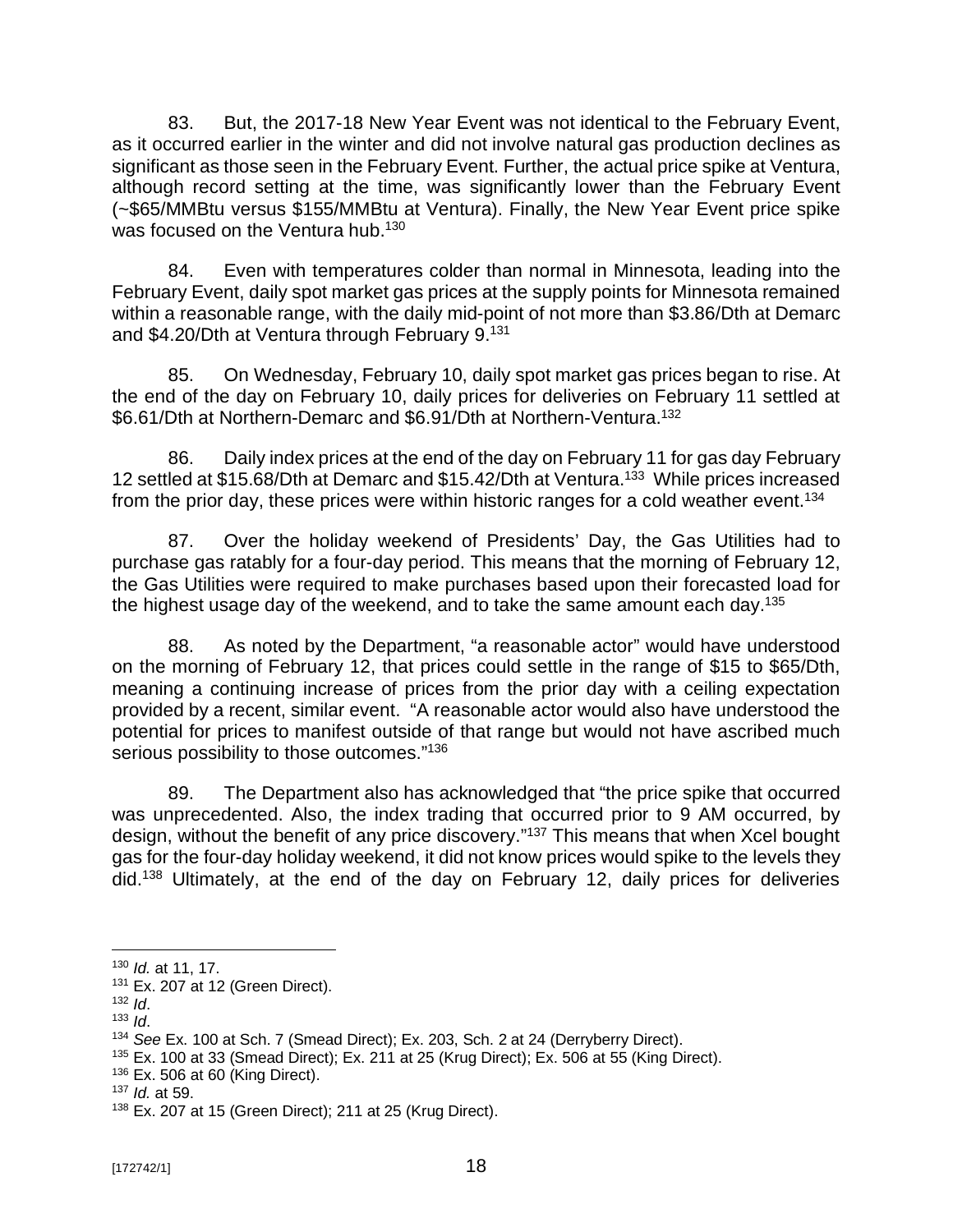February 13 through 16 settled at \$231.67/Dth at Demarc and \$154.91/Dth at Ventura.<sup>139</sup> Prices had never reached those levels before.<sup>140</sup>

90. The temperature in the Twin Cities stayed below zero during the entirety of the four days of February 12 through 15 – the longest stretch of continuous subzero temperatures in nearly 30 years.<sup>141</sup>

91. Moreover, the cold temperatures experienced in the natural gas producing regions of Oklahoma and Texas led to a massive, unprecedented weather emergency that caused loss of power, loss of heat, and loss of life in those regions. The energy disruptions in Texas and Oklahoma caused significant reductions in available natural gas supply, impacting a huge swath of the country.<sup>142</sup>

92. Between early Friday, February 12, and Monday, February 15, wellhead, processing and pipeline freeze-offs caused a decline of nearly 20 percent in natural gas supply from Texas and Oklahoma.<sup>143</sup> That decline – combined with loss of wind-turbine efficiency because of blade icing, loss of a unit at the South Texas nuclear plant, generation plant unavailability because of frozen lines and equipment, and frozen coal piles at coal-fired generating stations – resulted in ERCOT declaring an emergency and instituting rolling electric power blackouts.<sup>144</sup> Those blackouts turned off power to the vast bulk of wellhead operations, processing facilities, and pipelines moving gas from the Permian Basin to market.<sup>145</sup>

93. As of February 16, the Gas Utilities knew that natural gas production failures had continued to increase considerably.<sup>146</sup> The U.S. Department of Energy's February 16 Situation Update (DOE Update) summarizes the circumstances over the previous weekend, including information the Gas Utilities would have known by that time.<sup>147</sup> Specifically, the DOE Update states that "Extreme cold temperatures have led to sharp increases in natural gas demands to home heating and electricity generation across much of the Central U.S. At the same time, the cold has led to supply disruptions caused by well freeze-offs and natural gas processing plant outages in several producing areas in the U.S. South Central region (TX, OK, KS, LA, AR, MS, AL), which typically accounts for approximately 20-25% of total U.S. gas production."<sup>148</sup> Production outages represented "approximately 7% of total U.S. gas production."<sup>149</sup> The DOE Update also states that

<sup>149</sup> *Id.* at Sch. 11 at 2.

<sup>&</sup>lt;sup>139</sup> Ex. 203 at Sch. 2 at 23 (Derryberry Direct).

<sup>&</sup>lt;sup>140</sup> Ex. 207 at 14 (Green Direct); Ex. 506 at 14 (King Direct) (explaining "the gas prices during the February Event were unprecedented").

<sup>&</sup>lt;sup>141</sup> Ex. 200 at 14 (Boughner Direct).

<sup>142</sup> Ex. 100 at 42, 47 (Smead Direct).

<sup>143</sup> *Id.* at 48-49.

<sup>144</sup> *Id.* at 49.

 $145$  *Id.* 

<sup>146</sup> Ex. 506 at 62 (King Direct).

<sup>147</sup> *Id.* Although the DOE Update was not released until noon on Tuesday, February 16, it summarizes information that had developed over the long weekend and that a reasonable utility in the gas industry would have been aware of. Ex. 507 at 4 n.3 (King Surrebuttal).

<sup>148</sup> Ex. 506 at Sch. 11 at 7 (King Direct).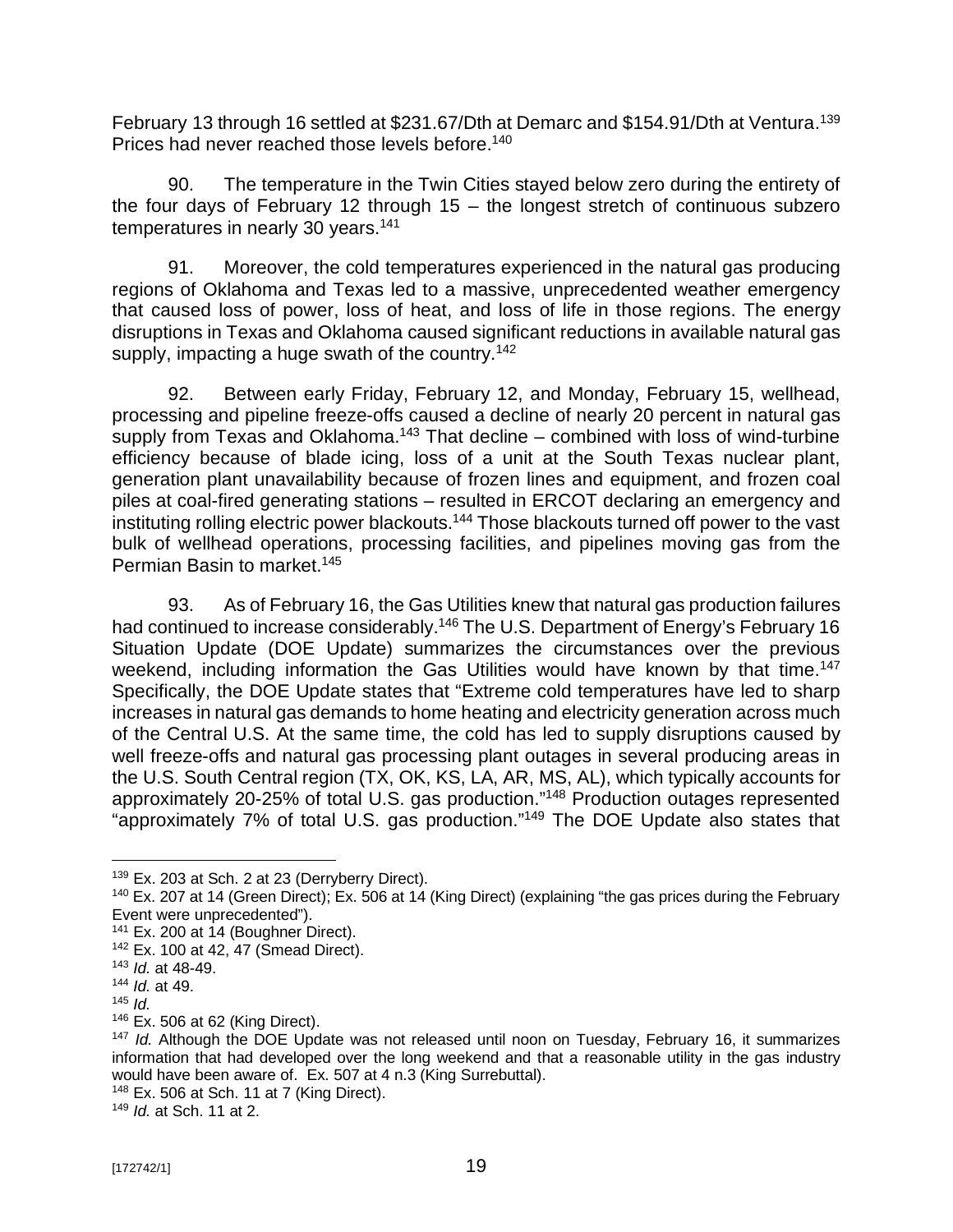"Although production losses due to freeze-offs are temporary, output takes time to return to normal levels, and the cumulative reduction over several days could be substantial."<sup>150</sup>

94. By the time they needed to purchase gas on February 16, the Gas Utilities knew or reasonably should have known that ERCOT, SPP, and MISO were instituting controlled power outages and millions of customers were without power, including wellhead operations, processing facilities, and pipelines moving gas out of the Permian Basin.<sup>151</sup>

95. During the February Event, the Permian output dropped by 2.9 Bcf/d, or 25 percent, from 1:30 a.m. to 9:00 a.m. Monday, the end of the Sunday gas day. Monday, output fell another 20 percent, and Tuesday, February 16, another 10 percent. At the end of that period, the Permian output had dropped by 8.7 Bcf/d, or 74.5 percent."<sup>152</sup>

## **B. Xcel's Gas Planning and Purchasing Related to the February Event**

96. Xcel maintained safe, reliable service to its natural gas customers throughout the February Event.<sup>153</sup> In doing so, however, it incurred extraordinary gas costs in the amount of \$178,978,695.<sup>154</sup>

97. The Department and CUB both recommend that a large portion of these costs be disallowed based their arguments as to the prudency of Xcel's actions. The Department recommends that the Commission disallow recovery of \$122,035,875, if the Commission finds Xcel's peaking plants should not have been unavailable and should have run during the February Event, and \$37,353,452, without the impact of the peaking plants.<sup>155</sup> CUB recommends that the total disallowance for Xcel's costs should be \$67,630,122.<sup>156</sup>

98. Xcel purchased gas for the February Event in four different time frames: (1) on or before January 28, 2021 (for its February baseload supply purchases); (2) on February 12 (for its daily spot gas purchases to serve customer needs from February 13 through 16); (3) during the weekend of February 13 through 15 (for two purchases made over those days); and (4) on February 16 (for gas supplies to serve customer needs on February 17). These are examined in turn below.

## **1. Baseload Gas Purchases for February 2021**

99. "Baseload" refers to gas a buyer commits to take each day of a month regardless of customer load.<sup>157</sup> Baseload packages are typically purchased at a FOM Index price, prior to the beginning of the season or at the end of the previous month for

 $150$  *Id.* 

<sup>151</sup> *Id.* at Sch. 11; Ex. 100 at 49 (Smead Direct).

 $152$  Ex. 100 at 49 (Smead Direct).

<sup>153</sup> Ex. 211 at 2 (Krug Direct).

<sup>154</sup> Order for Hearing at 20.

<sup>&</sup>lt;sup>155</sup> Ex. 507 at 53 (King Surrebuttal).

<sup>&</sup>lt;sup>156</sup> Ex. 819 at 4 (Nelson Surrebuttal).

<sup>&</sup>lt;sup>157</sup> Ex. 203 at 6 (Derryberry Direct).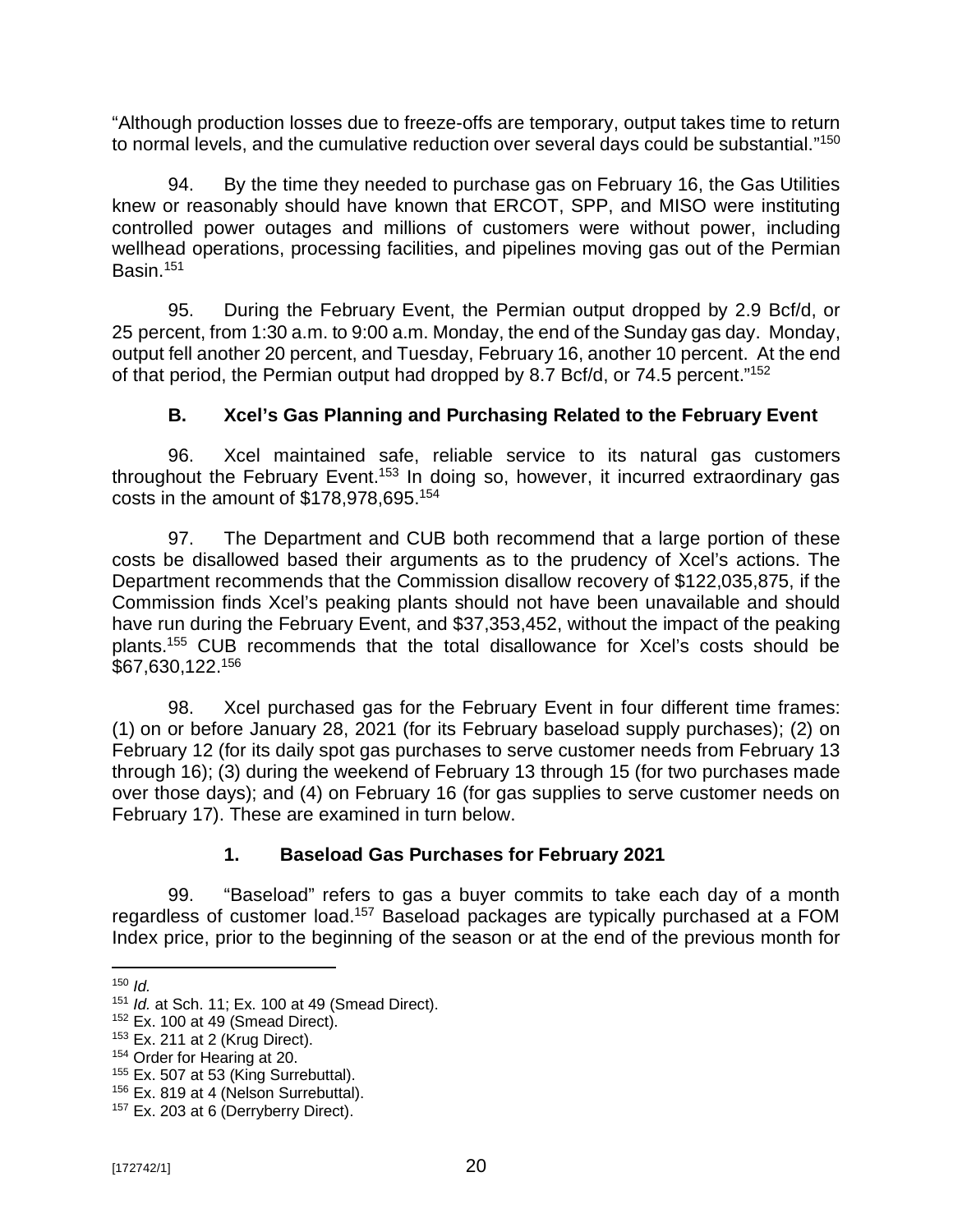the upcoming month.<sup>158</sup> Baseload purchases represent a common industry supply mechanism up to a certain volume.<sup>159</sup>

100. Baseload is a primary physical supply asset that provides monthly price stability.<sup>160</sup> By their structure, baseload purchases offer no flexibility to match daily load with supply and, since the price is generally locked in at the FOM published index price, the buyer may end up paying more or less than the daily spot price depending on how the market moves over the course of the month.<sup>161</sup>

101. Buying more baseload gas than necessary can lead to operational concerns and issues that, over the long-term, can outweigh any potential benefit of buying additional baseload gas.<sup>162</sup> Purchasers of baseload gas must accept delivery of the daily contract quantity every day, even if baseload purchases exceed actual load.<sup>163</sup>

102. Xcel needed to secure its "baseload" February supplies by January 28, 2021, before the close of trading for February FOM deals.<sup>164</sup>

103. The Department contends that Xcel acted imprudently with respect to its baseload gas purchases for February 2021. The Department argues that Xcel used an unreasonably low minimum load forecast, and then failed even to purchase an amount of baseload gas that would satisfy that load figure. As a result, the Department contends that Xcel unreasonably exposed its ratepayers to additional risk and higher prices for gas purchased in connection with the February Event.<sup>165</sup> The Department recommends a disallowance of \$17,040,342, for Xcel's alleged under-procurement of baseload supply.<sup>166</sup>

104. In developing its monthly minimum load forecasts, Xcel Energy considers the most recent five years of actual data for the month in question.<sup>167</sup> Xcel uses five years of data to accounts for the significant differences that can be seen in winter loads in Minnesota, which are dependent on highly variable weather conditions.<sup>168</sup> For example, in February 2021, Xcel Energy's five-year look back included data from 2016 through

<sup>158</sup> *Id.* at Sch. 2 at 7 (Derryberry Direct).

<sup>159</sup> Ex. 506 at 21 (King Direct).

<sup>160</sup> *Id.* at 22.

<sup>&</sup>lt;sup>161</sup> Ex. 100 at 14 (Smead Direct); Ex. 506 at 33 (King Direct). Entering February of 2021, over the past three heating seasons daily spot prices had been the same or lower than FOM prices at the Ventura and Demarc market hubs ten and eleven of the prior thirteen months, respectively. Ex. 204 at 9, Sch. 1 (Derryberry Rebuttal).

<sup>&</sup>lt;sup>162</sup> Ex. 203 at Sch. 2 at 7 (Derryberry Direct).

<sup>163</sup> *Id.*

<sup>164</sup> Ex. 207 at 11 (Green Direct); Ex. 204 at 6 (Derryberry Rebuttal).

<sup>165</sup> Ex. 506 at 40-41 (King Direct).

<sup>166</sup> *Id.* at 41, Sch. 2 at 1.

<sup>&</sup>lt;sup>167</sup> Ex. 204 at 7 (Derryberry Rebuttal).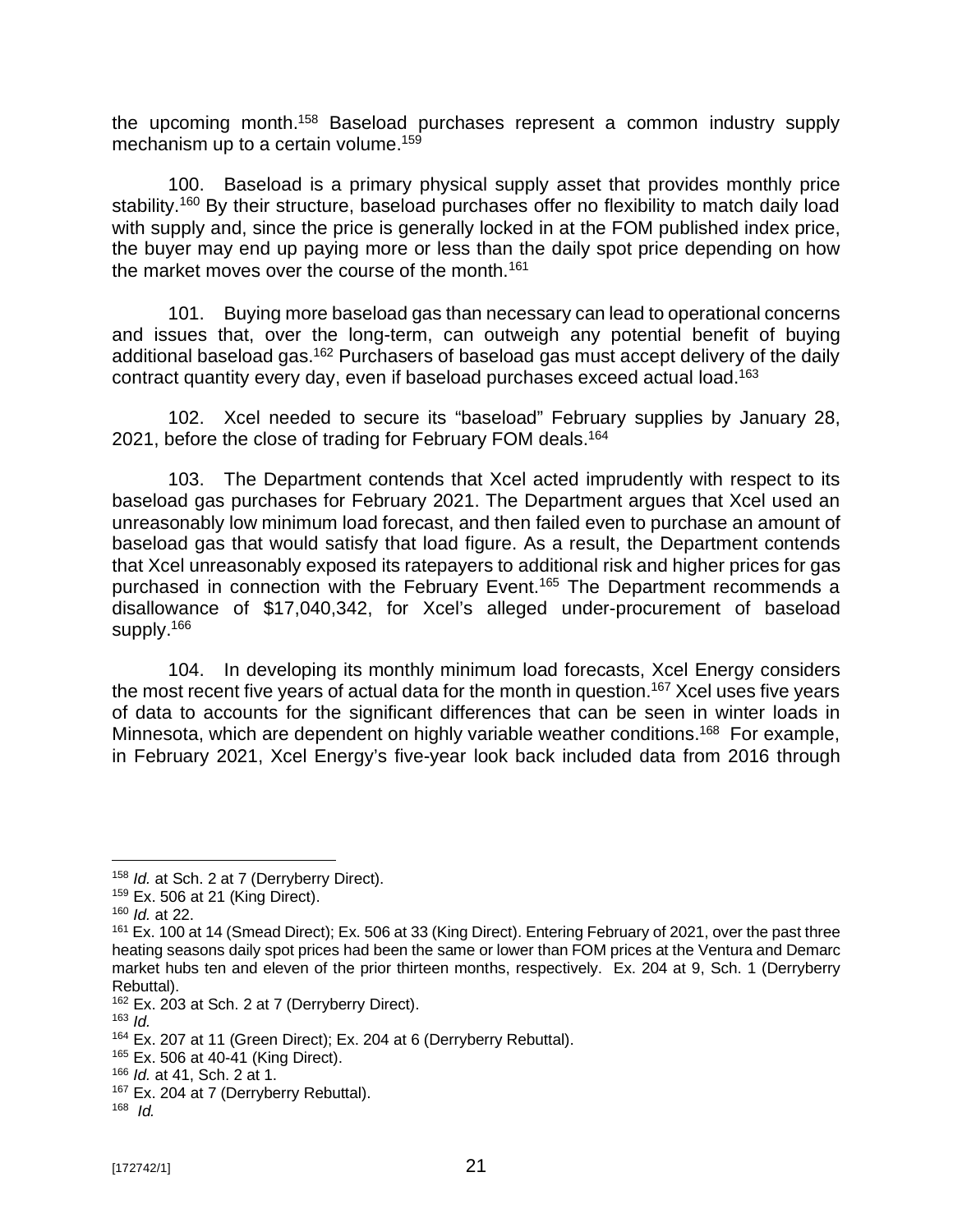2020.<sup>169</sup> Minimum load was highest in February 2019 and lowest in February 2017; the minimum system needs in February 2019 were nearly double those in 2017.<sup>170</sup>

105. The Company's February 2021 minimum load forecast, developed in January 2021, reflected the actual minimum load experienced in those five years, minus third party transports.<sup>171</sup> Xcel explained that: "The February 2021 minimum load forecast was 189,763 MMBtu/d [million British Thermal Units per day]."<sup>172</sup> Xcel's minimum five-year historic load for February was 189,753 MMBtu/d—or only 10 MMBtu/d less than the minimum load forecast.<sup>173</sup>

106. The Department contends it was unreasonable for Xcel to use this minimum load figure. The Department opines that using the lowest load day in February in the past five years, without further information, is not a reasonable expectation of the coming month.<sup>174</sup> The Department contends that this load calculation biases the forecast downward. The Department further maintains that, while historical data is an important input to a forecast, it is not reasonable to simply pick the lowest historical number.<sup>175</sup>

107. Xcel contends that it does not "focus myopically on a single input when making a baseload purchasing decision," and that Xcel considers weather forecasts, storage balances, and other information in addition to the minimum load number it derives from the five-year lookback.<sup>176</sup>

108. It was not unreasonable for Xcel to rely on the minimum load figure it calculated for February 2021, given that Xcel was making a decision as to baseload purchases that would need to be taken in the same amount every day of the month. This is particularly true given that Xcel was making these decisions in January 2021, well before any of the factors leading to the February Event occurred.

109. As to the amount of baseload gas actually purchased, Xcel has stated that its goal is to obtain sufficient baseload gas supply to meet minimum customer demands for the month.<sup>177</sup> The Department's witness, Mr. King, notes that Xcel did not purchase baseload sufficient to satisfy its minimum load forecast for February 2021. For February 2021, Xcel's minimum load forecast was 189,763 Dth/day, but Xcel only procured

<sup>169</sup> *Id.*

<sup>170</sup> *Id.*

<sup>171</sup> *Id.*

<sup>&</sup>lt;sup>172</sup> Ex. 506 at Sch. 7 at 2 (King Direct) (Xcel Response to DOC IR No. 5(g)).

<sup>&</sup>lt;sup>173</sup> Ex. 507 at Sch. 2 at 4 (King Surrebuttal) (Xcel Response to DOC IR No. 4(f)).

<sup>174</sup> *Id.* at 29.

<sup>175</sup> *Id.* at 28.

<sup>&</sup>lt;sup>176</sup> Ex. 204 at 6-7 (Derryberry Rebuttal).

<sup>177</sup> Ex. 203 at 11, Sch. 2 at 7 (Derryberry Direct) (Xcel "purchases enough baseload to serve the minimum expected customer requirements every day for that month, planning to not exceed the demand on warmer days of the month and then providing any needed additional supply through storage and spot purchases as conditions dictate.").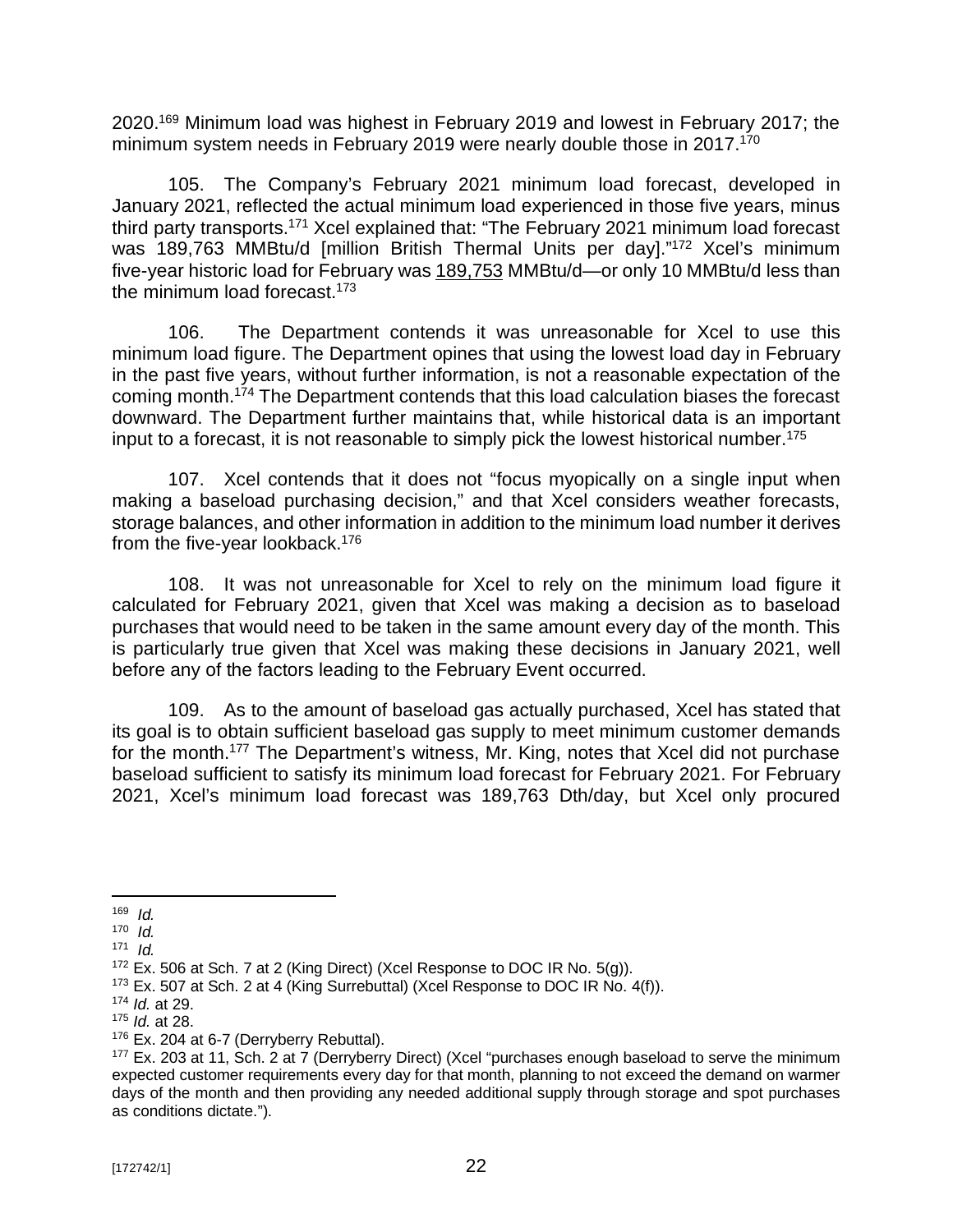168,600 Dth of baseload supply.<sup>178</sup> That is, Xcel procured 21,163 Dth less than the minimum forecasted daily load.<sup>179</sup>

110. However, Mr. King acknowledges that the "optimal level of baseload gas would be dependent on the specific circumstances of each of the Gas Utilities."<sup>180</sup> Xcel has explained:

While the general goal is to purchase enough baseload to serve the minimum customer needs each day for that month, the Company *must*  consider other factors as well in determining a reasonable level of baseload purchases, including recent weather and load forecasts and current gas supply market conditions, among other factors for each period. Importantly, the Company must consider its current storage inventory levels, mandated inventory levels at the end of the heating season and monthly contracted storage inventory requirements. Of necessity, if the preceding month's storage levels are high, we must decrease planned baseload purchases to make room for using more storage inventory.<sup>181</sup>

111. Xcel maintains that it considered a variety of factors in making baseload purchase decisions in January 2021, including: (1) the Company's minimum load forecast for February; (2) market conditions and expectations; (3) load expectations for the entire month; (4) the Company's storage inventory, storage ratchets and required inventory levels at the end of the month; and (5) the price of those storage inventories compared to the price of available baseload supplies.<sup>182</sup>

112. At the time it made baseload purchasing decisions in January 2021, Xcel had certain information to consider. First, daily spot prices had generally been the same or lower than the FOM baseload price, meaning spot purchases historically provided cost savings for customers, and increasing baseload purchases would have increased costs, if that trend continued.<sup>183</sup> There were no unusual or problematic market conditions at the end of January indicating a need for more baseload gas, <sup>184</sup> as prices had remained relatively stable for the previous few years.<sup>185</sup>

113. Second, as February 2021 approached, the winter had been unusually warm.<sup>186</sup> Longer-term weather forecasts showed colder than normal temperatures were possible for Minnesota by mid-February, but forecasts showed the southern and south central United States to have normal or warmer than normal weather.<sup>187</sup> At the time it

<sup>178</sup> Ex. 506 at 36 (King Direct).

<sup>179</sup> *Id.*

<sup>180</sup> *Id.* at 37.

<sup>&</sup>lt;sup>181</sup> Ex. 204 at 10-11 (Derryberry Rebuttal).

<sup>182</sup> Ex. 203 at Sch. 2 at 17-18 (Derryberry Direct); *see also* Ex. 204 at 6-15 (Derryberry Rebuttal) (explaining Xcel's decision in detail).

<sup>183</sup> Ex. 203, Sch. 2 at 19 (Derryberry Direct); Ex. 204 at 9, Sch. 1 (Derryberry Rebuttal).

<sup>184</sup> Ex. 203, Sch. 2 at 18 (Derryberry Direct).

<sup>185</sup> *Id.*; Ex. 214 at Sch. 2 at 18-19 (Levine Direct).

<sup>186</sup> Ex. 203 at Sch. 2 at 17 (Derryberry Direct).

<sup>187</sup> Ex. 200 at 7-9 (Boughner Direct).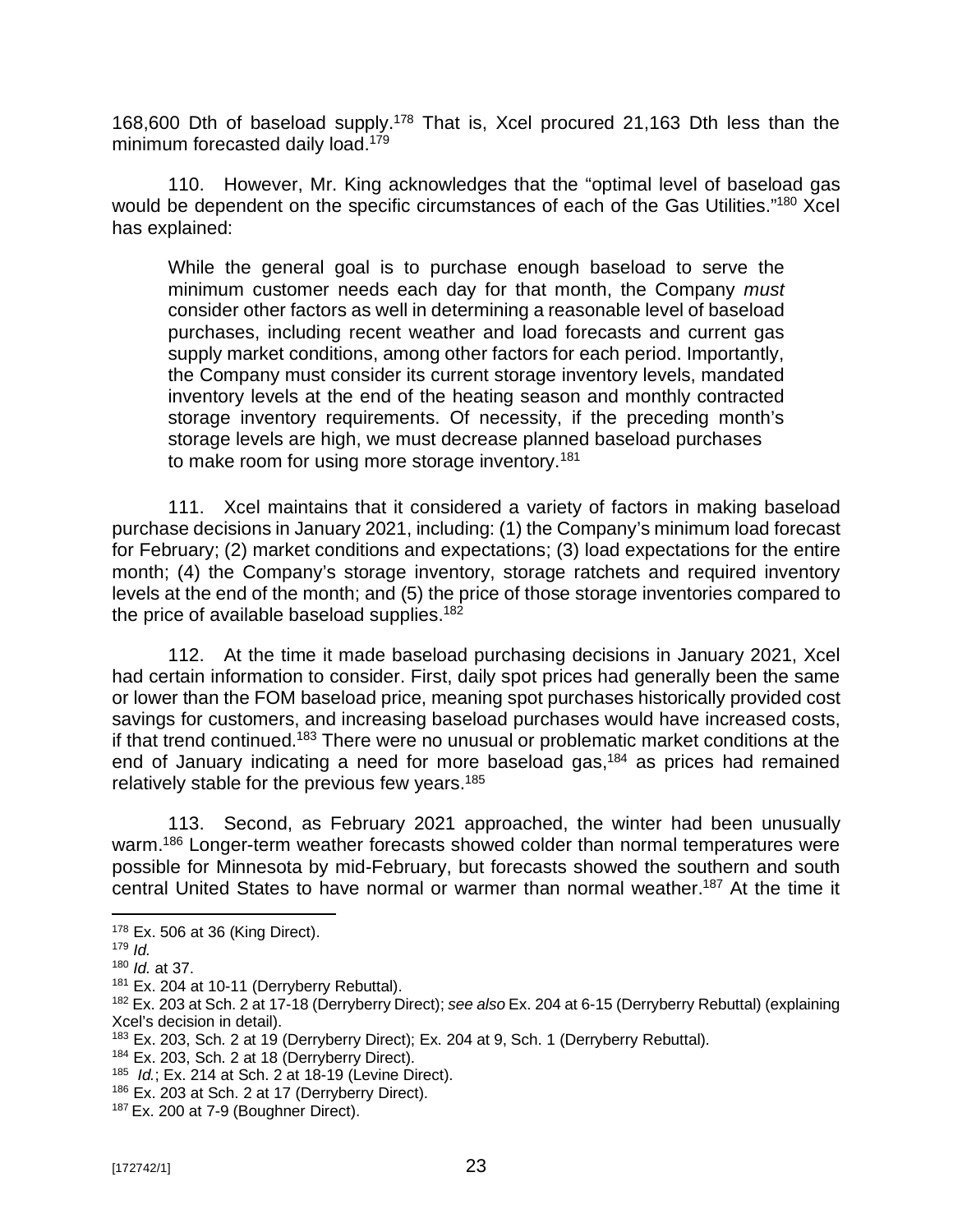bought baseload gas for February 2021, Xcel had no basis to anticipate the eventual duration or geographic scope of the cold weather to come, or the consequences of that weather on gas prices.<sup>188</sup>

114. Third, in January 2021, Xcel had higher than planned storage inventory levels, partially due to a warmer heating season to date.<sup>189</sup> In order to meet its inventory limits on NNG by March 1, and near zero by the end of the season (avoiding substantial penalties), Xcel planned to make significant withdrawals throughout February.<sup>190</sup> Under these circumstances, Xcel intended to use these storage withdrawals as substitute for incremental baseload quantities.<sup>191</sup> Further, the storage quantities remaining at the end of January had been acquired prior to the winter at lower prices than those for monthly baseload. 192

115. The Department's disallowance recommendation relies on a rigid approach to baseload purchasing decisions. According to the Department, Xcel was required to purchase baseload not just to meet its minimum forecasted load, but to meet a greater load figure. Further, because Xcel identified purchasing baseload gas to meet minimum load as a "goal," the Department contends it was required to make purchases in that amount without regard to other factors. The Department's reasoning is inconsistent with the standard for evaluating prudency, which permits utilities to evaluate the information known to them and make reasonable decisions based on that information.

116. Considering the information known to Xcel in late January 2021, its purchase of baseload gas for February 2021 was not imprudent, and no disallowance is warranted related to this decision.

## **2. Spot Gas Purchases Made on February 12 for February 13-16**

117. Leading up to the February Event, Xcel's meteorologists first noted the potential for colder than normal temperatures to occur in Minnesota, and then later noted that the colder forecast covered greater portions of the mid-continent as the President's Day weekend approached.<sup>193</sup> They issued an Extreme Cold Alert for Minnesota on February 4, 2021, and these alerts continued through February 16, 2021.<sup>194</sup>

118. Additionally, NNG called a system overrun limitation (SOL) on February 4, 2021, and continued to call SOLs (called when a pipeline's operating integrity is in question) or Critical Day Notices (called when the operating condition of the pipeline

<sup>188</sup> *Id.* at 13.

<sup>189</sup> Ex. 204 at 11 (Derryberry Rebuttal).

<sup>&</sup>lt;sup>190</sup> *Id.* ("In order to meet its inventory limits on NNG of no more than 3,100,000 Dth by March 1, and near zero by the end of the season, the Company determined it needed to *average* withdrawals of 90,500 Dth NNG, 7,600 Dth ANRS, and 15,000 Dth ANRP per day for the month of February.").  $191$  *Id.* 

<sup>192</sup> *Id.*; Ex. 203 at Sch. 2 at 36 (Table 4) (Derryberry Direct) (showing February baseload supplies at an average cost of \$2.74/Dth and storage gas at an average cost of \$1.89/Dth); *see also* Evidentiary Hearing Tr. Vol. 2C at 42 (King) (confirming it would not be unreasonable to use less expensive storage gas).  $193$  Ex. 200 at 6-7 (Boughner Direct).

<sup>194</sup> *Id*.; Ex. 203 at Sched. 2 at 27 (Derryberry Direct).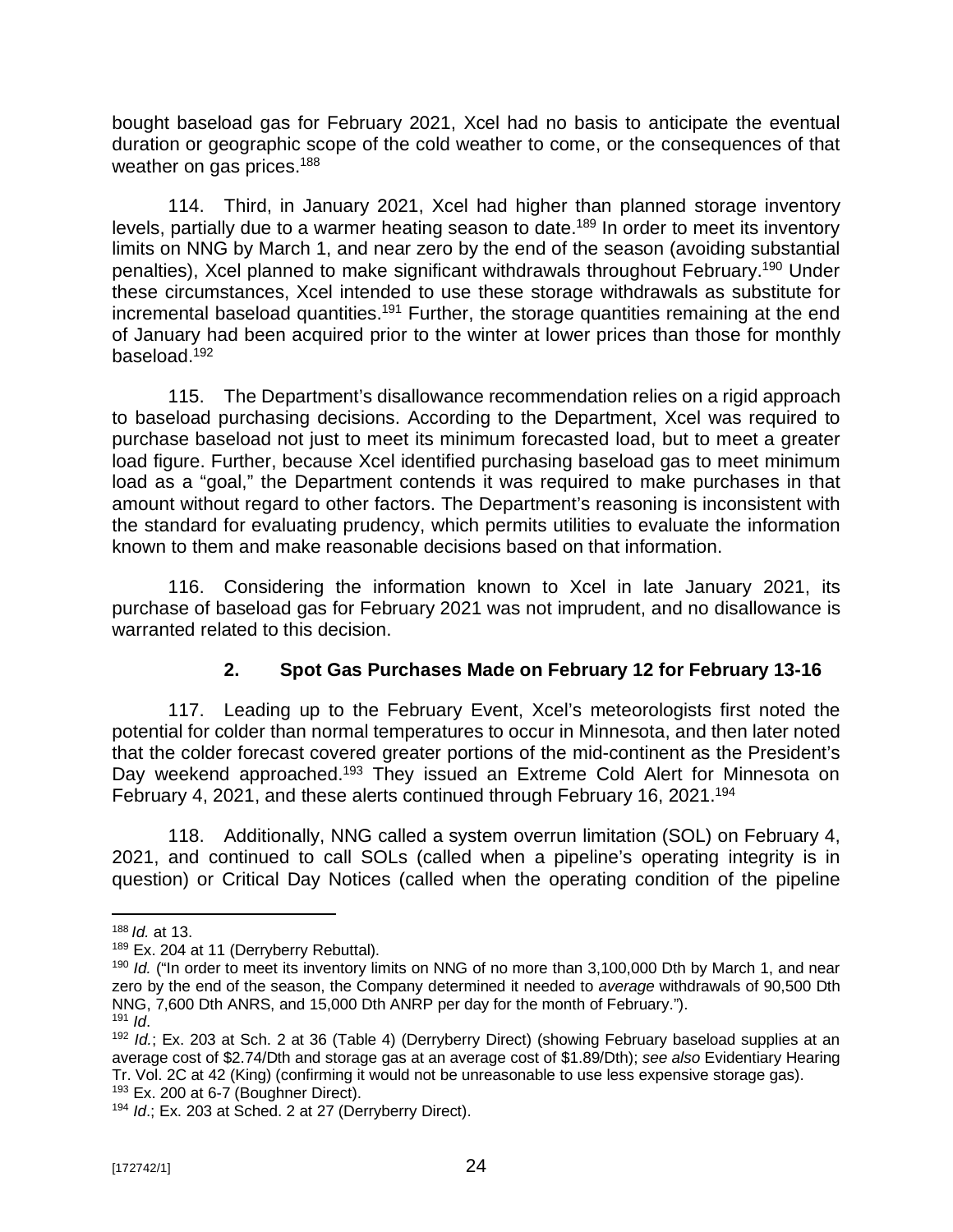system has severely deteriorated, and the integrity of the system is threatened) each day until after the February Event.<sup>195</sup>

119. When a SOL is in effect, the Gas Utilities have no tolerance available to be short on balancing gas supply deliveries against actual daily demand without being assessed significant imbalance penalties by the pipeline.<sup>196</sup>

120. In response to predictions of extreme cold weather, Xcel instituted multidisciplinary actions across its operations, including:

> a. Daily coordination meetings with all gas teams, including Operations, Planning, and Engineering;<sup>197</sup>

> b. Performing enhanced inspection and maintenance at key stations across its system prior to the cold weather event; 198

> c. Meetings between Operations, Gas Control, and Engineering to align optimum staging locations for employees to position them to quickly react and adjust equipment as needed; 199

> d. Increased staffing for monitoring the gas system and staffed specific regulator stations and control equipment in vulnerable areas;<sup>200</sup>

> e. Regularly reviewing operating processes and procedures with employees to ensure customer and employee safety was at the core of Xcel's work throughout the event;<sup>201</sup>

> f. Making several Compressed Natural Gas (CNG) mobile units available at locations identified by the planning process described above in the event Xcel encountered an unexpected need for additional pressure on its system, though ultimately, these were not needed.<sup>202</sup>

121. Additionally, Xcel determined it needed to curtail its 325 interruptible gas customers, so Customer Relations staff contacted these customers to communicate the interruption details.<sup>203</sup> Xcel determined that curtailing these customers would ensure that

<sup>195</sup> Ex. 801 at 15 (Cebulko Direct); Ex. 214 at Sch. 2 at ¶15 (Levine Direct).

<sup>196</sup> Ex. 801 at 15 (Cebulko Direct); Ex. 214 at Sch. 2 at ¶15 (Levine Direct).

 $197$  Ex. 211 at 20 (Krug Direct).

 $198$  *Id.* 

 $199$  *Id.* 

<sup>200</sup> *Id*. <sup>201</sup> *Id.* at 20-21.

<sup>202</sup> *Id.* at 21.

<sup>203</sup> *Id*.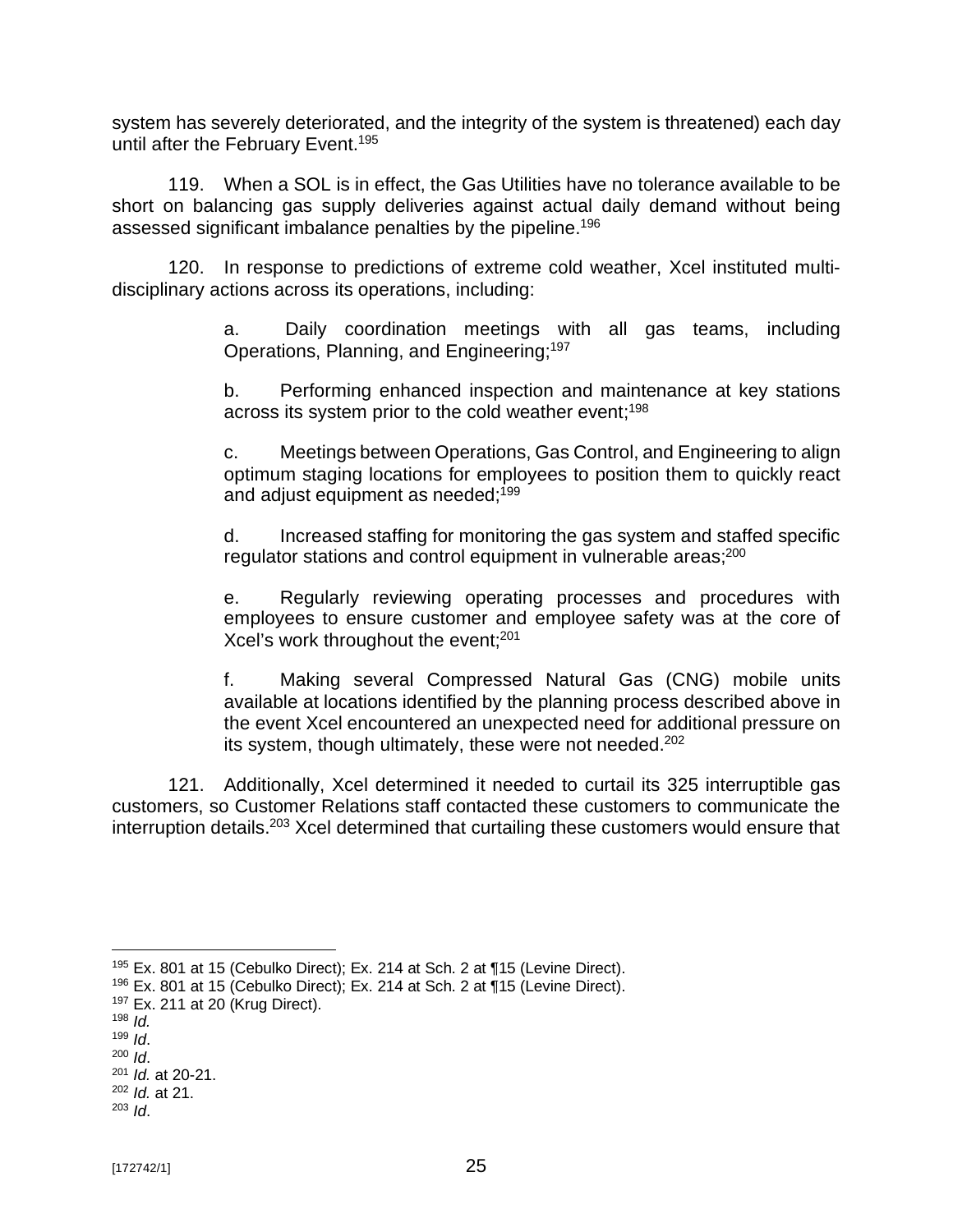it had sufficient capacity to maintain reliable service, and the curtailment reduced the amount of gas Xcel needed to purchase on the spot market.<sup>204</sup>

122. Curtailments (also referred to as the Company's demand response programs) can provide system relief during high demand days and reduces demand for gas supply on critical days.<sup>205</sup>

123. Xcel offers natural gas service on an interruptible basis to Commercial and Industrial sales and Transportation customers.<sup>206</sup> Customers on interruptible rate services agree to curtail their gas usage within one hour of notification and, in return, they pay a reduced rate per therm on their gas distribution rates year-round.<sup>207</sup>

124. In order to qualify for this program, customers must provide and maintain suitable and adequate alternate fuel-capable standby facilities and have access to sufficient standby alternate fuel for curtailment periods.<sup>208</sup> When gas interruptions are called, the Company relies on customers to curtail system gas use and switch to their alternate fuel source.<sup>209</sup> If unauthorized use of gas occurs during a control period, the Xcel's tariff governing interruptible customers imposes penalties, which are then credited to firm customers.<sup>210</sup>

125. Xcel called its first curtailment to run from February 5, 2021, through February 9, 2021.<sup>211</sup>

126. By the time colder temperatures arrived in Minnesota on February 5,<sup>212</sup> Xcel had already made its baseload gas purchases for February 2021, as described above.

127. On the morning of Friday, February 12, 2021, Xcel need to purchase gas for delivery over the four-day Presidents' Day weekend (February 13-16), and initially only index-based deals were offered at the start of trading.<sup>213</sup>

128. Once fixed price deals became available in the market after 9:00 a.m. Central, reported prices were dramatically higher than the prior days' pricing.<sup>214</sup> Opening

<sup>204</sup> *Id.*; *see also* Ex. 204 at 15 (Derryberry Rebuttal) ("Once the Company has prepared its load forecast, the Company then needs to determine whether its existing supply (baseload and storage) can serve the load, and whether daily spot purchases and/or interruptible curtailments are necessary. These are decisions the Company necessarily makes shortly before purchasing spot gas, so in this case decisions made on the morning of Friday, February 12; and then again on the morning of Tuesday, February 16.")

<sup>205</sup> Ex. 203 at Sch. 2 at 4 (Derryberry Direct).

<sup>206</sup> *Id.*

<sup>207</sup> *Id.*

<sup>208</sup> *Id.* <sup>209</sup> *Id.*

<sup>210</sup> *Id.* (explaining changes Xcel made to its tariff in response to customer non-compliance with curtailments called during the 2013-14 heating seas and in response to a severe weather event in 2019). <sup>211</sup> Ex. 211 at 21 (Krug Direct).

<sup>212</sup> Ex. 200 at 14 (Boughner Direct); Ex. 801 at 14 (Cebulko Direct).

<sup>213</sup> Ex. 207 at 12-14 (Green Direct)

<sup>214</sup> *Id.* at 14.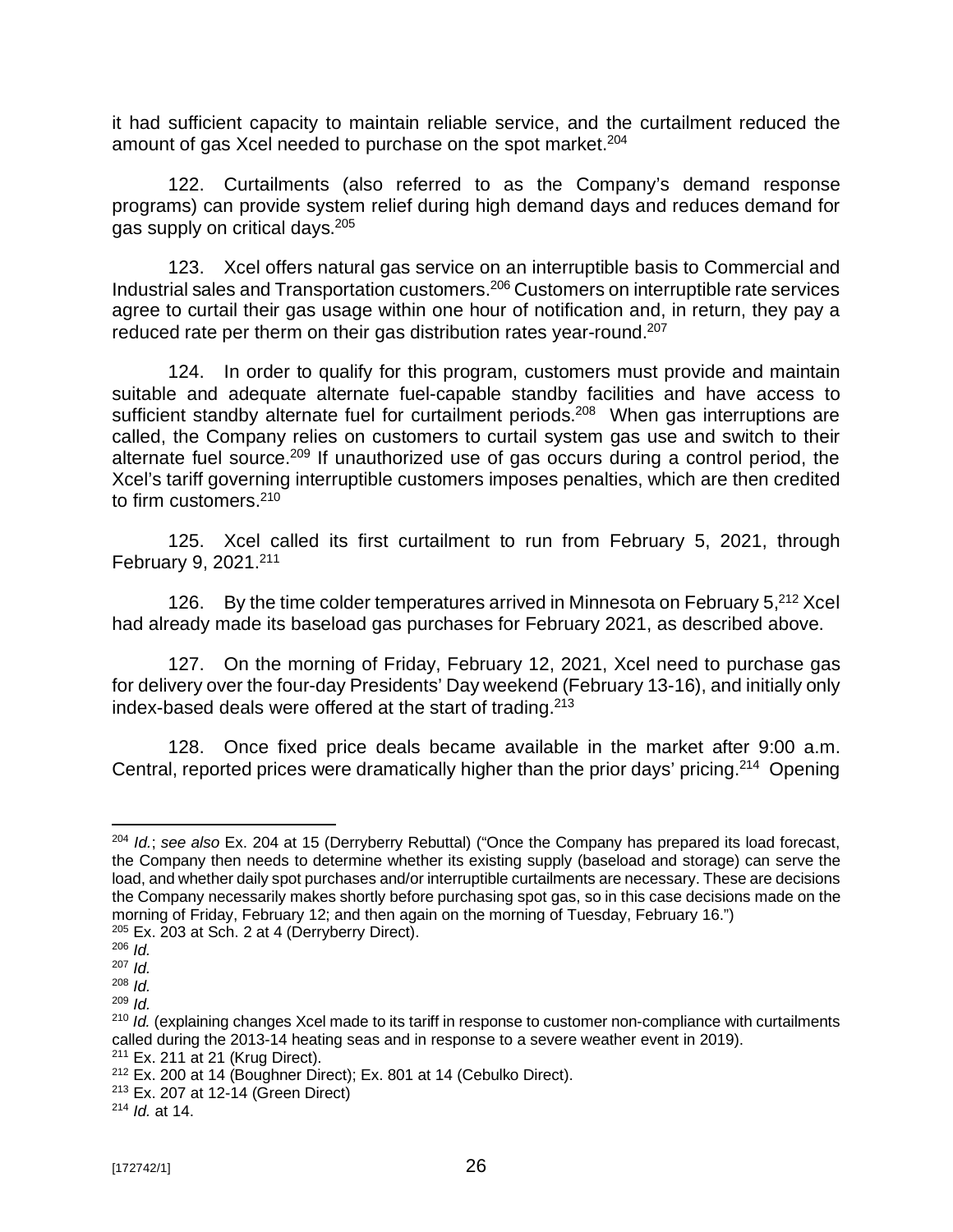fixed price deals on February 12 were roughly five times the daily midpoint of natural gas at Demarc and Ventura the day prior, February 11 and continued climbing.<sup>215</sup>

129. At the end of the day on February 12, daily prices for deliveries February 13 through 16 settled at \$231.67/Dth at Demarc and \$154.91/Dth at Ventura.<sup>216</sup> Prices had never reached those levels before.<sup>217</sup> Though prices had been rising in the days before February 12, there were no market signals suggesting that prices would surge to this degree.<sup>218</sup>

130. Weekends and holiday weekends are the least flexible and adaptable times in the natural gas market.<sup>219</sup> Large scale trading does not occur on weekends and holidays. Although buyers can purchase and transport gas intra-weekend, it is a less liquid bilateral market.<sup>220</sup> Therefore, Xcel needed to make spot purchases on Friday, February 12 for the four days of February 13-16, and it was required to take that gas ratably. This means that Xcel had to purchase the same amount of spot gas for February 13, 14, 15, and  $16.<sup>221</sup>$ 

131. In making a spot purchase on February 12, Xcel had to consider multiple factors, including: (1) daily weather and load forecasts; (2) curtailed load from its interruptible customers, reducing the need for daily spot gas; (3) maximizing its storage withdrawals, again reducing the need for daily spot gas; (4) supply-side issues, including overall demand expected and the potential for potential supply interruptions or failures; (5) the impact on customers and communities if reliable service was not maintained; and (6) having an adequate "safety net" of supply to ensure continued service in the face of the uncertainties inherent in an extreme weather event.<sup>222</sup>

132. Xcel begins the purchasing process by developing a load forecast, which relies on weather forecasts developed by Xcel's meteorologists. The meteorologists generate high and low temperature forecasts by consulting several weather models and subscription energy vendor forecasts for major cities.<sup>223</sup>

133. Xcel uses these weather forecasts as inputs into the TESLA model, which is the system used by Xcel to produce LDC load forecasts.<sup>224</sup> TESLA provides load forecasts to the energy industry worldwide.<sup>225</sup> The model itself is a linear regression-

<sup>215</sup> *Id.*

<sup>216</sup> Ex. 203 at Sch. 2 at 23 (Derryberry Direct).

<sup>&</sup>lt;sup>217</sup> Ex. 207 at 14 (Green Direct); Ex. 506 at 14 (King Direct) (explaining "the gas prices during the February Event were unprecedented.").

<sup>218</sup> Ex. 207 at 14 (Green Direct).

<sup>219</sup> Ex. 506 at 25-26 (King Direct).

<sup>220</sup> *Id.* at 24–25.

<sup>221</sup> *Id.* at 26.

<sup>222</sup> *See* Ex. 204 at 15-23, 28-30 (Derryberry Rebuttal).

 $223$  Ex. 200 at 4 (Boughner Direct).

<sup>224</sup> *Id.* at 4-5.

 $225$  Ex. 201 at 2 (Boughner Rebuttal).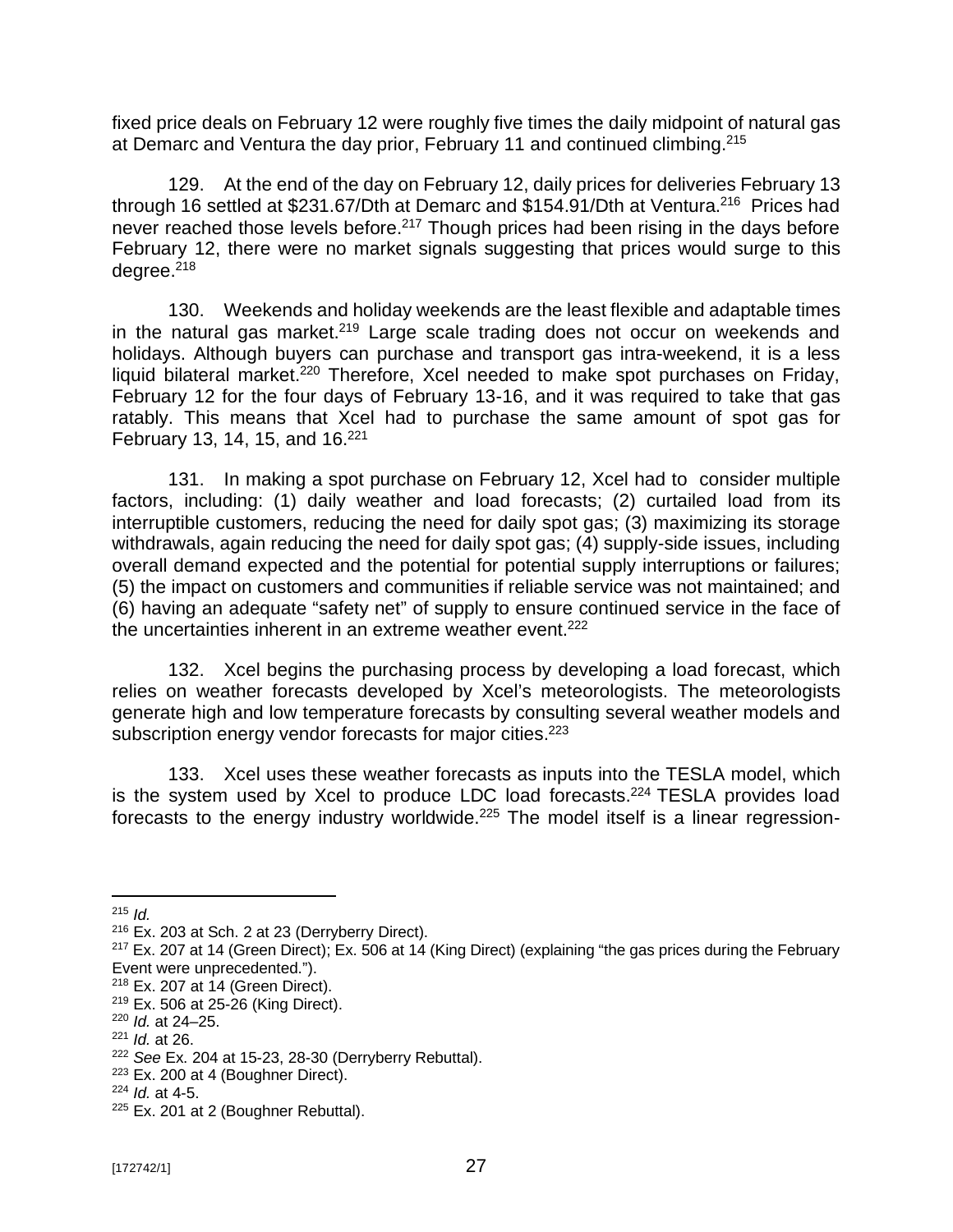based load forecasting model and is a "learning model," that adjusts its forecasts based on recent actual load data to produce a "best-fit" load forecast.<sup>226</sup>

134. Over the ten-month period ending in mid-January 2022 (304 observations), the TESLA model averaged a load forecast variance of just 0.65 percent.<sup>227</sup>

135. Heading into the 2021 Presidents' Day weekend, Xcel had called a systemwide curtailment the previous weekend.<sup>228</sup> Because the TESLA model incorporates actual historical data, the reduced load numbers resulting from this curtailment were incorporated into the TESLA model load forecast used by Xcel, reducing the anticipated load.<sup>229</sup> Further, at the time it made purchasing decisions on February 12, 2021, Xcel had called another system-wide curtailment for the coming long weekend, due to the extended cold weather forecast for Minnesota and because of growing concern about distribution constraints.<sup>230</sup> Xcel began its curtailment for all of its non-firm customers on Friday, February 12 at 11:00 a.m. through Thursday, February 18 at 9:00 a.m.<sup>231</sup>

136. The Department and CUB both contend that Xcel erroneously included interruptible customers in its load forecast calculation, increasing the amount of spot gas it had to purchase in advance of the Presidents' Day weekend. The Department recommends a disallowance of \$26,875,063, in costs for February 13-16.<sup>232</sup> CUB recommended a disallowance of \$9,734,465 related to Xcel's load forecasting during the February Event.<sup>233</sup>

137. However, Xcel clarified this issue by providing evidence that the Company does not input planned curtailment numbers into the system, but that the TESLA model relies on recent actual historical experience, including reduced load from curtailments. Xcel witness Michael Boughner testified that:

As a weather forecasting tool, the TESLA model forecasts native load based on the weather. It does not forecast things like interruptible customer responsiveness for calls to curtail, which can be based on many things other than the weather. However, the TESLA model does include a feature that adjust[s] its forecasts based on recent actual data.<sup>234</sup>

<sup>226</sup> *Id.* at 3; Ex. 204 at 4 (Derryberry Rebuttal).

 $227$  Ex. 204 at 21-22 (Derryberry Rebuttal).

 $228$  Ex. 211 at 21 (Krug Direct).

 $229$  Ex. 204 at 16-17 (Derryberry Rebuttal).

<sup>230</sup> Ex. 203 at Sch. 2 at 37 (Derryberry Direct).

 $231$  Ex. 211 at 21 (Krug Direct). The Company ultimately released some of its non-firm natural gas customers from the call to curtail at 6:00 p.m. on February 17, the remainder were not released until 9:00 a.m. on February 18. *Id.*

 $232$  Ex. 506 at 71, 73, Sch. 2 at 3 (King Direct). The Department recommends an additional amount for alleged over-forecasting on February 17, which is discussed below.

 $^{233}$  Ex. 811 at 7 (Cebulko Surrebuttal); Ex. 819 at 4 (Nelson Surrebuttal). Note that this figure is for the entire five-day period of the February Event.

<sup>&</sup>lt;sup>234</sup> Ex. 201 at 3 (Boughner Rebuttal).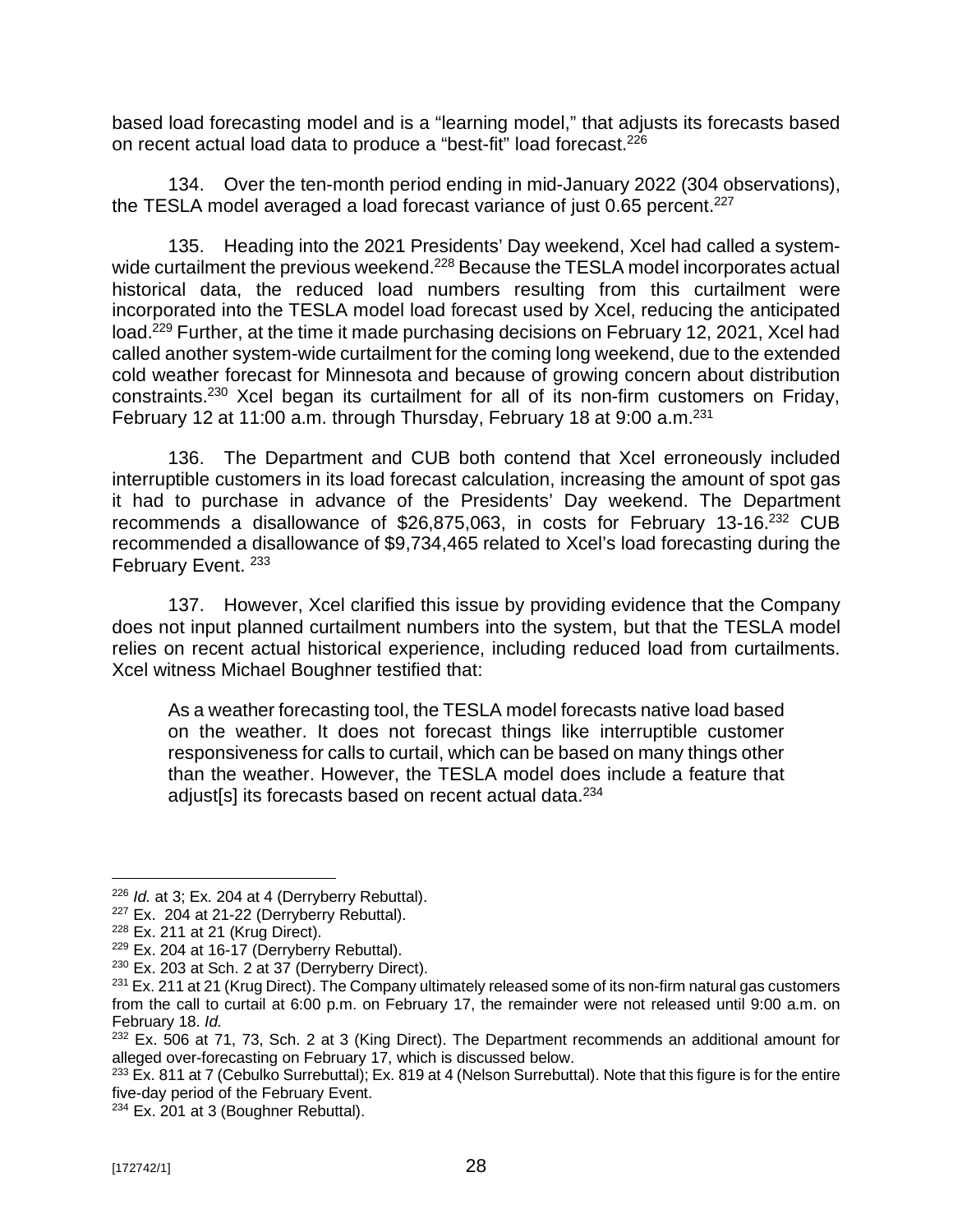138. Xcel witness Richard Derryberry further explained that Xcel does not remove estimated, forward-looking, curtailment volumes from the TESLA system's inputs, but that the system considers reduced actual load figures, and that Xcel also factored in its planned system-wide curtailment in when making the decision about the amount to purchase, independent of the TESLA modeling.<sup>235</sup> As Mr. Derryberry explained, the TESLA forecast is the "starting point for our daily gas planning activities, rather than the final word," and Xcel takes a variety of factors into account when deciding how much gas to purchase.<sup>236</sup> Mr. Derryberry further points out that the forecast compared to actual numbers shows that the curtailment was factored into the calculation; if it had not been, there would have been a greater variance between the forecast and actual load reflecting the load for interruptible customers.<sup>237</sup>

139. The record supports finding that Xcel took its most recent curtailment and its planned curtailment information into account when purchasing gas on February 12.

140. Along with these curtailments, Xcel planned to withdraw the maximum allowable amount from storage each day of the February Event and nominated withdrawals at those volumes.<sup>238</sup> Xcel reduced its planned daily gas purchases for the February Event by those maximum withdrawal volumes.<sup>239</sup>

141. After those purchases were made and at the end of each day during the pricing event, Xcel had more gas supply available than was ultimately needed.<sup>240</sup> Xcel used its storage account to balance flowing supplies and demand and avoid substantial pipeline penalties.<sup>241</sup>

142. As it planned its February 12 daily spot purchases, Xcel knew that based on the current forecasts and the long weekend ahead, there would be significant interest in the daily spot market. $242$ 

143. Xcel was concerned that if it waited until later in the day to make its purchases there might not be adequate supply available at the locations needed to get gas to Xcel's customers.<sup>243</sup>

144. Further, Xcel anticipated its ability to make purchases for the long weekend after Friday would be constrained. 244

 $235$  Ex. 204 at 16 (Derryberry Rebuttal).

<sup>236</sup> *Id.* at 4.

<sup>237</sup> *Id.* at 17.

 $238$  Ex. 203 at Sch. 2 at 32 (Derryberry Direct); Ex. 214 at Sch. 2 at  $\P$  $62$ -64 (Levine Direct).

 $^{239}$  Ex. 203 at Sch. 2 at 32 (Derryberry Direct); Ex. 204 at 30 (Derryberry Rebuttal); Ex. 214 at Sch. 2 at ¶64 (Levine Direct).

 $240$  Ex. 203 at Sch. 2 at 32 (Derryberry Direct).

<sup>241</sup> *Id.* at Sch. 2 at 33-34.

<sup>242</sup> Ex. 207 at 13 (Green Direct).

<sup>243</sup> *Id.*

<sup>244</sup> *Id.* at 7.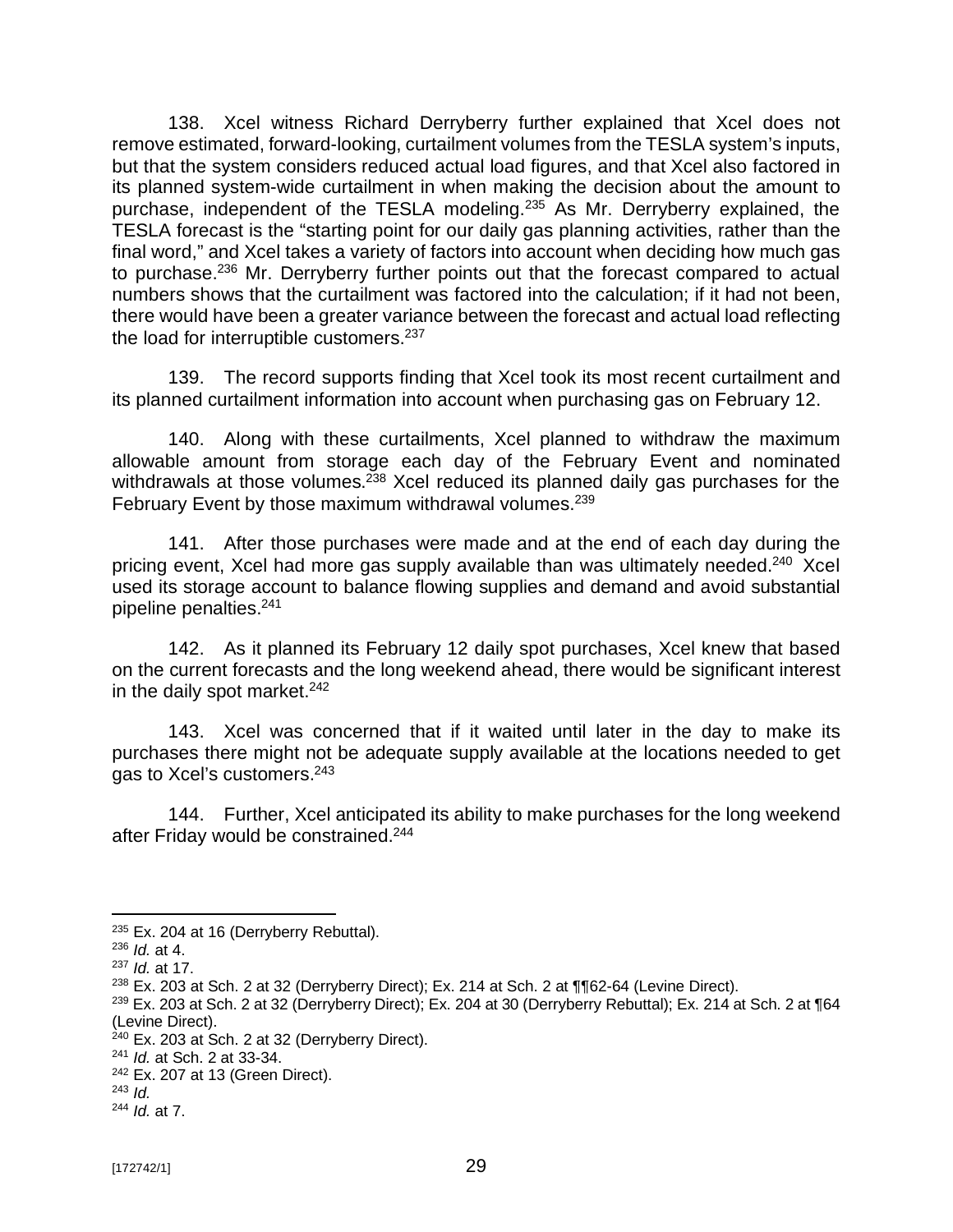145. Finally, Xcel determined that natural gas supply disruptions or delivery failures over the course of the long weekend were a legitimate and serious concern, as freeze-offs were already occurring in some parts of the natural gas production areas.<sup>245</sup>

146. Finally, Xcel was aware of the potential for imbalance penalties. On the largest pipeline, NNG, those penalties would be three times the daily spot price.<sup>246</sup>

147. Xcel began purchasing gas around 6:40 a.m. on Friday, February 12, and completed its purchases by 9:00 a.m., before any fixed-price deals were offered.<sup>247</sup> At that time, there was uncertainty about the direction of pricing for that day, following increases in price the day prior.<sup>248</sup>

148. Xcel secured sufficient daily spot gas on the morning of February 12 (together with its prior baseload purchases, delivered supply purchases, called curtailment, and planned maximum storage withdrawals) to position Xcel to cover its forecasted load plus a reserve margin.<sup>249</sup>

149. Xcel's total planned supplies for the four days covered by the February 12 spot purchases, compared to its forecasted load, was as follows: $^{250}$ 

|                                                                         | Saturday,<br>Feb. 13th | Sunday,<br>Feb. 14th | Monday,<br>Feb. 15th | Tuesday,<br>Feb. $16th$ |
|-------------------------------------------------------------------------|------------------------|----------------------|----------------------|-------------------------|
| <b>Total Planned</b><br><b>Supplies</b>                                 | 752,940                | 766,354              | 727,975              | 740,523                 |
| Forecasted<br>Load                                                      | 729,191                | 754,477              | 724,738              | 674,779                 |
| Percent<br>Planned<br><b>Supplies</b><br>Exceeded<br>Forecasted<br>Load | 3.3                    | 1.8                  | 0.4                  | 9.7                     |

150. Ultimately, Xcel's average costs of \$150/Dth for its February 12 natural gas purchases, while unprecedented in the United States' natural gas markets, was

<sup>&</sup>lt;sup>245</sup> Ex. 207 18 (Green Direct) ("We were already seeing evidence of the market drying up as we were concluding our purchases using the index-based market. Offers on the ICE platform were getting snapped up in a matter of seconds"); Ex. 215 at 19-22 (Levine Rebuttal) (noting that NNG warned shippers of freeze offs the afternoon of February 11).

 $246$  Ex. 100 at 18, 24 (Smead Direct); Ex. 203 at Sch. 2 at 33, n. 20 (Derryberry Direct) ("NNG's penalties, for example, can be as high as 3 times the applicable spot price for each Dth subject to penalty. For the February event, penalties would amount to \$465 to \$696 Dth/day, which is far more than buying more gas from the market at the daily index prices of \$155 to \$232 Dth/day over President's Day weekend.").

<sup>247</sup> Ex. 207 at 13-14 (Green Direct).

<sup>248</sup> *Id.* at 14.

 $^{249}$  Ex. 203 at Sch. 2 at 26, 33 (Derryberry Direct) ("A gas supply reserve margin is also critical to ensuring continued service to customers during a cold weather even or other challenging conditions."). <sup>250</sup> *See* Ex. 203, Sch. 2 at 26, Table 3 (Derryberry Direct).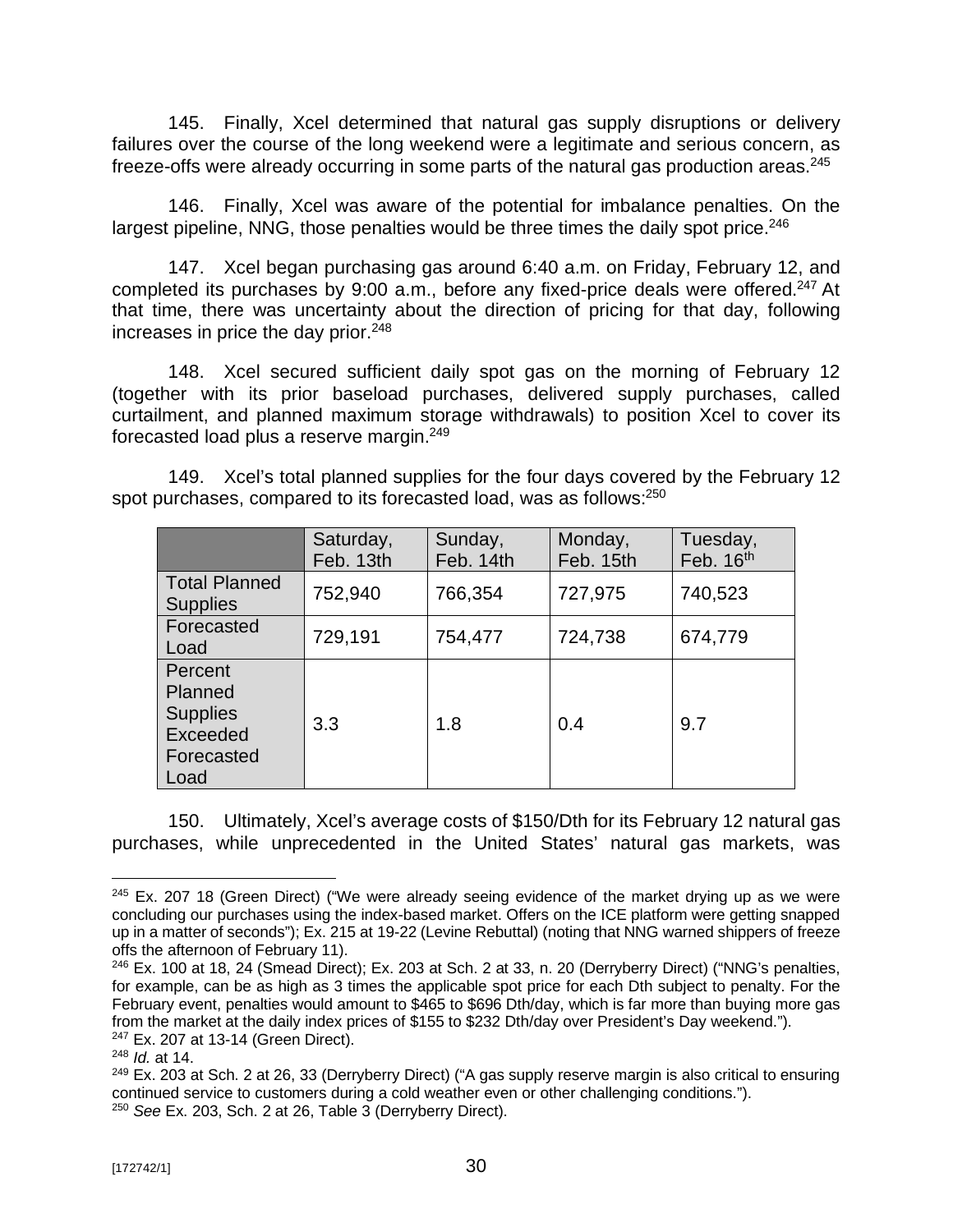significantly below the highest reported price of \$400/Dth at the Demarc Hub and was below the midpoint prices reported at Demarc and Ventura.<sup>251</sup>

151. The Department and CUB contend that Xcel's supply reserve margin for its gas purchases was unreasonable. The Department contends that a supply reserve margin of 2 percent is a reasonable figure to use. Mr. King, the Department's witness, acknowledged that it is important to have a reserve margin to address the risk of imbalance penalties, potential supply cuts, and forecast uncertainty.<sup>252</sup>

152. Even so, the Department argues that a supply reserve margin of two percent was reasonable for the time period of the February Event. That proposed margin is based on, but is slightly higher than, the actual supply reserve plans for the fourday weekend used by CenterPoint (1.8 percent), MERC (1.7 percent), and Great Plains  $(1.8 \text{ percent})$ .  $253$ 

153. Yet, Mr. King acknowledges that there is "no single figure for a supply reserve margin that can be universally applied," and that he "would not apply two percent outside of the specific facts and circumstances where it's being applied here."<sup>254</sup> Further, he testified that he was not recommending what a gas utility in Minnesota should use for a supply reserve margin on a permanent basis.<sup>255</sup>

154. Mr. King was asked about his selection of two percent as the recommended figure, in light of those other acknowledgements:

Q: So I think, just to confirm that we're understanding this right, you said that you don't think there is a specific supply reserve margin that's, you know, reasonable in all cases, but you have to fix something, right, in order to calculate a disallowance, which is what the Commission asked you to do. Is that a fair characterization of what you just said?

A: Yes.<sup>256</sup>

155. The Department's position, as expressed through Mr. King's opinion and testimony, suggests a result-oriented approach to the use of two percent as an appropriate supply reserve margin. The Administrative Law Judges have not read the Commission's charge to the parties or this tribunal as a directive to find and calculate disallowances. Rather, the Commission directed that this matter comprehensively consider the circumstances that arose during the February Event to determine if the Gas Utilities acted prudently, and if not, to identify the basis upon which disallowances should be calculated.

<sup>251</sup> *Id.*, Sch. 2 at 34-35, Figure 4.

<sup>252</sup> Ex. 506 at 56 (King Direct).

 $253$  Ex. 507 at 34 (King Surrebuttal).

<sup>&</sup>lt;sup>254</sup> Evidentiary Hearing Tr. Vol. 2C at 50 (King).

<sup>255</sup> *Id.* at 63.

<sup>256</sup> *Id.* at 82.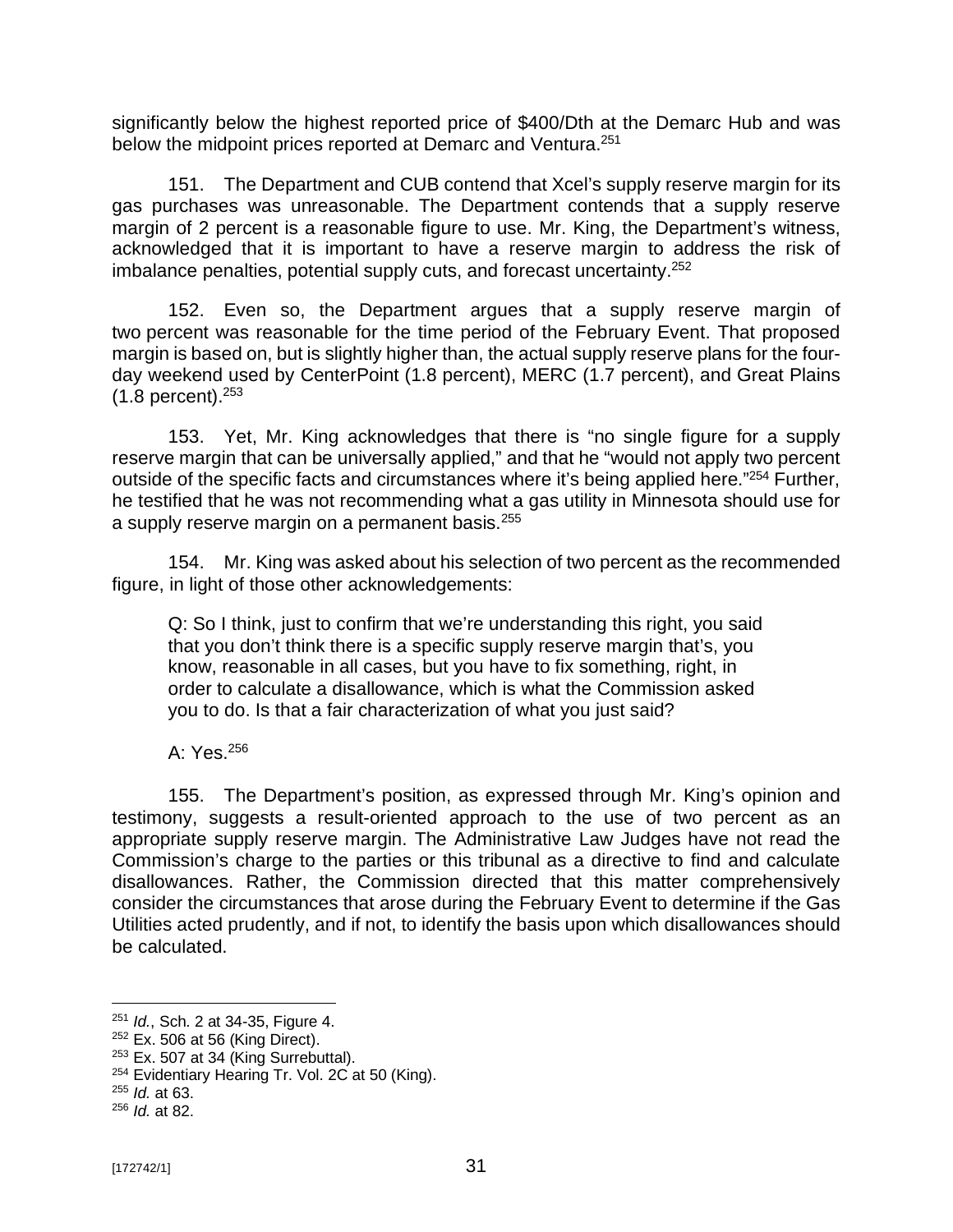156. Mr. King contends that two percent is a reasonable figure because it is roughly based on the actual experience of CenterPoint, MERC, and Great Plains during the first four days of the February Event. This is a narrow window through which to view the Gas Utilities' decisions, and reflects an after-the-fact review, rather than an assessment of the appropriateness of a forward-looking planning strategy. The Department asserts that a supply reserve margin should be deliberately determined and explainable.<sup>257</sup> It further notes that failing to have some type of deliberate and explainable position for the supply reserve would essentially give the Gas Utilities unfettered discretion to purchase gas in excess of anticipated load and pass those costs onto ratepayers.<sup>258</sup> That is not the case here. The facts before this tribunal are that the Gas Utilities, including Xcel, were purchasing for a long weekend with extremely cold weather forecasts and a significant concern about supply failures. In this environment, applying a rigid formula does not make sense.

157. In addressing load forecasting and supply reserve margin issues, CUB contends that Xcel over-forecasted load by approximately 6.26 percent on February 14, 2021, and 12.28 percent on February 17, 2021.<sup>259</sup> CUB proposed disallowances of between \$1,513,383 and \$9,734,465, related to Xcel's forecasting, which it contends led Xcel to use less storage gas than it should have; CUB calculated the lesser number assuming a forecasting error is unreasonable only once it exceeds 10 percent; the greater number is calculated by assuming a forecasting error is unreasonable only once it exceeds 5 percent. CUB allowed for a 1.57-1.76 percent reserve margin. <sup>260</sup> Ultimately, CUB recommends a disallowance of \$9,734,465.<sup>261</sup>

158. Xcel counters that, given the significant uncertainties on both the demand side (due to weather variability) and the supply side (due to the risk of freeze-offs), prudent utility practice called for securing somewhat more gas than indicated by the load forecast.<sup>262</sup> Xcel notes that CUB started with the actual load Xcel experienced, and then provided a five to ten percent variance to account for "forecast error" or "reserve margin" of gas supply above forecast, a figure Xcel maintains is arbitrary.<sup>263</sup> Xcel further argues that CUB's analysis relies on hindsight, and if it followed CUB's recommended course to purchase gas for the Presidents' Day weekend, Xcel would have had a substantial risk of being short of the necessary supplies to serve its customers.<sup>264</sup>

159. Under the circumstances of the February Event, Xcel's load forecasting and supply reserve margin were reasonable. Heading into the February Event, Minnesota was expected to experience extremely cold temperatures, and Xcel was already aware of the

 $257$  Ex. 506 at 56 (King Direct); Ex. 507 at 32 (King Surrebuttal).

<sup>&</sup>lt;sup>258</sup> Evidentiary Hearing Tr. Vol. 2C at 80 (King).

<sup>&</sup>lt;sup>259</sup> Ex. 811 at 26 (Cebulko Surrebuttal).

<sup>260</sup> *Id.* at 7, 36.

<sup>&</sup>lt;sup>261</sup> Ex. 819 at 4 (Nelson Surrebuttal).

 $262$  Ex. 215 at 15, 18 (Levine Rebuttal) ("Given the substantial uncertainties facing the Company, which is tasked with ensuring that Xcel Energy's retail customers receive the gas supplies they need during a significant cold snap, . . . the Company acted reasonably when it procured those spot supplies in light of the market conditions.).

<sup>263</sup> *Id.* at 38-39 (Levine Rebuttal).

<sup>264</sup> *Id.* at 35-39.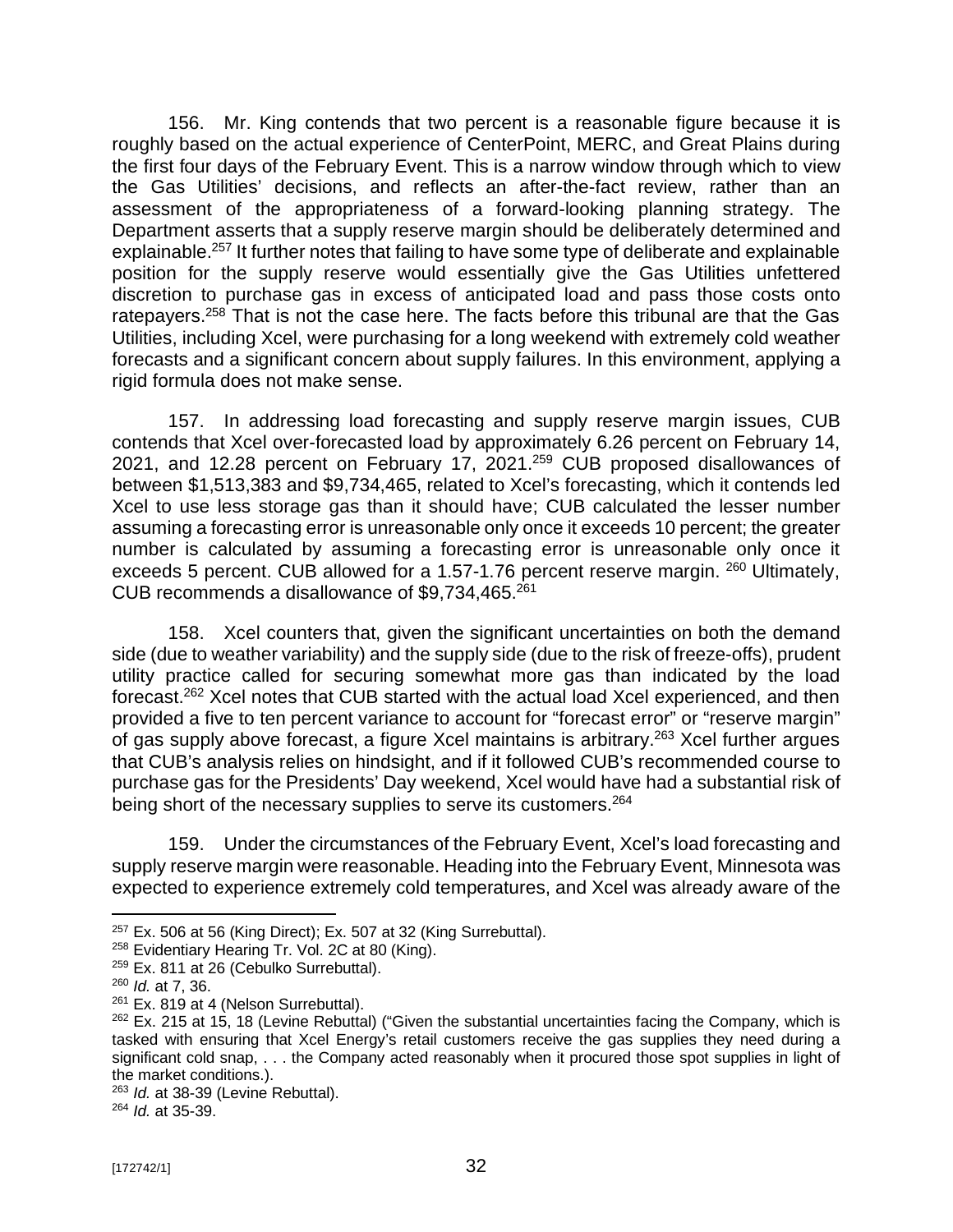potential for supply disruptions, leading to reasonable concerns about the risk to human life and property in the event Xcel did not have sufficient gas supply. Xcel was required to take gas ratably over the four-day period, and it faced the possibility of high penalties for imbalances. Xcel acted prudently based on the information it had on February 12.

160. To date, the Commission has not established specific parameters to govern the Gas Utilities' load forecasting procedures and outcomes, and has not set standards identifying a particular supply reserve margin figure as reasonable. The Commission is considering forward-looking strategies in another docket, and may wish to examine whether to establish such standards.

161. In this case, however, the evidence does not support a disallowance related to Xcel's load forecasting for February 13-16, the supply reserve margin used to purchase gas for the four-day weekend, or its purchases on February 12.

## **3. Intra-weekend Spot Gas Purchases**

162. Xcel made two fixed price purchases during the Presidents' Day weekend.<sup>265</sup> Purchases like these are not common because trading platforms are closed, but Xcel's has been able to make intra-weekend purchases at times in the past due to its knowledge of and relationships with gas sellers.<sup>266</sup>

163. Xcel made these purchases mid-day on February 13 and again February 15.<sup>267</sup> Xcel made the purchases at that time because it had reports of supply failures, but it would not know the severity of the cuts and the impact to its operations until later in the evening when pipeline scheduling reports were issued.<sup>268</sup> Given the high demand purchase market those mornings, Xcel was concerned that it would be unable to find additional gas supply if it waited until the evening, so it made mid-day purchases to ensure it had reliable supply.<sup>269</sup>

164. Xcel purchased 14,000 Dth of gas on February 13, for a fixed price of \$95.00/Dth, which was well below that day's Demarc and Ventura midpoints of \$231.57 and \$154.91, respectively.<sup>270</sup> On February 15, Xcel purchased 8,280 Dth at a fixed price of \$157.00/Dth, slightly above the Ventura midpoint but below the Demarc midpoint.<sup>271</sup>

165. The total cost of Xcel's intra-weekend purchases was \$2,820,990, and the Department has recommended disallowance of that amount.<sup>272</sup>

166. The Department maintains that it was not reasonable for Xcel to make these intra-weekend purchases. According to the Department, on February 14, Xcel used

<sup>265</sup> Ex. 207 at 19-20 (Green Direct).

<sup>266</sup> *Id.* at 7.

<sup>&</sup>lt;sup>267</sup> Ex. 204 at 23 (Derryberry Rebuttal).

<sup>268</sup> *Id.*

<sup>269</sup> *Id.* at 23-24.

<sup>270</sup> Ex. 207 at 19 (Green Direct).

<sup>271</sup> *Id.* at 19-20.

<sup>272</sup> Ex. 506 at 64-66 (King Direct).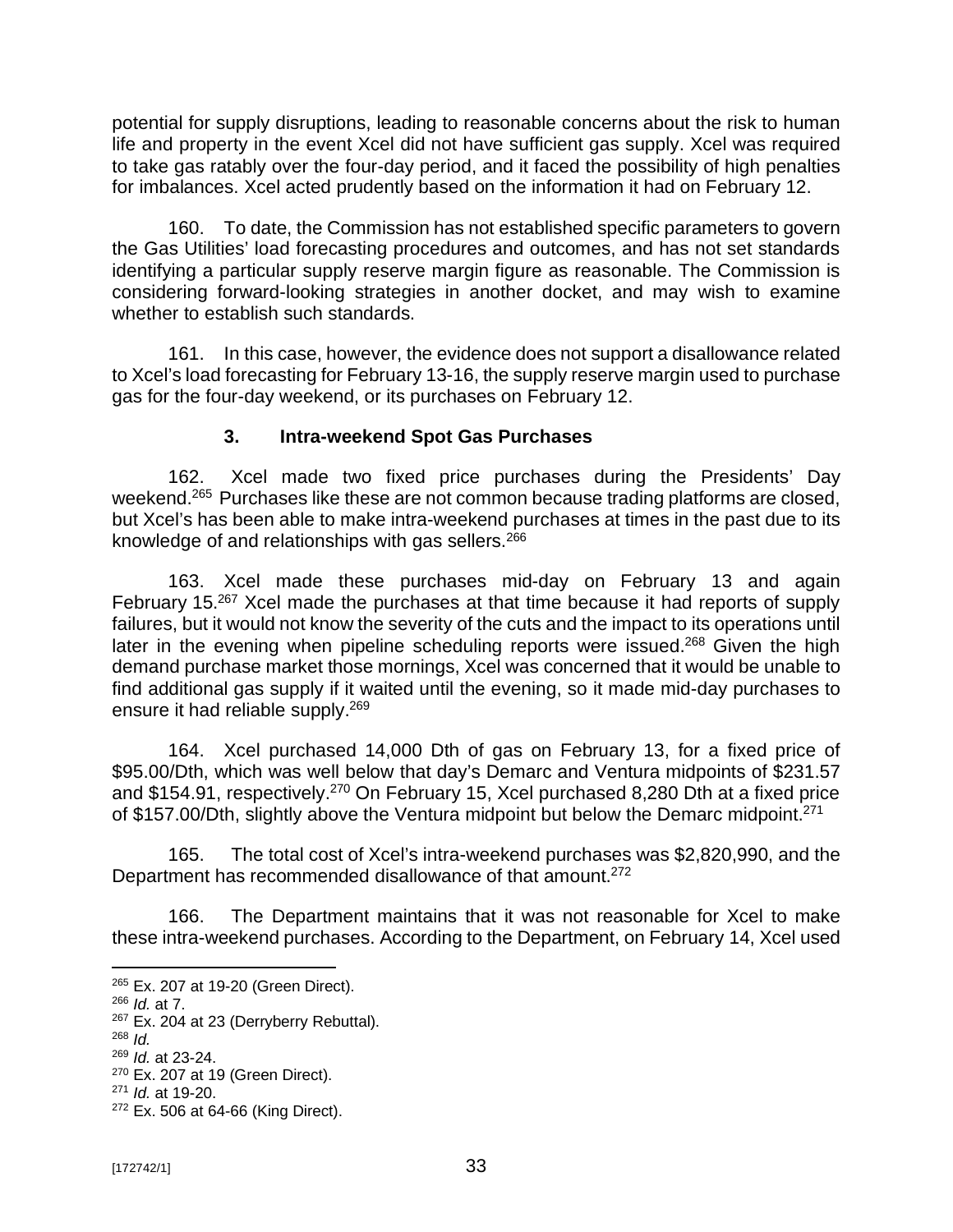less storage than it had available because it had excess supply, such that Xcel had 766,354 Dth of available supply, an amount in excess of its actual load requirement of 710,041 Dth.<sup>273</sup> The Department contends that, on February 15, the ratable requirements of Xcel's spot purchases on February 12 meant that it was expected to have excess supply available. Xcel ended up having 727,975 Dth versus its actual load requirement of 683,675 Dth.<sup>274</sup>

167. The Department argues that these purchases were based on unreliable load forecasts and the imprudent unavailability of Xcel's peaking plants. Xcel acknowledged, though it labeled it as speculation, that it might not have made these intra-weekend purchases if its peak shaving facilities had been available. $275$ 

168. Xcel counters that, at the times it made these purchases, it was operating in a highly dynamic and uncertain environment, it knew that supply cuts and freeze-offs were occurring, and Minnesota was experiencing subzero temperatures.<sup>276</sup> Xcel notes that concerns were spread across the market and Xcel and other natural gas utilities did experience supply cuts over the weekend, creating significant demand for any available supply.<sup>277</sup> Xcel also points out that the amount purchased on February 15 was less than the total undelivered gas that day.<sup>278</sup>

169. The Administrative Law Judges determine that Xcel's purchase of gas during the weekend was not imprudent. Xcel was operating in an environment of significant price and supply uncertainty, and made purchases to ensure reliable service while its customers were experiencing temperatures that could be life threatening. Though Xcel ended up with excess gas, it could not have known it would be in that position at the time it made the decision to make these purchases. Further, the Department's argument regarding the impact of Xcel's peaking plant availability on this decision presumes that Xcel would have run its peaking plants as a price mitigation measure, rather than as a means to balance its system and meet customer demand, an argument addressed in great detail later in this report.

170. The record does not support a determination that Xcel acted imprudently in making intra-weekend purchases and a disallowance is not warranted.

# **4. Spot Gas Purchases Made on February 16 for February 17**

171. On February 16, 2021, Xcel purchased its gas to supply customers on February 17, the final day of the February Event.<sup>279</sup>

<sup>273</sup> *Id.* at 64; Ex. 203 at Sch. 2 at 26 (Derryberry Direct).

 $274$  Ex. 506 at 64–65 (King Direct); Ex. 203 at Sch. 2 at 26 (Derryberry Direct).

 $275$  Ex. 506 at Sch. 13 at 2 (King Direct) (Xcel Response to DOC IR No. 47(b)).

 $276$  Ex. 200 at 14-15 (Boughner Direct); Ex. 204 at 23-24 (Derryberry Rebuttal).

<sup>277</sup> *Id.* at 25; Ex. 215 at 23-30 (Levine Rebuttal).

<sup>278</sup> Ex. 207 at 19-20 (Green Direct).

<sup>279</sup> *Id.* at 20.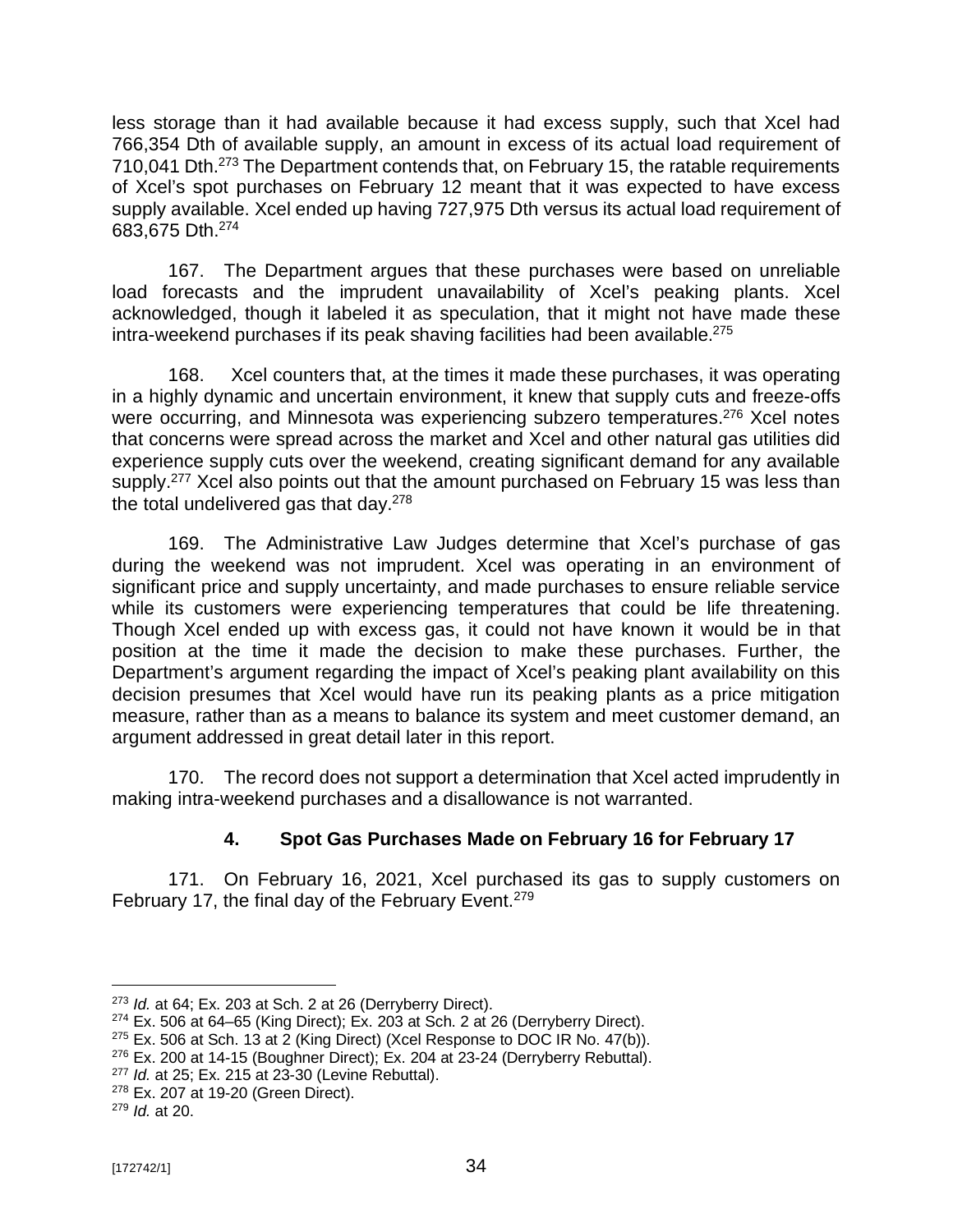172. Xcel's curtailment called on February 12 was set to last until February 18, and remained in effect.<sup>280</sup> Moreover, that curtailment had now been in place for four days, informing the TESLA model load forecast for February 17.<sup>281</sup>

173. Knowing of the continuing curtailment, and again planning for the maximum use of storage inventories, Xcel purchased sufficient gas supplies to meet its forecasted load and a reasonable "safety net" above that forecast.

174. Xcel's total planned supplies, forecasted load and percentage of supplies above the forecast for February 17 were: <sup>282</sup>

|                                                               | Wednesday,<br>Feb. 17th |
|---------------------------------------------------------------|-------------------------|
| <b>Total Planned Supplies</b>                                 | 655,946                 |
| <b>Forecasted Load</b>                                        | 644,628                 |
| <b>Percent Planned Supplies</b><br><b>Exceeded Forecasted</b> | 1.8                     |
| Load                                                          |                         |

175. To meet these supply needs, Xcel purchased a total of 272,953 Dth of spot gas on February 16, including both index-priced and fixed-price gas.<sup>283</sup>

176. Xcel made the decision to meet a portion of its supply needs with fixed price gas over the morning of February 16, after considering a number of factors:<sup>284</sup> The weather forecast for the next few days ahead showed warming trends;<sup>285</sup> Xcel was buying gas for just the day ahead (as opposed to Xcel's purchases for the long weekend that had to cover four days);<sup>286</sup> and based its gas supply experience, Xcel believed that the lingering market fear would cause prices to start higher, then move lower as the trading cycle progressed.<sup>287</sup>

177. To capture some of those anticipated lower costs for customers, on February 16 for the February 17 gas day, Xcel delayed a portion of its daily supply purchases as a limited hedge against the early index market.<sup>288</sup> Prices did come down throughout the day's trading session.<sup>289</sup>

<sup>&</sup>lt;sup>280</sup> Ex. 204 at 26 (Derryberry Rebuttal).

<sup>281</sup> *See* Ex. 201 at 3 (Boughner Rebuttal); Ex. 204 at 4 (Derryberry Rebuttal).

 $282$  Ex. 203 at Sch. 2 at 26 (Derryberry Direct).

<sup>283</sup> Ex. 207 at 20 (Green Direct).

 $284$  Ex. 204 at 27 (Derryberry Rebuttal).

<sup>285</sup> *Id.*

<sup>286</sup> *Id.*

<sup>287</sup> *Id.*

<sup>288</sup> *Id.* <sup>289</sup> *Id.*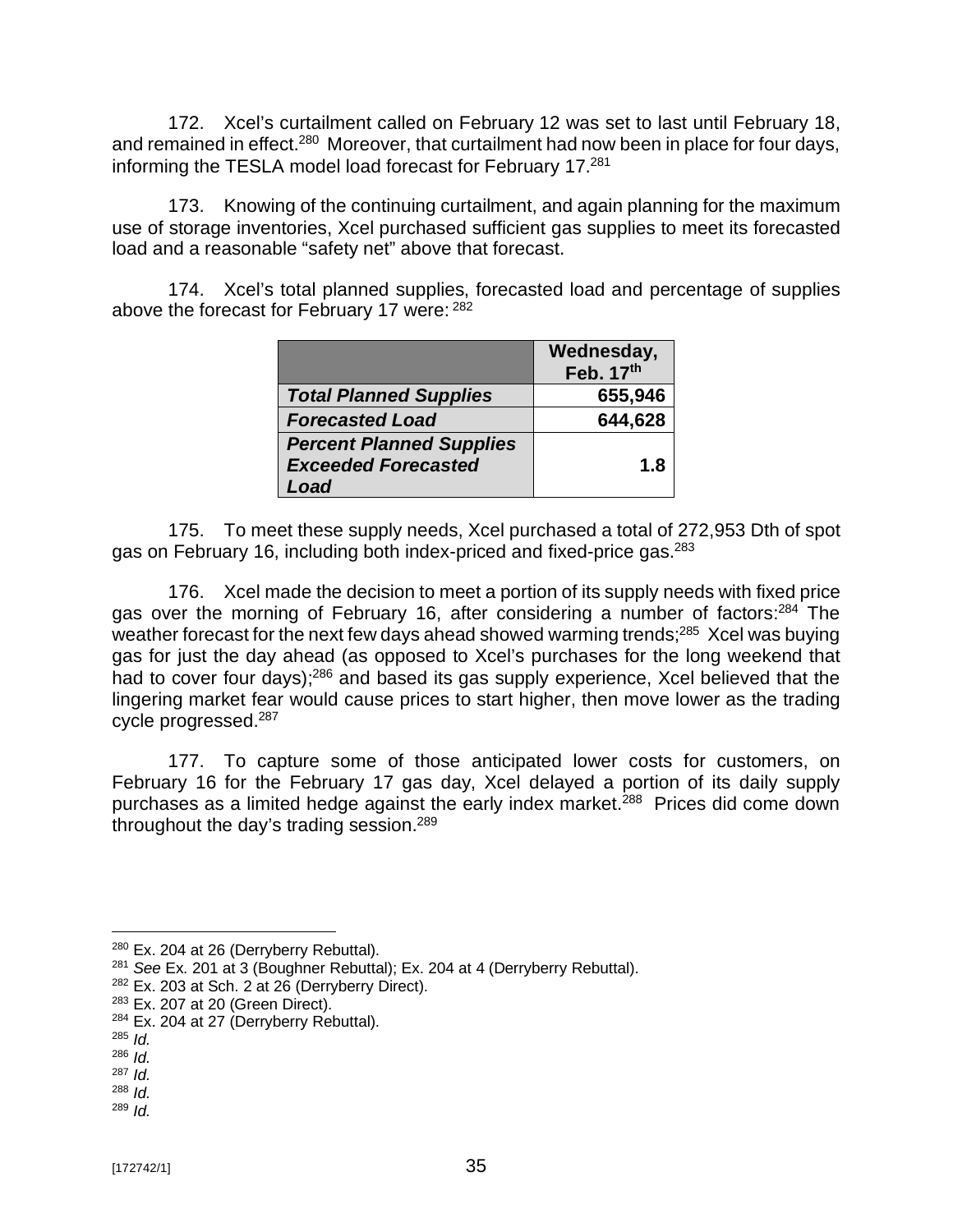178. Xcel purchased approximately 50,000 Dth on February 16 at fixed prices between \$9 and \$95 for a weighted average of \$28.50/Dth, compared to the weighted average of index-based purchases of \$132.26/ Dth, a savings of over \$5,000,000.<sup>290</sup>

179. Xcel Energy had planned to fully curtail for February 17 and bought its daily gas on February 16 based on that plan.<sup>291</sup> However, Xcel witness Mr. Derryberry explained that:

The Company's daily purchases for February 17 were made early on February 16, when interruptible customers were expected to remain under curtailment. The Company had not yet determined that our interruptible customers would be released—in fact, our notices to interruptible customers called the curtailments through February 18 at 9:00 a.m. . . .

During the day, on February 17, after gas purchases had been made for the following day, the Company had information that the coldest weather and highest customer demand was receding and determined that it could release a portion of its interruptible customers at 6:00 p.m. on the 17th. Releasing those interruptible customers from curtailment was reasonable, since the Company knew that it had sufficient supplies. However, we did not release all of our interruptible customers until 9:00 a.m. February 18.<sup>292</sup>

180. The Department recommends a disallowance in the amount of \$7,176,393 for Xcel's February 16 purchases, based on its assessment that Xcel engaged in faulty load forecasting and due to the "early" release of curtailed customers.<sup>293</sup> The recommended disallowance breaks down to \$4,351,593, related to load forecasting, and 2,824,800, related to the curtailment issues.<sup>294</sup> CUB also challenges Xcel's load forecasting for February 17, and its concerns about curtailment are wrapped within its recommendation of a disallowance in the amount between \$1,513,383 and \$4,836,910.<sup>295</sup>

181. As noted above, Xcel has established that its load forecasts were reasonable, and this finding also applies to the load forecast for Gas Day February 17. Xcel's release of customers from curtailment was not expected on February 16, when Xcel bought gas for the next day, and Xcel factored that curtailment into its gas

<sup>290</sup> *Id.* at 27-28.

<sup>291</sup> *Id.* at 26-27; Ex. 215 at 55-58 (Levine Rebuttal).

 $292$  Ex. 204 at 26-27 (Derryberry Rebuttal).

<sup>293</sup> Ex. 506 at 71-73 (King Direct).

<sup>294</sup> *See* Ex. 229 (Derryberry Errata); Ex. 507 at 45-46, 53 (King Surrebuttal). Note that the load forecasting disallowance figure is calculated in connection with the Department's claim that Xcel's peaking plants should have been available. The recommended disallowance figure for load forecasting on February 17 without consideration of the peaking plants is \$102,721. Ex. 507 at 53 (King Surrebuttal).

<sup>295</sup> Ex. 811 at 5, 7 (Cebulko Surrebuttal); Ex. 819 at 7 (Nelson Surrebuttal) (noting removal of disallowance for release of interruptible customers from curtailment because the original disallowance recommendation double-counted load forecasting).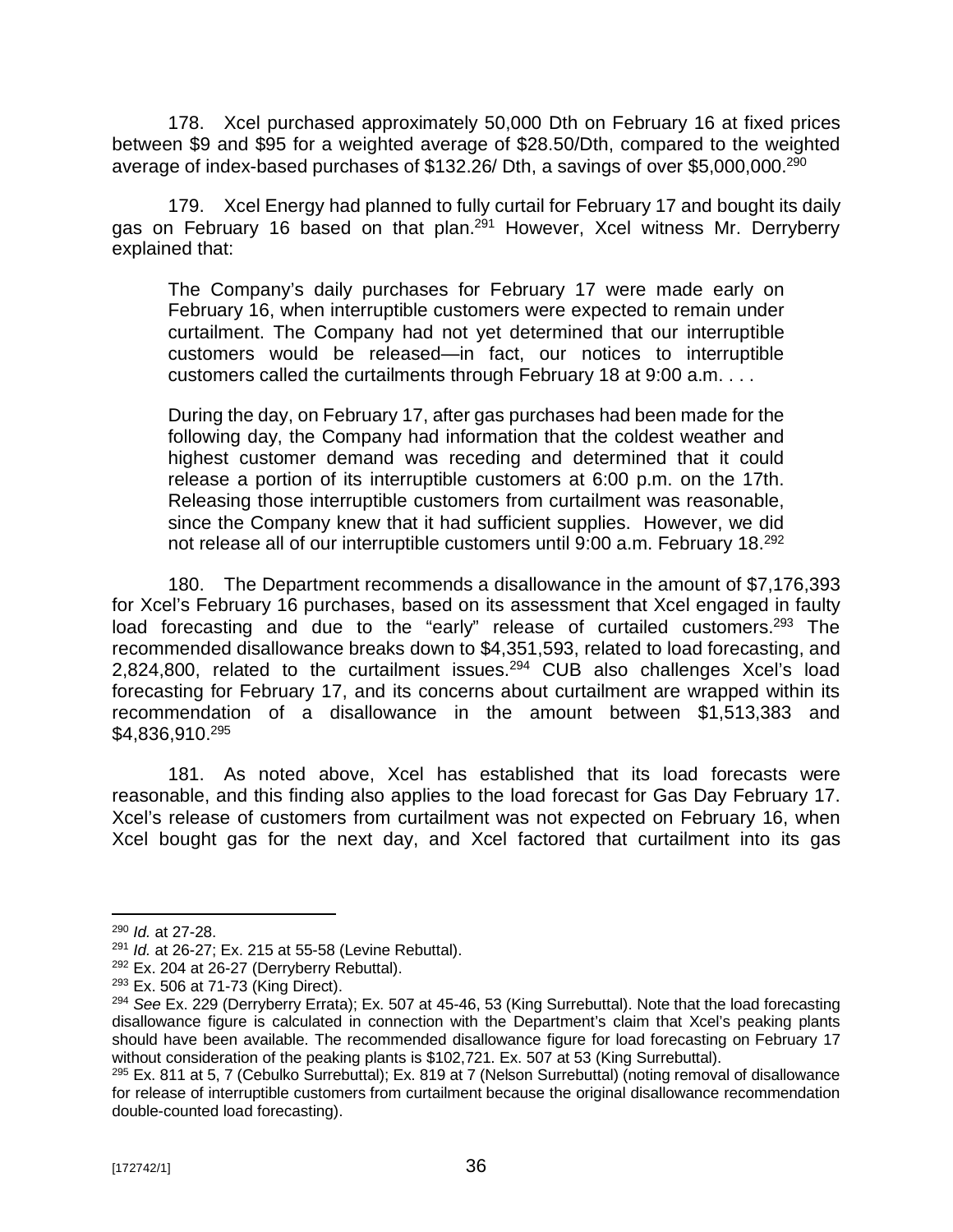purchasing. The record does not support a disallowance related to gas purchases on February 16.

## **VII. Additional Disputed Issues**

## **A. Maximization and Availability of Peaking**

## **1. Background Regarding Peaking**

182. The Commission's Order for Hearing directed that this proceeding address whether the Gas Utilities maximized the use of peaking capacity and, if not, to determine the financial impact. Further, specific to Xcel, the Commission requested development of the record regarding whether Xcel's maintenance and operation of its Wescott, Sibley, and Maplewood facilities resulted in financial impact. 296

183. Xcel owns and operates three above-ground peaking plants: the Wescott Liquefied Natural Gas (LNG) plant (Wescott), and the Sibley and Maplewood Propane Air plants (Sibley) and (Maplewood).<sup>297</sup>

184. These plants essentially store LNG or liquid propane gas (LPG) that can be vaporized and injected into the system to help meet firm customer requirements in limited circumstances.<sup>298</sup>

185. The peaking plants are largely capacity resources, designed to be utilized on a limited basis to meet demand for the Company's firm customers in specified circumstances, either when conditions are near design day, or when there is an unanticipated supply shortage and no other gas is available.<sup>299</sup> The Department has recognized the traditional role of peak-shaving plants in its comments prior to the initiation of this contested case.<sup>300</sup>

186. Xcel does not use its peaking plants often.<sup>301</sup> In the past ten years, Wescott has vaporized on a total of 146 days, with the last vaporization occurring in March 2019.<sup>302</sup> Even when dispatched, Wescott has been used sparingly – Wescott vaporized over 78,000 Dth a day (50 percent of its capacity) on only eight out of those 146 days of vaporization. 303

<sup>296</sup> Order for Hearing at 22.

<sup>297</sup> Ex. 223 at 3 (Yehle Direct).

<sup>298</sup> *Id.*

<sup>299</sup> *Id.* at 3-4.

<sup>&</sup>lt;sup>300</sup> *Id.* at 3 ("peak shaving has historically been designed, and used in this market, as a reliability tool for the distribution system that supplements the system in the event of near design-day conditions or in response to other unexpected reliability issues" (citing Comments of the Minnesota Commerce Department, Division of Energy Resources, MPUC Docket No. G-999/CI-21-135 (May 10, 2021))). <sup>301</sup> *Id.* at 12.

<sup>302</sup> *Id.* at 13; Ex. 226 at 10 (Yehle Rebuttal).

<sup>303</sup> Ex. 226 at 10-11 (Yehle Rebuttal).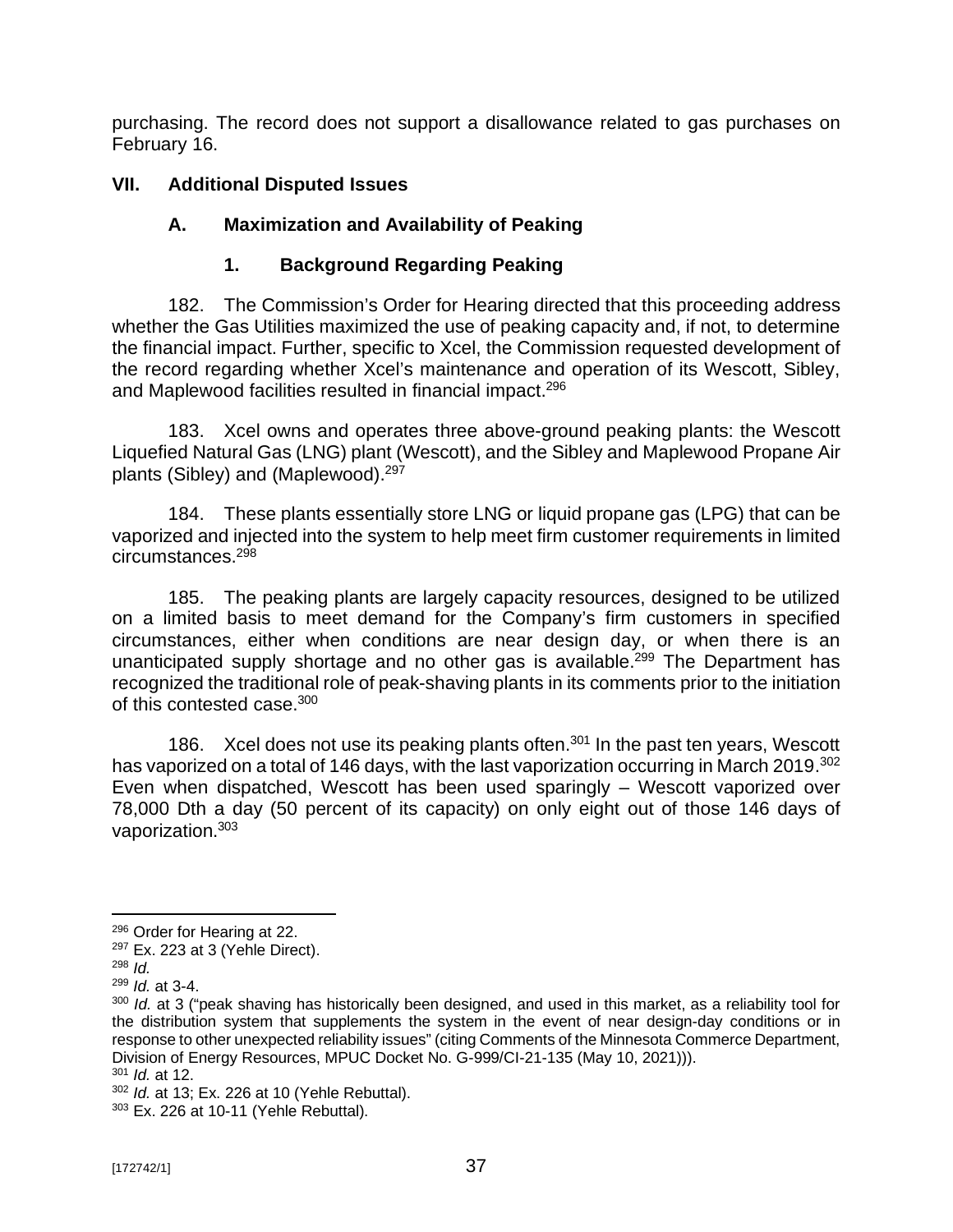187. Sibley has a technical maximum single day withdrawal capacity of 46,000 Dth and Maplewood has a technical maximum single day withdrawal capacity of 44,000 Dth.<sup>304</sup> In the past 10 years, Sibley has been dispatched on a total of 49 days and Maplewood has been dispatched on a total of 74 days.<sup>305</sup> In that time, neither Sibley nor Maplewood has been dispatched at 50 percent or more of its daily withdrawal maximum – Sibley's maximum dispatch in the past 10 years was 14,560 Dth/day on January 6, 2015, and Maplewood's was 7,401 Dth/day in January 25, 2014. <sup>306</sup> Sibley and Maplewood were last dispatched in February 2019.<sup>307</sup>

188. It is common for Xcel to use peaking plants on only a few days each year.<sup>308</sup> Xcel did not run any of its peak-shaving plants during the 2019-20 heating season, as temperatures were generally warmer that winter, and peaking capacity was not needed.<sup>309</sup>

189. There is no dispute that Xcel's peaking plants were not available during the February Event, as discussed in greater detail below. The Department contends that, had Xcel's peaking plants been available, Xcel would have called upon peaking capacity to offset gas purchases due to high gas costs during the February Event.

190. The Department's witness, Mr. King, testified that "Xcel identified in discovery that it has used its peaking plants for economic purposes in the past."310 A closer examination of the document on which Mr. King relies shows that this statement is not accurate. Xcel was asked to "describe any actions [it] would have done differently if the peaking plants were available."<sup>311</sup> Xcel responded:

Determining whether and to what extent the Company would have taken different actions had the peaking plants been available is impossible to determine. As the Department noted in Docket No. G999/CI-21-135, the plants are primarily used as a reliability tool for daily balancing. The Company does not have specific procedures in place to use the peak shaving plants for economic reasons and the plants have not been regularly used in this manner.<sup>312</sup>

191. Mr. King's interpretation of Xcel's statement as an admission that it has used peaking to offset economic concerns goes far beyond the question and answer contained in the record.

<sup>304</sup> Ex. 223 at 7 (Yehle Direct).

<sup>305</sup> Ex. 226 at Sch. 1 at 3 (Yehle Rebuttal).

<sup>306</sup> *Id.* at 11 ("During the time reported, neither Sibley nor Maplewood ever dispatched at half of their theoretical maximum, much less both plants dispatching half of their theoretical maximum on the same day.").

<sup>307</sup> *Id.* at 13.

<sup>308</sup> *Id.* at Sch. 1 at 3-4.

<sup>309</sup> *Id.* at 13.

<sup>310</sup> Ex. 506 at 95 (King Direct).

<sup>311</sup> *Id.* at Sch. 13 at 1.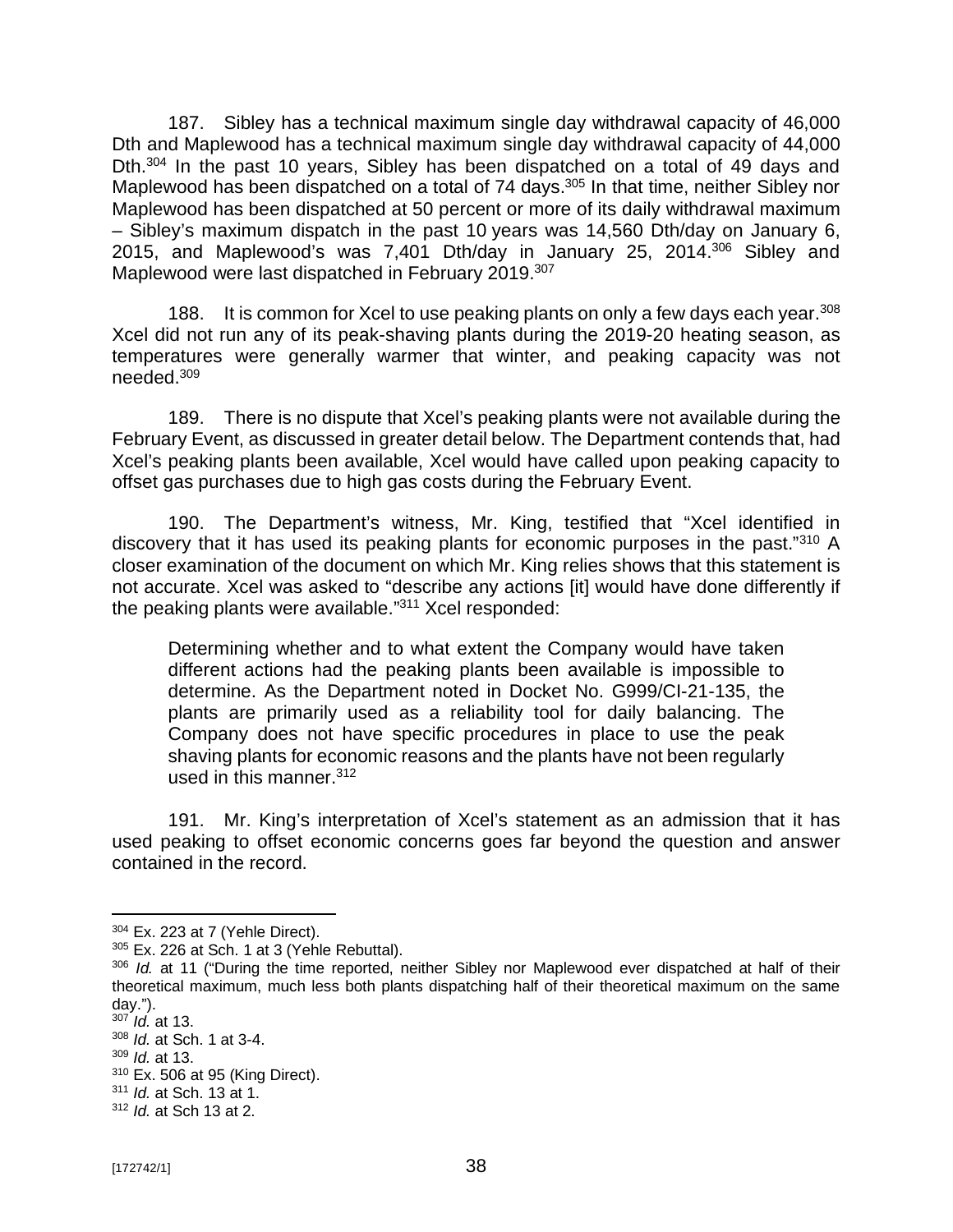192. Mr. King further opines that Xcel used its peaking capacity to offset purchases during the price spike that occurred in the 2017-18 New Year Event. Mr. King notes that Xcel ran its peaking plants during that event and contends that it is the best indicator for what Xcel would have done during the February Event if its peaking plants had been available.<sup>313</sup>

193. Xcel responded to this argument through its witness, Mr. Derryberry, who noted the difficulty of reconstructing daily decisions made during an event that occurred four years before.<sup>314</sup> Mr. Derryberry also stated that the 2017-2018 New Year Event:

involved production freeze-offs focused in the Bakken production area of North Dakota. The Bakken is a major source of gas supply for the Ventura Hub, which is the Company's largest supply point providing more than half of our typical supplies. Experiencing freeze-offs and the related supply failures at our single largest supply point would have been extremely concerning to our gas supply team. I believe it is quite likely that the plants were run at that time to provide supplemental supply, as the team would have been concerned that it would not have been able to acquire adequate supplies from our other supply areas. The price spike to \$67 per MMBtu at Ventura is ample indication that Ventura supply was scarce.<sup>315</sup>

194. Mr. King then opined that it was implausible that Xcel was concerned about supply issues in the Bakken, testifying that: "Xcel has not demonstrated that it encountered or anticipated significant supply failures or that it needed to run its peaking plants at the significant levels it did for reliability reasons during the 2017-18 New Year Event."<sup>316</sup> Mr. King relies on a supposition about the 2017-18 New Year Event, without evidence, and then purports to require Xcel to disprove his hypothesis. To be clear, this proceeding is not an investigation into Xcel's actions during the 2017-18 New Year Event. That event occurred years ago and shared only limited factual similarities with the February Event. Tying them together requires some evidence of a connection, and certainly more evidence than is present here.

195. Mr. King's opinions as to Xcel's actions during the 2017-28 New Year Event are speculative. The record establishes that Xcel ran its peaking plants during that event, but does not establish exactly why it did so. This record does not show Xcel has dispatched its peaking capacity in the past to offset high gas prices or how often it might

<sup>&</sup>lt;sup>313</sup> Ex. 506 at 94-95 (King Direct) ("[T]he 2017-18 New Year Event was similar to the February Event in several ways including being an economic (daily price spike) event over a holiday weekend driven by lessthan-Design Day weather. Loads during the 2017-18 New Year Event were actually slightly lower than those in the February Event. Based on the similarities between the events, I believe Xcel's actions during the 2017-18 New Year Event are the best indicator of what Xcel would have done with its peaking plants during the February Event.").

<sup>&</sup>lt;sup>314</sup> Ex. 204 at 40 (Derryberry Rebuttal).

<sup>315</sup> *Id.* at 40-41.

<sup>316</sup> Ex. 507 at 43 (King Surrebuttal).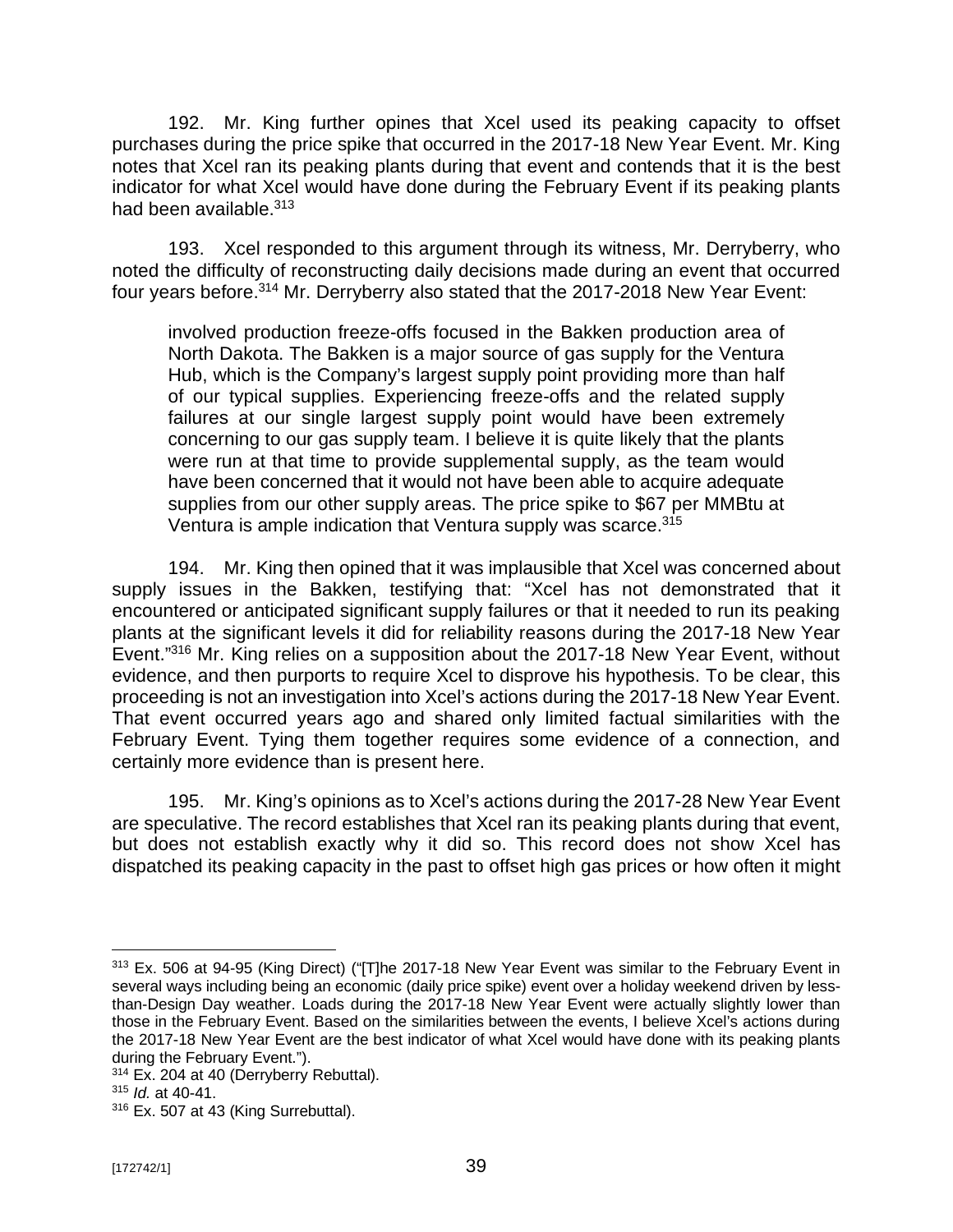have done so, that it did so when it ran its peaking plants during the 2017-18 New Year Event, or that it would have done so during the February Event.

196. As noted above, Xcel uses peak-shaving plants for two primary purposes – injecting gas into its distribution system during design day, or near design day conditions, and injecting gas into the system to address unforeseen supply shortages, such as those due to colder-than-expected weather, when no other gas is immediately available.<sup>317</sup>

197. While the weather was cold during the February Event, the Company did not reach near design day conditions.<sup>318</sup>

198. The decision to dispatch a peak-shaving plant depends on a number of factors, most importantly the current state of the gas distribution system into which the gas from the plant would be injected. Essentially, the plants are designed to run when there is a place for the gas to go within the distribution system. If there is gas already in the system, pressures are operating correctly, and customers are drawing from the system as expected, injecting additional gas could lead to over-pressuring the downstream piping or the rest of the distribution system.<sup>319</sup>

199. Situations in which capacity exists in the system to absorb additional gas from peaking plants may arise when Xcel experiences design day conditions or when there is too little gas to meet customer demand.<sup>320</sup> Even in those situations, Xcel must still assess a number of factors, including the overall state of the distribution system, any downstream constraints from the plants (which vary among the Company's various plants), system pressures at multiple points in the system, and current temperatures and short-term temperature forecasts.<sup>321</sup>

200. Xcel's witness Mr. Derryberry explained Xcel's use of peaking plants as follows:

[F]rom a gas supply planning perspective, our peak-shaving plants are a capacity resource, to be called on in near design day conditions or to address emergent reliability issues.The peak-shaving plants are not a primary supply resource or a supplement to our normal supply portfolio as they lack the inventory to perform that function. In plain English, we don't plan to run the peak-shaving plants first and then decide how much remaining gas we need to purchase. Rather, we buy gas first and then decide if we need to run the plants. . . . This is consistent with general gas utility practices.<sup>322</sup>

<sup>317</sup> Ex. 223 at 3-4 (Yehle Direct).

<sup>318</sup> Ex. 204 at 33 (Derryberry Rebuttal); Ex. 506 at 8 (King Direct).

<sup>&</sup>lt;sup>319</sup> Evidentiary Hearing Tr. Vol. 1 at 164 (Yehle).

<sup>320</sup> *Id*. at 164-65.

<sup>321</sup> *Id.* at 163-166; Evidentiary Hearing Tr. Vol. 2C at 54 (King).

<sup>322</sup> Ex. 204 at 31-32 (Derryberry Rebuttal).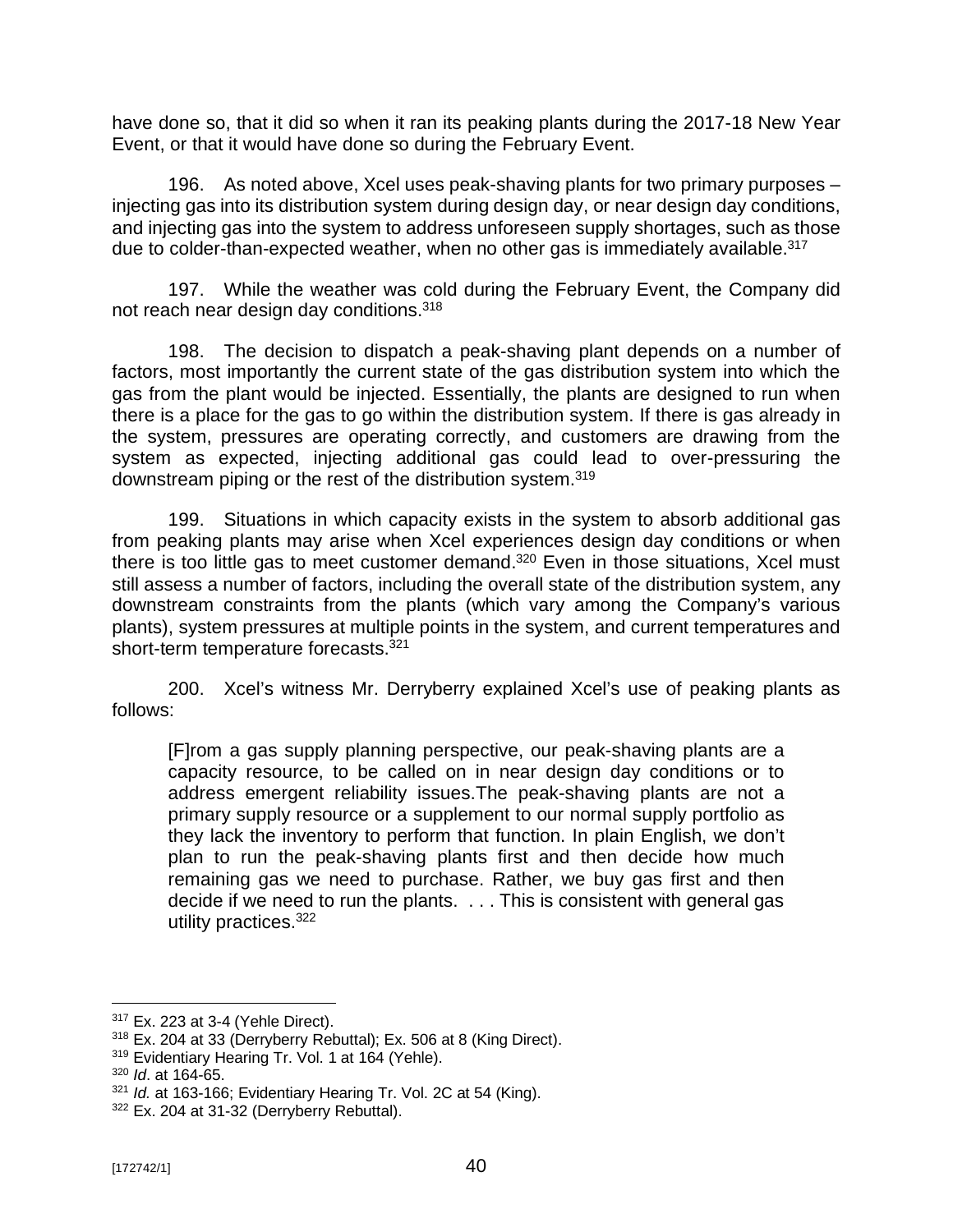201. Xcel argues that there is no evidence that the unavailability of its peaking plants had a financial impact during the February Event, stating:

The Company did not forecast near design day conditions and had obtained adequate supplies heading into the weekend. Therefore, neither of the circumstances that have historically informed the planning for and use of the plants was contemplated at the time Xcel Energy completed its supply purchases for the weekend. Whether or not the Company may have *later* decided to *run* its plants during the February Event in response to emergent conditions is irrelevant because that would have been an action taken *after* securing gas supply for the weekend. Simply running the plants as they are typically run – to meet emergent conditions or provide supply when other gas is not available – would not have impacted the Company's gas supply planning and purchasing decisions at the time those decisions were made. $323$ 

202. CUB contends that when gas traded at \$15/Dth on February 11, Xcel should have expected the directionality of pricing and would have reduced gas purchases in order to dispatch peaking facilities, thereby reducing costs for ratepayers.<sup>324</sup> Mr. Cebulko further opines that as of February 16, Xcel would have known that prices were at unprecedented levels and that it could have used peak-shaving facilities, had they been available, to offset this cost.<sup>325</sup>

203. There are several problems with this analysis. First, in its Order for Hearing, the Commission determined that prices below \$20/Dth "could reasonably be considered 'normal' under-recovery appropriate for inclusion in the automatic adjustment mechanism."<sup>326</sup> Yet CUB's position would require Xcel to take action well below that threshold. Second, CUB's position, along with that of the Department, would require Xcel to have planned to use its peak-shaving facilities in a manner at odds with its normal practices, and Xcel maintains, with practices across the utility industry.<sup>327</sup> Third, both CUB and the Department have asserted that Xcel would have been required to use its peak shaving facilities in this manner to be deemed prudent. Put another way, according to CUB and the Department, there was only one choice available to Xcel, even though the standard of prudence recognizes that there may be a range of options that could be considered reasonable.

<sup>323</sup> Xcel Initial Br. at 121 (Mar. 15, 2022) (eDocket No. 20223-183838-01).

 $324$  Ex. 811 at 48-49, 54 (Cebulko Surrebuttal).

<sup>325</sup> *Id.* at 49, 54.

<sup>326</sup> Order for Hearing at 11, 20.

<sup>&</sup>lt;sup>327</sup> The Department contends that even after becoming aware of the enormous surge in gas prices, the Gas Utilities "could not be troubled to do anything other than continue business as usual." Department's Reply Br. at 3 (Mar. 25, 2022) (eDocket No. 20223-184159-07). The Gas Utilities are highly regulated entities providing an essential service in an environment that lacks significant flexibility as to the time gas is purchased, the amount that can be purchased or removed from storage, and the need to provide continuous service to firm customers. While there may be circumstances in which the Gas Utilities need to deviate from their standard practices, it would not be imprudent for Xcel to plan to operate its peaking facilities consistent with their purpose and typical usage.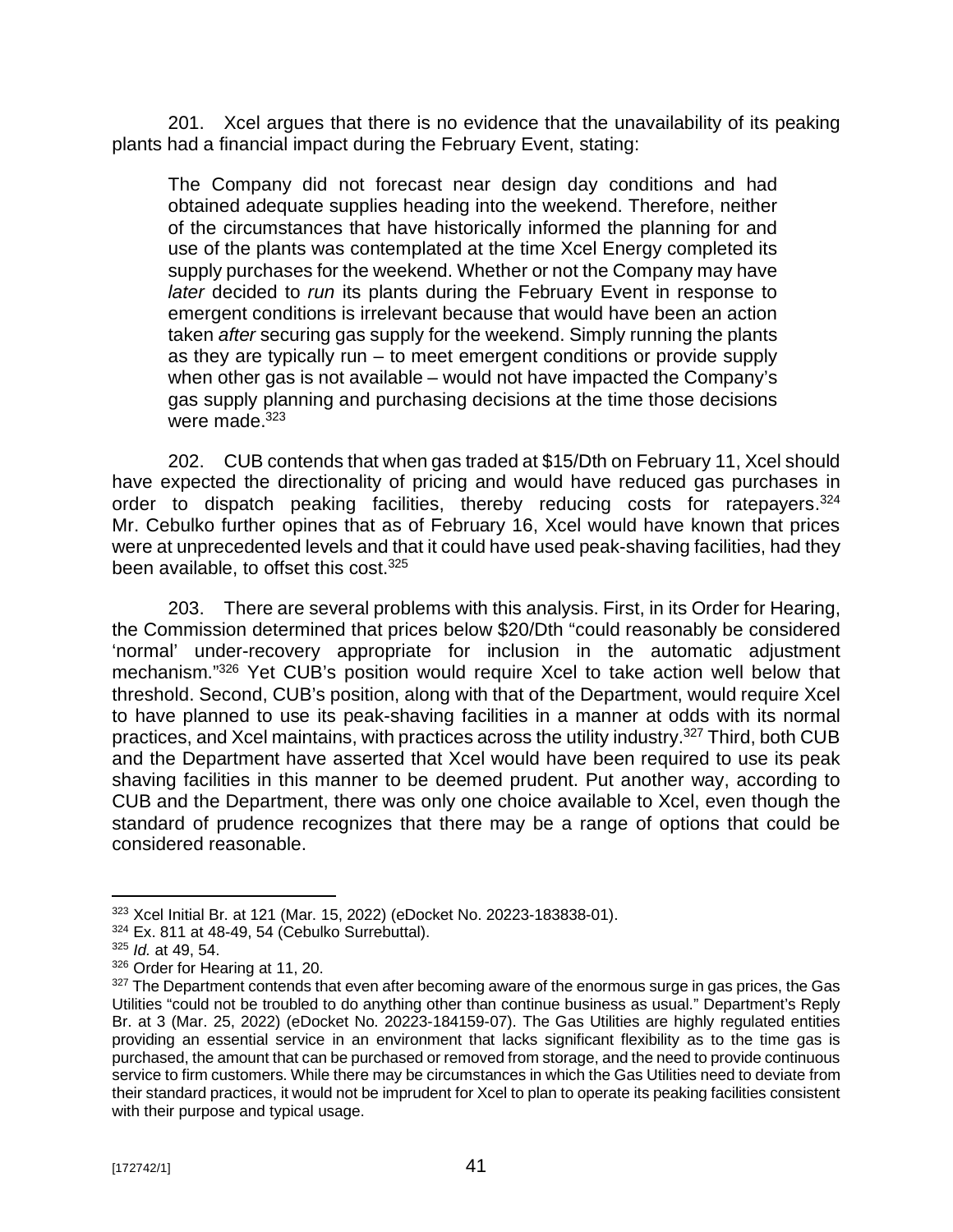204. Xcel has established that it would not have planned to run its peaking plants during the February Event in a manner that would have reduced its gas purchases. Planning gas purchases without planning to run its peaking plants would be consistent with Xcel's past operations and the way in which peaking plants are used in the natural gas industry, and would have been within the range of reasonable options available to Xcel. It is not reasonable to find that Xcel would have been required to plan to run the plants, in a manner outside its normal experience and standard utility practice, and that it was then required to reduce its purchase of gas to account for peaking plant volumes. Such a finding would be inconsistent with the standard governing prudency determinations.

205. Therefore, the record does not support finding that the unavailability of the peaking plants had a financial impact on ratepayers in connection with the February Event.

## **2. Wescott LNG Plant**

206. The largest of the Company's three peaking plants is the Wescott LNG plant, located in Inver Grove Heights, Minnesota.<sup>328</sup> Wescott was built in the 1970s.<sup>329</sup> The plant has two storage vessels capable of storing approximately 2,145,000 Dth (i.e., approximately 26 million gallons) of LNG for injection into the Company's gas distribution system.<sup>330</sup>

207. The maximum single day withdrawal capacity of Wescott is 156,000 Dth due to the capacity of the downstream pipeline that serves the metropolitan Saint Paul area. $331$ 

208. The Wescott plant was not available during the 2020-21 heating season, including during the February Event. Xcel suspended operations at Wescott after two unplanned releases of natural gas occurred at the facility, the first on December 31, 2020, and the second on January 4, 2021.<sup>332</sup> Xcel reported these to the Minnesota Office of Pipeline Safety (MNOPS) and the National Response Center.<sup>333</sup>

209. Xcel witness Steven Yehle testified as to how Wescott operates, stating:

During non-winter months, the Company purchases natural gas which is delivered to the plant. At Wescott, the Company liquefies this natural gas in a process that cools down the natural gas to approximately -260° F until it turns into a liquid form where it is stored in tanks. This process is known as liquefaction. The gas is liquefied because the volume of natural gas stored

 $328$  Ex. 223 at 5 (Yehle Direct).

<sup>329</sup> *Id.*

<sup>330</sup> *Id.*

<sup>331</sup> *Id.* at 6. <sup>332</sup> *Id.* at 15-16.

<sup>&</sup>lt;sup>333</sup> *Id.* at 16. The Department contends that Xcel's notification was untimely. An investigation into the timing of the notification and any determination of an appropriate consequences falls outside the scope of this proceeding.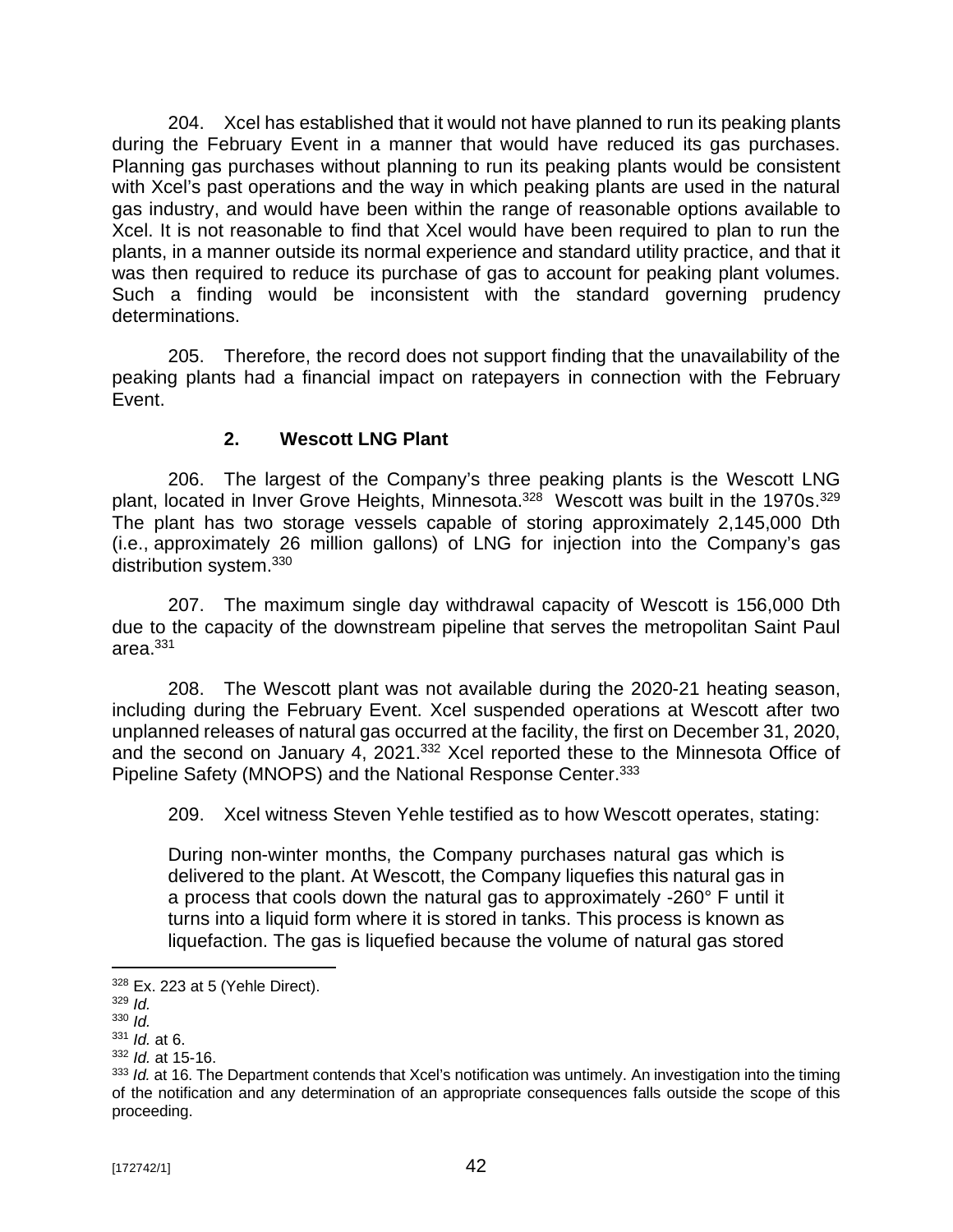in its liquid form is hundreds of times smaller than natural gas in a gaseous state. The gas is stored in a liquefied state until it is needed during the heating season. During the winter months, when Wescott is needed, the vaporization process heats the pressurized natural gas back up to a temperature to return it to its gaseous state so it can be injected back into the distribution system and delivered to our customers.

This means that the Wescott peaking plant has two separate and opposite processes—liquefaction, which cools the natural gas to a liquid form for storage in the tank, and then vaporization, heating the liquified gas and turning it back into a vapor state when leaving the tank. Shifting between these two processes is not simply a "flip of the switch." Instead, the peaking plant focuses solely on the process of liquefaction in the non-heating season. Then early in the winter, the peaking plant "turns over" to prepare for the vaporization process.<sup>334</sup>

210. Preparing the plant for vaporization involves a testing process that requires a number of steps, and this testing process cannot begin until liquefaction has been completed.<sup>335</sup> In 2020, the last day of liquefaction was on September 20, 2020.<sup>336</sup> It takes approximately six to eight weeks to shut down the liquefaction equipment and perform maintenance and calibrations, and to troubleshoot repairs on the vaporization side.<sup>337</sup> The two unplanned natural gas releases occurred when Xcel was in the midst of testing the full vaporization process, which is the final step required to turn the plant over from liquefaction to the vaporization process.<sup>338</sup>

211. After suspending operations after the unplanned releases, the Company undertook a comprehensive investigation of the cause of the unplanned releases. 339

212. Xcel prepared a Root Cause Analysis of the releases,<sup>340</sup> commissioned Hazard and Operability (HAZOP) and Layers of Protection Analyses (LOPA) for Wescott,<sup>341</sup> and completed a previously-initiated Gap Analysis with respect to all three plants.<sup>342</sup> Xcel also submitted one of the valves involved in the process that led to the releases for testing to determine the cause of its malfunction.<sup>343</sup>

<sup>339</sup> Ex. 211 at 9-10 (Krug Rebuttal).; Ex. 218 at 31-32, 36-37 (Martz Rebuttal); Ex. 223 at 16 (Yehle Direct). <sup>340</sup> Ex. 218 at 16 (Martz Rebuttal); Ex. 502 at Sch. 10 (Polich Direct); Ex. 503 at Sch. 10 (Polich Direct (Trade Secret)).

<sup>334</sup> *Id.* at 5.

 $335$  Ex. 226 at 4 (Yehle Rebuttal).

<sup>336</sup> *Id.* at 5.

<sup>337</sup> *Id.*

<sup>338</sup> *Id.* at 4-6; Ex. 218 at 15-16 (Martz Rebuttal).

 $341$  Ex. 218 at 35-36 (Martz Rebuttal); Ex. 502 at 19, Sch. 5 (Polich Direct); Ex. 503 at Sch. 5 (Polich Direct (Trade Secret)).

 $342$  Ex. 218 at 36-37 (Martz Rebuttal); Ex. 502 at 18, Sch. 11 (Polich Direct); Ex. 503 at Sch. 11 (Polich Direct (Trade Secret)).

<sup>343</sup> Ex. 218 at Sch. 1 (Martz Rebuttal); Ex. 219 at Sch. 1 (Martz Rebuttal (Trade Secret)).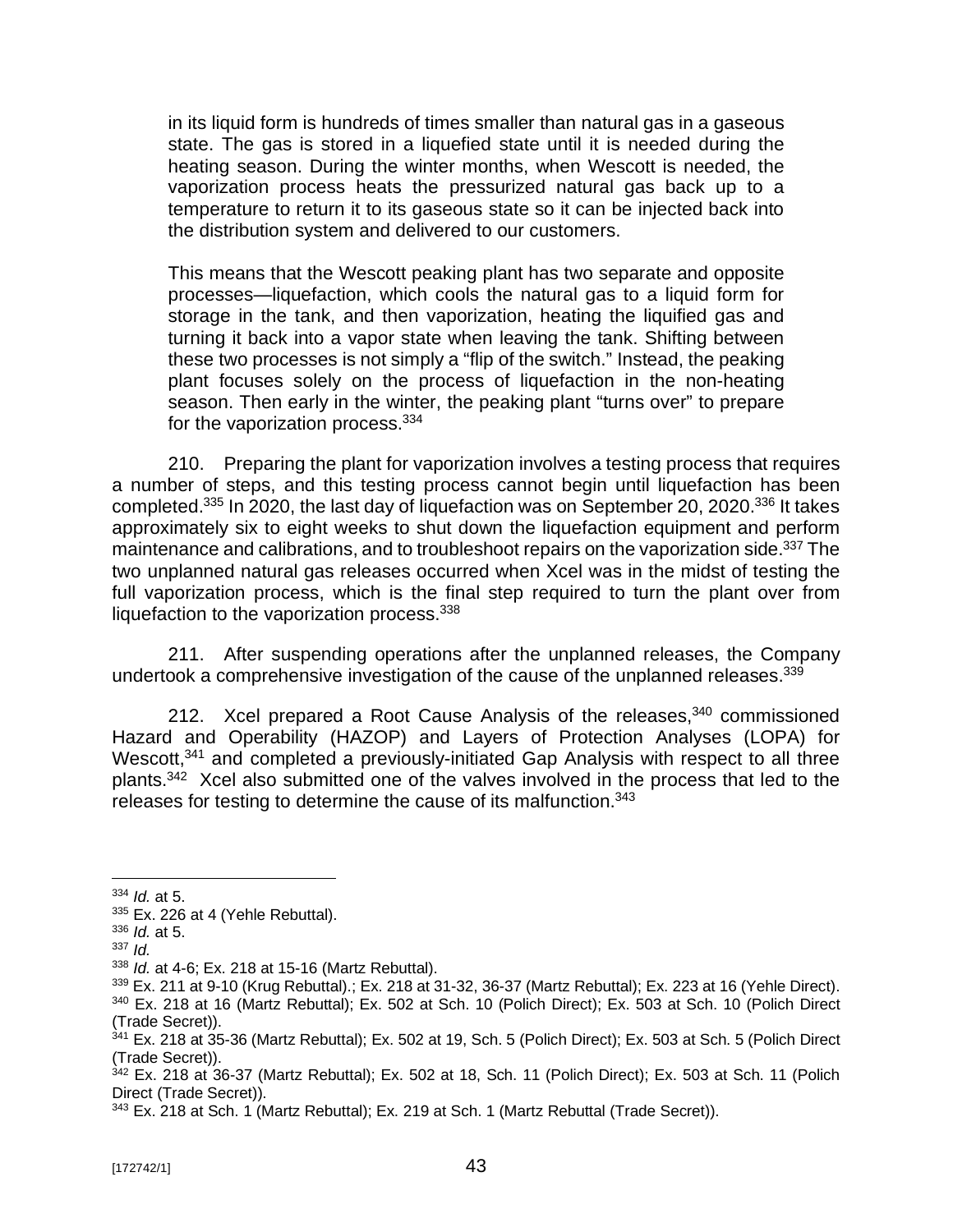213. A HAZOP study is a system analysis in which various plant processes are reviewed to determine how unsafe or unexpected operating conditions can result from deviations from intended process operation and lead to public safety risk. A LOPA study assesses how layers of protection can be implemented to prevent unsafe plant operations in the event of unintended conditions.<sup>344</sup>

214. Xcel also worked with MNOPS during this time.<sup>345</sup> MNOPS required that a number of actions to be taken prior to any plant maintenance, configuration or repair, and a separate list of actions to be taken prior to any operation of the facility.<sup>346</sup> Ultimately, Wescott was returned to service in December 2021.<sup>347</sup>

215. Based on its investigation, Xcel determined that the releases were caused by the failure of one of the LNG pumps to stop pumping when LNG flow to the vaporizer had stopped. The pump should have stopped running when a temperature control valve on the piping downstream of the vaporizer closed in order to protect the downstream piping due to low temperature of the LNG coming out of the vaporizer, but the pump continued to run.<sup>348</sup>

216. The pump had been installed twenty years earlier, and had a capacity greater than that of the downstream piping.<sup>349</sup> Xcel had not experienced a similar incident at Wescott in the 20 years since the pumps had been installed.<sup>350</sup>

217. Xcel also determined that the LNG temperature flowing into the vaporizer was too low because insufficient hot glycol (WEG) was flowing into the vaporization system.<sup>351</sup> WEG is the substance that heats the LNG, causing it to heat up and vaporize.<sup>352</sup>

218. The increased pressure resulted because the pumps continued to pump LNG into a chamber that was already full, as no LNG could leave the chamber after the temperature control valve downstream of the vaporizer had closed.<sup>353</sup> This caused the pressure relief valves to open, releasing natural gas into the atmosphere.<sup>354</sup> The pressure relief valves operated and performed as designed, preventing a pipe rupture and potentially a much more catastrophic event.<sup>355</sup>

219. Xcel also eventually determined that a valve that controls the flow of the WEG was not opening properly in response to signals from the plant's operating

<sup>344</sup> Ex. 502 at 20 (Polich Direct).

<sup>345</sup> Ex. 223, at 19-20 (Yehle Direct).

<sup>346</sup> Ex. 224 at Sch. 4 at 3-4 (Yehle Direct (Highly Confidential Trade Secret)).

<sup>347</sup> Ex. 226 at 7 (Yehle Rebuttal).

<sup>348</sup> Ex. 218 at 16 (Martz Rebuttal).

<sup>349</sup> *Id.* at 25.

<sup>350</sup> *Id.* at 17.

<sup>351</sup> *Id.* at 28.

<sup>352</sup> *Id.* at 8. <sup>353</sup> *Id.* at 24.

<sup>354</sup> *Id.*

<sup>355</sup> Ex. 504 at 12 (Polich Surrebuttal).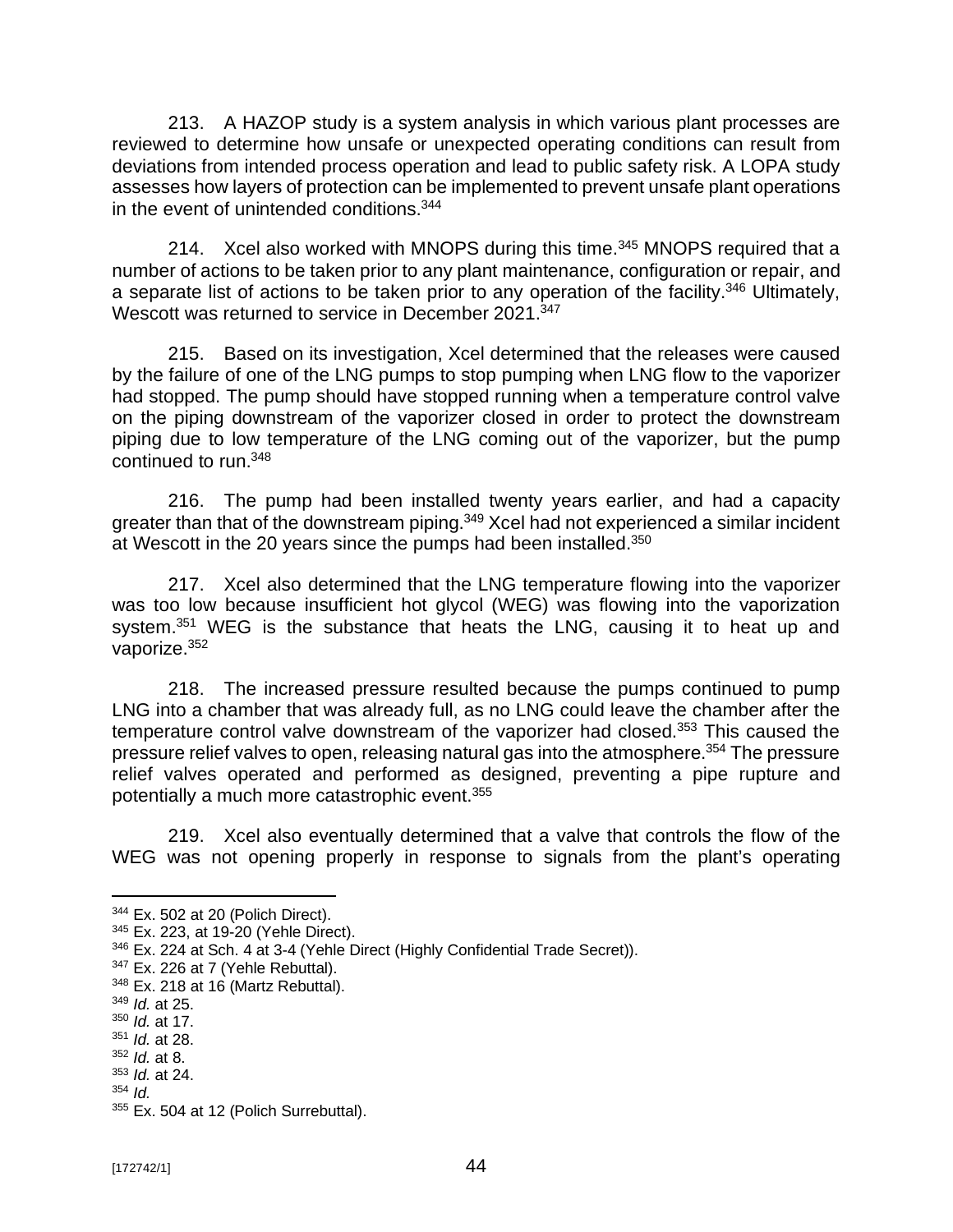system.<sup>356</sup> The valve was located inside of the WEG system, and the actual position of the valve was not discernable during operation.<sup>357</sup>

220. Once the Wescott plant was shut down and the WEG system emptied, the valve was removed and sent to an outside consulting firm for analysis.<sup>358</sup> This phase of the investigation determined that the valve coating had deteriorated, which had caused the valve to operate improperly.<sup>359</sup> As a result, the valve was not responding consistently to command signals from the plant's operating system, Citect.<sup>360</sup> Citect showed only the commanded position of the valve, not the actual position of the valve.<sup>361</sup>

221. The Department disagrees with the root cause analysis performed by Xcel. The Department contends that a "root cause" is the earliest factor in a causal chain, the removal of which would prevent the failure from occurring.<sup>362</sup> The Department asserts that root cause of the unplanned releases was the failure of the WEG supply valve to supply hot WEG to the vaporizer.<sup>363</sup> The Department contends the unplanned releases also resulted because Xcel decided to quickly restart the facility, and did not provide enough time for the LNG pump to cooldown between trips.<sup>364</sup> The Department maintains that Xcel failed to periodically test this aspect of its system to ensure proper operation.<sup>365</sup> The Department's witness, Richard Polich, opined that it would have been possible for Xcel to test the valve for proper operation using common household tools like pipe and crescent wrenches.<sup>366</sup>

222. Xcel was in the process of testing the Wescott facility's operation at the time the unplanned releases occurred.<sup>367</sup> Xcel notes that the Wescott facility is a complex system and that the cause of a problem often is not immediately evident.<sup>368</sup> Xcel points out that it had not previously experienced the malfunction that occurred at Wescott during the 20 years after installation of the pump, and argues this shows that the facility was not imprudently maintained.<sup>369</sup> It notes that Wescott successfully vaporized on numerous

<sup>356</sup> Ex. 218 at 22-23 (Martz Rebuttal). A diagram showing a simplified schematic of the Wescott system at issue here can be found at Ex. 219 at 8 (Martz Rebuttal (Trade Secret)).

<sup>357</sup> Ex. 218 at 22-23 (Martz Rebuttal).

<sup>358</sup> Id. at 23, Sch. 1; Ex. 219 at Sch. 1 at 2 (Martz Rebuttal (Trade Secret)).

<sup>359</sup> Ex. 218 at 23, Sch. 1 (Martz Rebuttal); Ex. 219 at Sch. 1 at 2 (Martz Rebuttal (Trade Secret)).

<sup>360</sup> Ex. 218 at 21-22 (Martz Rebuttal).

<sup>361</sup> *Id.* at 22-23.

<sup>362</sup> Ex. 504 at 2-3 (Polich Surrebuttal).

<sup>363</sup> *Id.* at 13-14.

<sup>364</sup> *Id.* at 26-27.

<sup>365</sup> Ex. 504 at 22 (Polich Surrebuttal).

<sup>366</sup> Evidentiary Hearing Tr. Vol. 2B at 18-19 (Polich) ("And my experience has been in this that you could essentially use common wrenches that people have in their house – that sometimes they have in their house, such as a pipe wrench or a crescent wrench, Because the shape of that top of that valve stem is basically square. And that would allow you to put a wrench on that to be able to manually operate that valve. And I have not been in a power plant or generation – or a plant of any type that you can't find a pipe wrench or a crescent wrench.")

<sup>367</sup> Ex. 223 at 15-16 (Yehle Direct).

<sup>368</sup> Ex. 218 at 11-14, 17 (Martz Rebuttal).

<sup>369</sup> *Id.* at 17.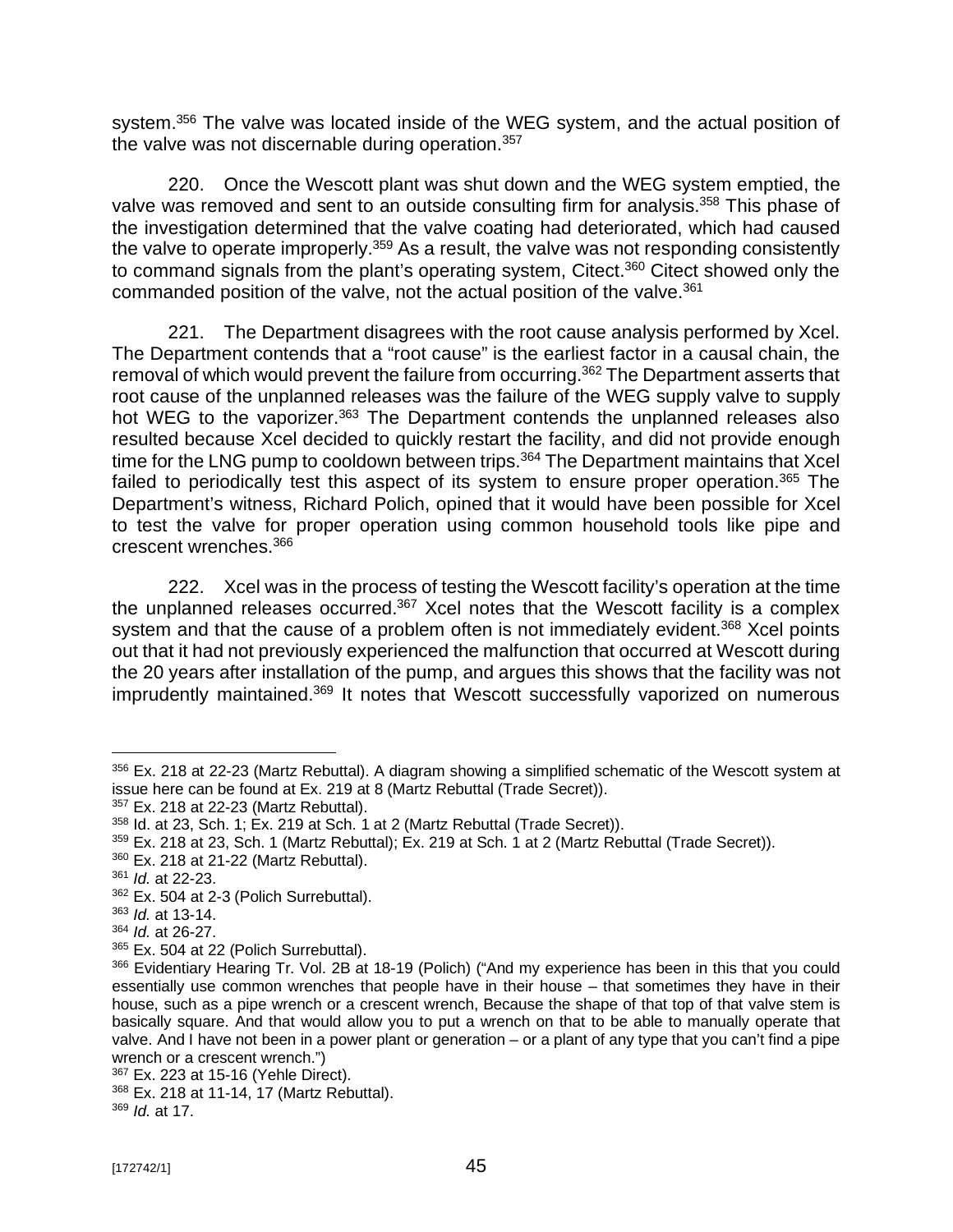occasions in 2019.<sup>370</sup> Xcel also maintains, as explained above, that it would not have been able to examine the pump without taking apart a portion of the WEG piping system.<sup>371</sup>

223. CUB contends that Xcel is required to show that Wescott's "unavailability due to a safety issue was outside of its control."372 This is not the standard that applies here. Rather, the question posed by the Order for Hearing is whether Xcel's maintenance and operation of its peaking facilities resulted in financial impact.<sup>373</sup> This inquiry arises in the context of a prudency determination and, while Xcel bears the burden of proof to establish its actions were prudent, the standard is not one of strict liability or "but for" causation.

224. The Administrative Law Judges determine that the operational issues at the Wescott facility did not have a financial impact on this case. Xcel has established that it uses peaking plants when conditions are near or at Design Day and when needed in order to meet customer demand when no other gas is immediately available. Xcel has established that these circumstances did not exist at the times that it was purchasing gas related to the February Event, and it would not have planned to run its peaking plants and reduce gas purchases in anticipation of these additional volumes. Therefore, the unavailability of the Wescott plant did not impact the level of extraordinary gas costs Xcel incurred.

225. The Administrative Law Judges note that this proceeding addresses only the prudency of the gas costs incurred in connection with the February Event and the events that led Xcel to remove the plant from operations as of the time of the February Event. It is not a larger-scale examination of the prudency of Xcel's operations generally as related to its peaking plants, which could occur in a rate case or other inquiry. The record contains information related to other concerns found at the Wescott plant. This Report makes no finding as to those issues, as such an inquiry would exceed the scope of this case.

## **3. Sibley and Maplewood Propane Air Plants**

226. Xcel owns two smaller facilities that can be dispatched to inject propane, which must be mixed with air, into its natural gas system.<sup>374</sup> The Sibley plant is located in

<sup>370</sup> *Id.* at 23.

<sup>&</sup>lt;sup>371</sup> *Id.* at 22-23 ("After thorough investigation, the Company found that the valve itself was not responding to the commands sent from the control system. The valve does not have a digital position sensor which sends information to the control room based on actual, physical position. At the time the Wescott plant was designed, analog-only signals were in common use. Unlike digital positioners, which came into use more recently, analog signals are based on what the valve was told to do, rather than the actual position of the valve. So, from the control room, the plant operator could only see what the valve had been instructed to do, not its actual position…. In order to physical[ly] verify the actual position of the valve, plant personnel would have needed to evacuate the WEG system and remove a portion of the WEG system piping.").

<sup>&</sup>lt;sup>372</sup> Ex. 801 at 93 (Cebulko Direct).

<sup>373</sup> Order for Hearing at 22.

<sup>374</sup> Ex. 223 at 6 (Yehle Direct).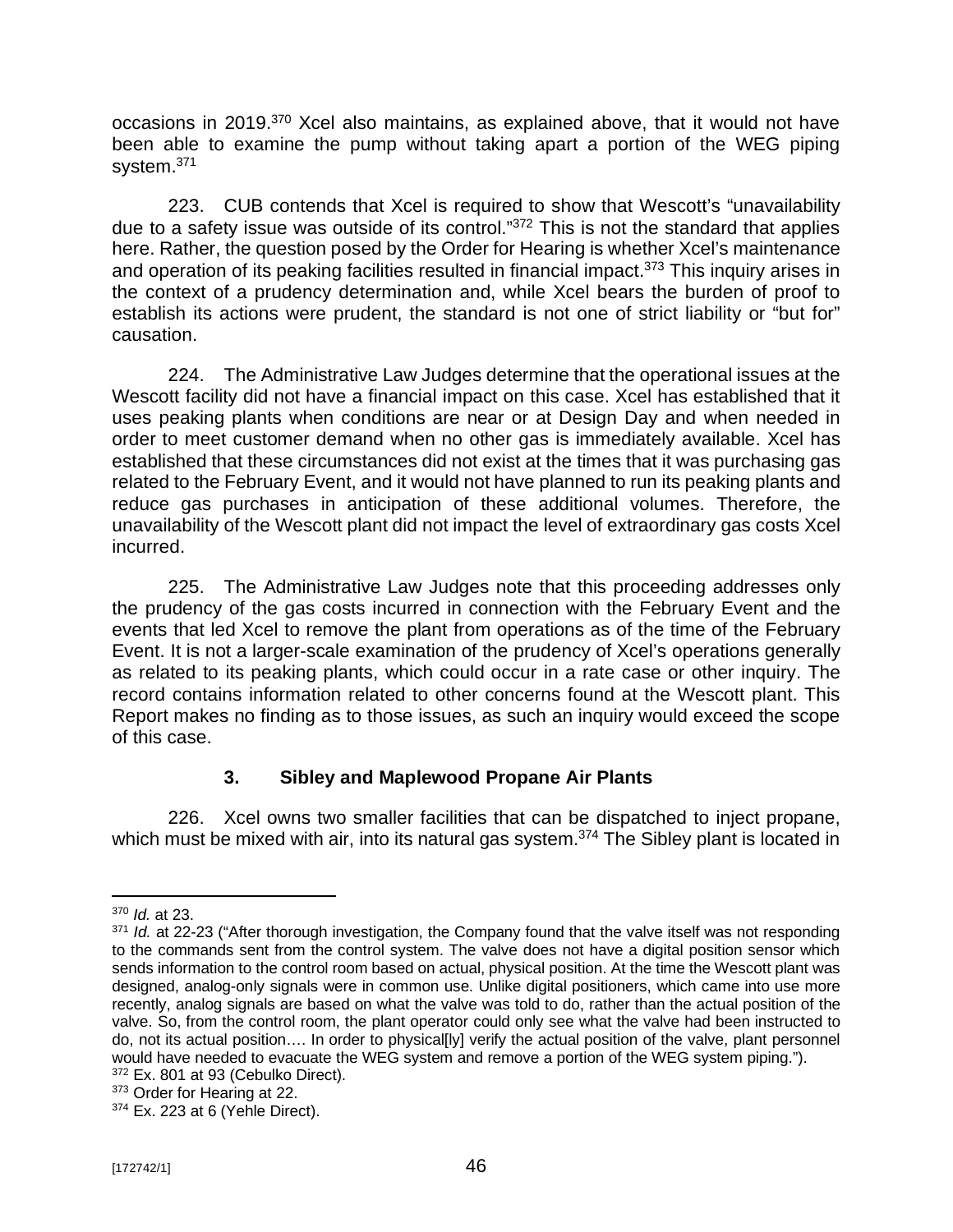Mendota, Minnesota, and the Maplewood plant is located in Maplewood, Minnesota.<sup>375</sup> Both of these plants, which were built in the 1950s,<sup>376</sup> are located in suburban areas which have developed around the plants.<sup>377</sup>

227. Sibley can store approximately 114,000 Dth equivalent of propane, and Maplewood can store approximately 124,000 Dth equivalent of propane.<sup>378</sup> Sibley's maximum single day withdrawal is 46,000 Dth equivalent, and Maplewood's is 44,000 Dth. These limitations are primarily related to the limits of the downstream pipeline system.<sup>379</sup>

228. Sibley and Maplewood are used sparingly as capacity resources, and may go for long periods of time without use, sometimes for entire heating seasons.<sup>380</sup>

229. Sibley and Maplewood also have special considerations that are unique to propane plants, most notably the requirement that the propane must be mixed with air before being injected into the natural gas system, which is required because propane alone and natural gas burn at different intensities. If the propane-air mixture is not correct, operational and safety issues can result.<sup>381</sup>

230. Following the January 4 natural gas release at Wescott, Xcel took the Maplewood and Sibley facilities out of service.<sup>382</sup>

231. Xcel maintains it did so in order to comply with federal pipeline regulations.<sup>383</sup> Xcel contends it also was adhering to American Petroleum Institute Recommended Practice 1173, requiring the application of pipeline safety management systems (PSMS) when operating systems like the Company's peak-shaving plants, and the performance of incident evaluation and root cause analysis when abnormal operating conditions or events occur.<sup>384</sup>

232. Following the suspension of operations at all three peak-shaving plants, the Company also undertook an evaluation of conditions at Sibley and Maplewood by performing HAZOP studies at both plants.<sup>385</sup> The reports were finalized in September 2021.<sup>386</sup>

<sup>379</sup> *Id.* at 7.

<sup>375</sup> *Id.*

<sup>376</sup> Ex. 218 at 36 (Martz Rebuttal).

<sup>377</sup> *Id.* at 14, 32-35.

<sup>378</sup> Ex. 223 at 6 (Yehle Direct).

<sup>380</sup> Ex. 218 at 13-14 (Martz Rebuttal).

<sup>381</sup> *Id.* at 13.

<sup>382</sup> *Id.* at 16; Ex. 223 at 16 (Yehle Direct); *see also* Ex. 212 at 9 (Krug Rebuttal) ("[I]t took time to conduct a root cause analysis and determine the cause of [the] unplanned releases. As we did that analysis, we did not know if the safety issue at the Wescott plant implicated the safety of the Sibley and Maplewood plants."). <sup>383</sup> Ex. 218 at 31-32 (Martz Rebuttal).

<sup>384</sup> *Id.* at 32.

<sup>385</sup> *Id.* at 35-36; Ex. 223 at 18 (Yehle Direct).

<sup>386</sup> Ex. 218 at 5 (Martz Rebuttal).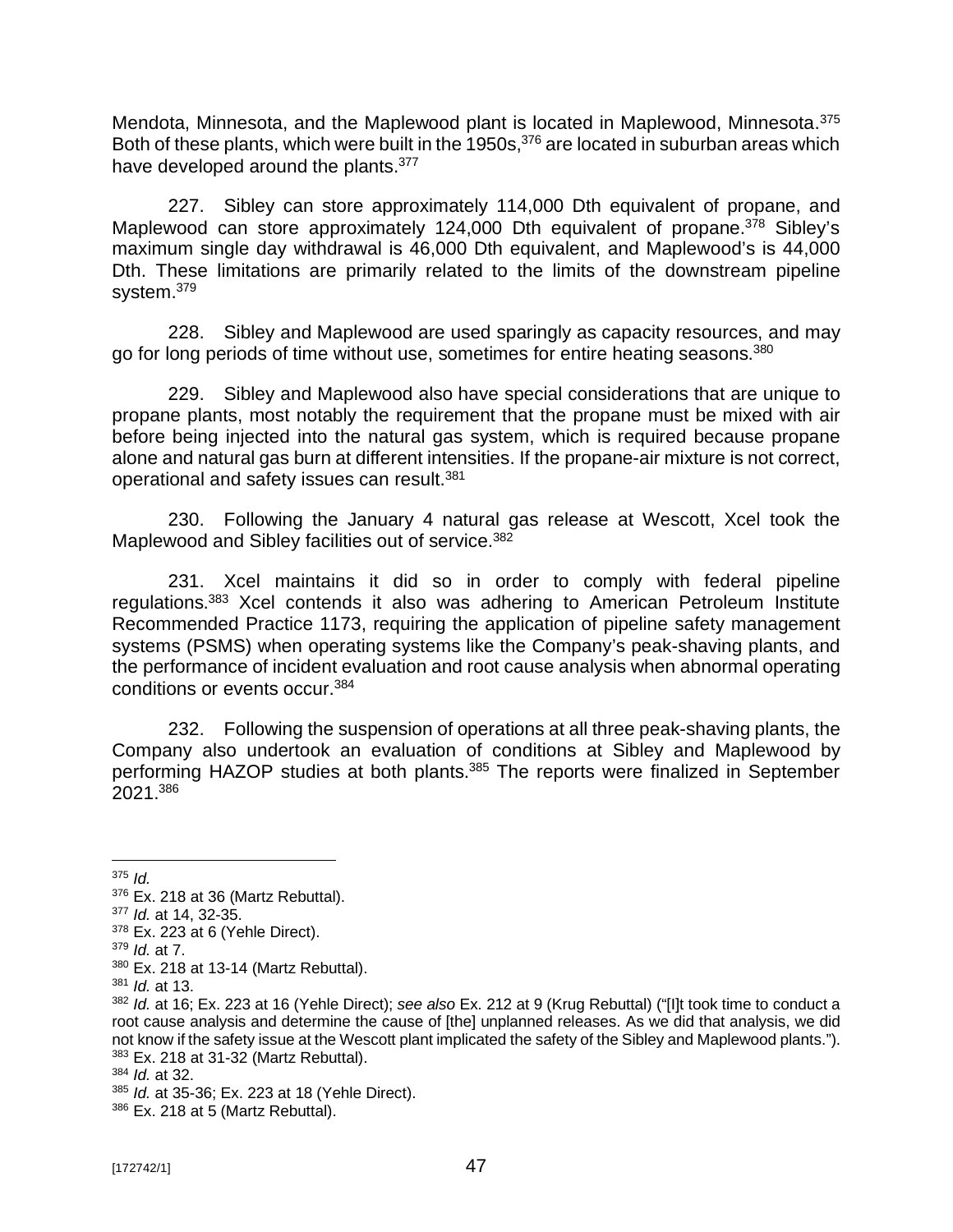233. The Department agrees that it was prudent to take Sibley and Maplewood out of service after the unplanned releases at Wescott.<sup>387</sup> The Department, however, contends that Xcel's failure to timely evaluate the cause of the Wescott failure and review its propane operations led Xcel to imprudently to remove Maplewood and Sibley from service for the remainder of the 2021 heating season.<sup>388</sup>

234. The Department's objection related to Sibley and Maplewood is outside the scope of this proceeding. This matter is a prudency review related to costs incurred in connection with gas procured to serve customers on February 13-17, 2021. Therefore, the question presented is whether Xcel's actions with regard to the Sibley and Maplewood facilities had a financial impact in connection with that five-day period. An examination of prudency related to the remainder of the 2021 winter heating season does not fall within the issues identified in the Order for Hearing.

235. To the extent that there are larger questions related to the prudency of Xcel's operation and maintenance of the Sibley and Maplewood plants, Xcel has indicated that it anticipates these issues will be addressed in the Company's recently-filed rate case.<sup>389</sup> This Report does not address those issues or contain any recommendations related to matters that may arise within that rate case.

236. The Department agrees that Xcel prudently removed the Sibley and Maplewood plants from service immediately after issues arose at Wescott. Though Sibley and Maplewood remained out of service five-to-six weeks later, when the February Event occurred, the record does not support finding that there was a financial impact on ratepayers. Xcel has established it would not have planned to use these facilities in a manner that would have reduced the amount of gas it purchased during the February Event. Further, the Department's concern that these plants should not have remained out of service for the remainder of the heating season exceeds the scope of the issues identified in the Order for Hearing.

## **B. Hedging**

237. In response to the Commission's direction regarding record development as to any other issues not enumerated,<sup>390</sup> the OAG addressed the Gas Utilities' use of hedging.

238. "Hedging" is a process by which a person or organization takes a "tactical action . . . with the intent of reducing the risk of losing money."<sup>391</sup> In the context of purchasing natural gas, hedging can take the form of physical or financial hedging.<sup>392</sup> An example of physical hedging is purchasing natural gas during the summer when prices

<sup>387</sup> Ex. 504 at 24 (Polich Surrebuttal).

<sup>388</sup> *Id.* at 24-25.

 $389$  Ex. 218 at 35 (Martz Rebuttal); Ex. 212 at 23-24 (Krug Rebuttal).

<sup>390</sup> Order for Hearing at 23.

 $391$  Ex. 600 at 3 (Lebens Direct).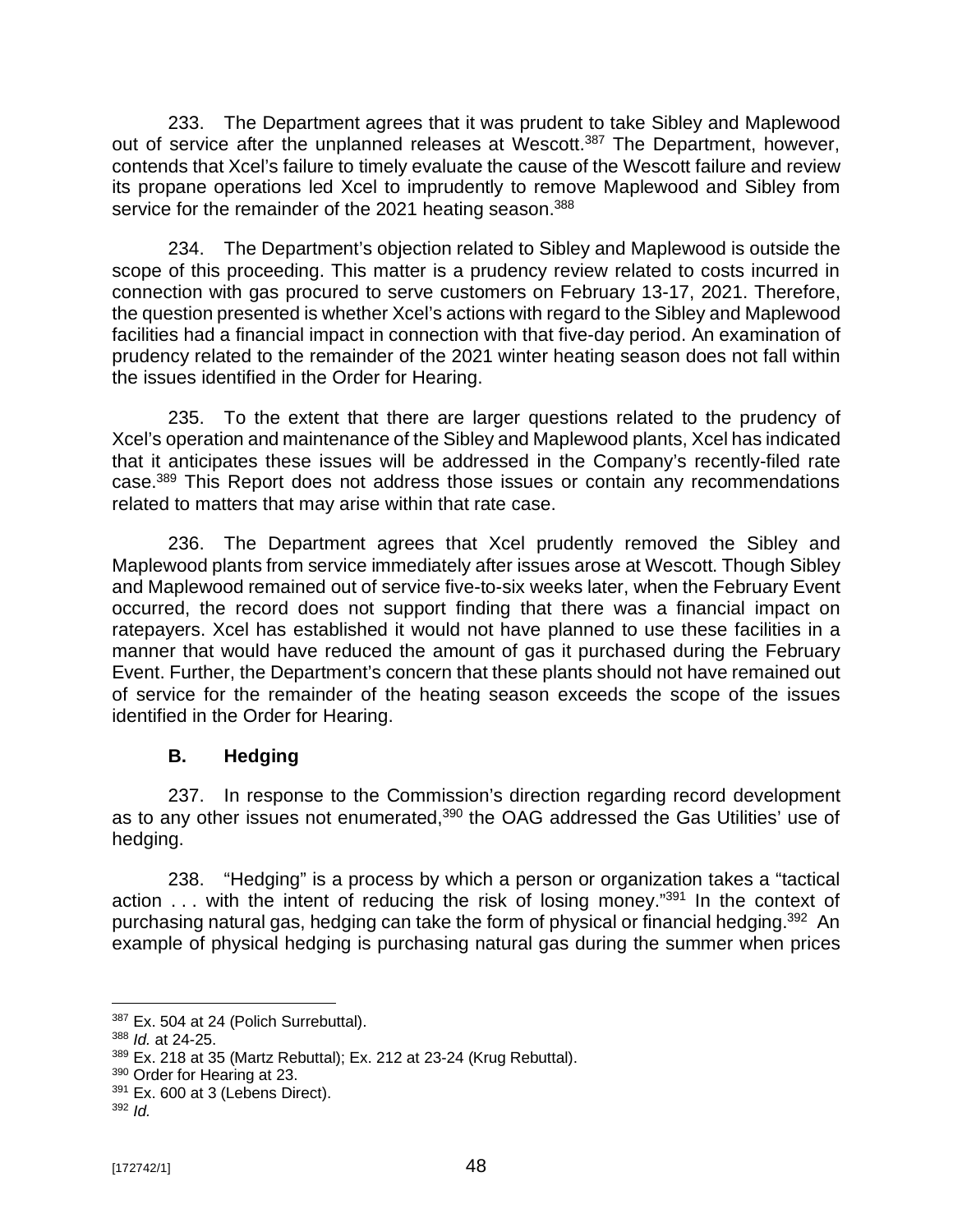are low and storing it for later use during the winter.<sup>393</sup> Financial hedging often involves derivatives, such as options and futures contracts.<sup>394</sup>

239. Xcel's practices regarding hedging are subject to review and approval by the Commission.<sup>395</sup> Without approval, Xcel is unable to recover the costs of the financial instruments purchased under its hedging plans, unless it receives a rule variance.<sup>396</sup> Xcel also provides details on its hedging plans and hedging activity each year with its AAA filing.<sup>397</sup>

240. Xcel uses financial instruments to hedge against monthly natural gas commodity price volatility.<sup>398</sup> These hedges are designed to protect against longer-term trends in rising gas prices, not spikes in the daily market.<sup>399</sup> Xcel's financial hedging strategy calls for hedging transactions to be concluded between April and October for the upcoming winter.<sup>400</sup> This timeframe allows the Company to analyze market data regarding production trends, demand trends, and storage inventory levels in making its hedging decisions.<sup>401</sup> The seasonal nature of the strategy provides a level of price risk protection while maintaining a balance between market premiums and overall plan costs.<sup>402</sup>

241. Xcel's currently approved hedging plan limits it to hedging no more than 50 percent of its annual expected winter requirements (through either physical storage or financial hedging), and no more than 25 percent of our annual expected winter requirements through financial instruments.<sup>403</sup> Xcel maintains that 50 percent is a prudent target level when balancing costs and benefits of financial hedging programs; these financial instruments have been quite costly in the past and, in Xcel's view, in many years, there is not enough gas price market volatility to make them beneficial.<sup>404</sup>

242. The Department's witness, Mr. King, testified that hedging tools generally do not provide daily price spike mitigation. Rather, Mr. King testified that hedging tools, if in place, could be valuable to mitigate against consistent upward market moves, "rather

<sup>404</sup> Ex. 203 at Sch. 2 at 11 (Derryberry Direct).

<sup>393</sup> *Id.*

<sup>394</sup> *Id.*

<sup>395</sup> *See In re the Petition of Northern States Power Company for Approval of an Extension of Rule Variances to Recover the Costs of Financial Instruments through the Purchased Gas Adjustment,* MPUC Docket No. G-002/M-19-703, Order at 1 (Feb. 12, 2020).

<sup>396</sup> Ex. 211 at 17 (Krug Direct).

<sup>397</sup> *See id.* at Sch. 3 at 13-17, Sch. 4 at 13-17.

<sup>398</sup> *Id.* at 17 (Krug Direct).

<sup>399</sup> Ex. 203 at Sch. 2 at 11 (Derryberry Direct).

<sup>400</sup> *Id.*

<sup>401</sup> *Id.*

<sup>402</sup> *Id.* at 11-12.

<sup>403</sup> *Id.* at 11; *In re the Petition of Northern States Power Company for Approval of an Extension of Rule Variances to Recover the Costs of Financial Instruments through the Purchased Gas Adjustment,* MPUC Docket No. G-002/M-19-703, Order at 1 (Feb. 12, 2020).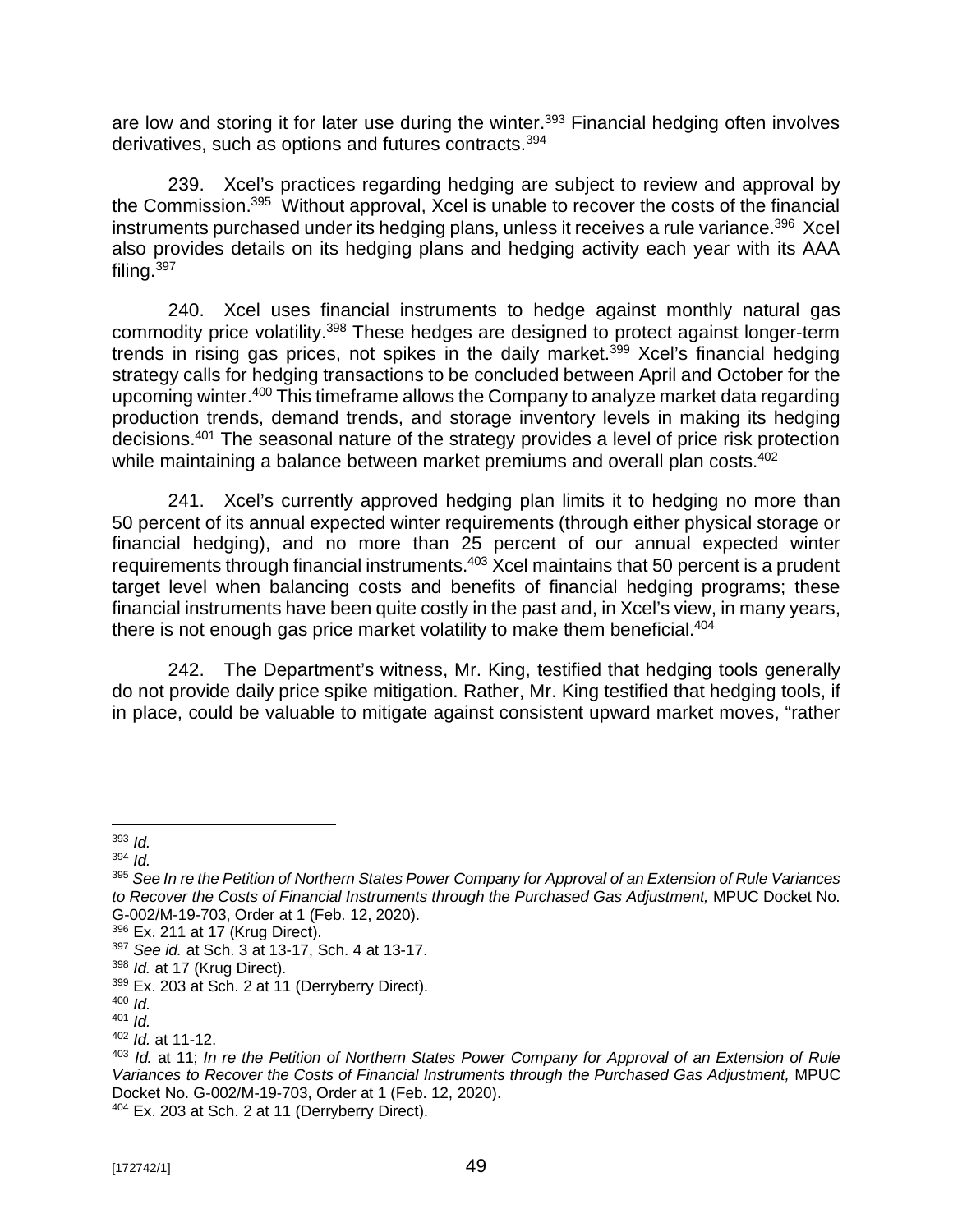than a transient spike."<sup>405</sup> "Financial hedges typically point to monthly FOM prices as opposed to daily prices."<sup>406</sup>

243. The OAG asserts, however, that there were "potential" hedges that the Gas Utilities "may have been able to pursue," either during February 2021, or even year or more ahead of time, which "could have mitigated some of the extraordinary costs" incurred.<sup>407</sup>

244. The OAG contends that the Gas Utilities should have implemented price ceilings and price floors in their swing contracts to ensure that prices remained inside the expected range of prices, which it contends would have managed price risk in nearly all situations.<sup>408</sup> Mr. Lebens suggested the utilities could have pursued "customizable [OTC] contracts that cap the maximum price that they would have paid."<sup>409</sup> Finally, Mr. Lebens suggests that the utilities could have used Weather Futures and Options to hedge price risk during the February Market Event.<sup>410</sup> According to the OAG, the utilities hedging decisions, spanning several years, contributed to the extraordinary gas costs incurred during the February Event and were not prudent.<sup>411</sup>

245. The OAG recommended that if the Commission found that the Gas Utilities should have both: (1) negotiated collars into their swing contracts; and (2) should not have been exposed to the risk of spot market prices, the Commission should disallow the full \$661,537,779 in extraordinary gas costs for all of the Gas Utilities.<sup>412</sup> Alternatively, the OAG opined that a reasonable disallowance based on actual hedges would be in the range of approximately \$71 million to \$92 million, across all four entities.<sup>413</sup>

246. During the evidentiary hearing, Mr. Lebens testified that he was not aware of any Commission proceeding that directed the utilities to engage in the kind of financial hedging that he advocates the utilities had to do to be found prudent.<sup>414</sup> Mr. Lebens further testified that he is not aware of any proceeding before the Commission in which the Commission has discussed the financial hedging strategies he opines on or indicated that such hedging strategies would bear on prudency.<sup>415</sup>

<sup>405</sup> Ex. 506 at 23 (King Direct).

<sup>406</sup> *Id.*

<sup>407</sup> Ex. 600 at 2 (Lebens Direct).

<sup>408</sup> *See id*. at 17-18 (opining that hedged swing contracts would essentially be sold at the top fully maximizing that potential value of the hedge, with no specific decisions required, other than the utilities planning ahead by putting hedged swing contracts in place in advance).

<sup>409</sup> *Id.* at 6.

<sup>410</sup> *Id.*

<sup>411</sup> Ex. 604 (Lebens Written Summary of Pre-Filed Testimony).

<sup>412</sup> Ex. 600 at 43 (Lebens Direct).

<sup>413</sup> *Id.* at 44.

<sup>414</sup> Evidentiary Hearing Tr. Vol. 3 at 50-51 (Lebens).

<sup>415</sup> *Id.* at 51.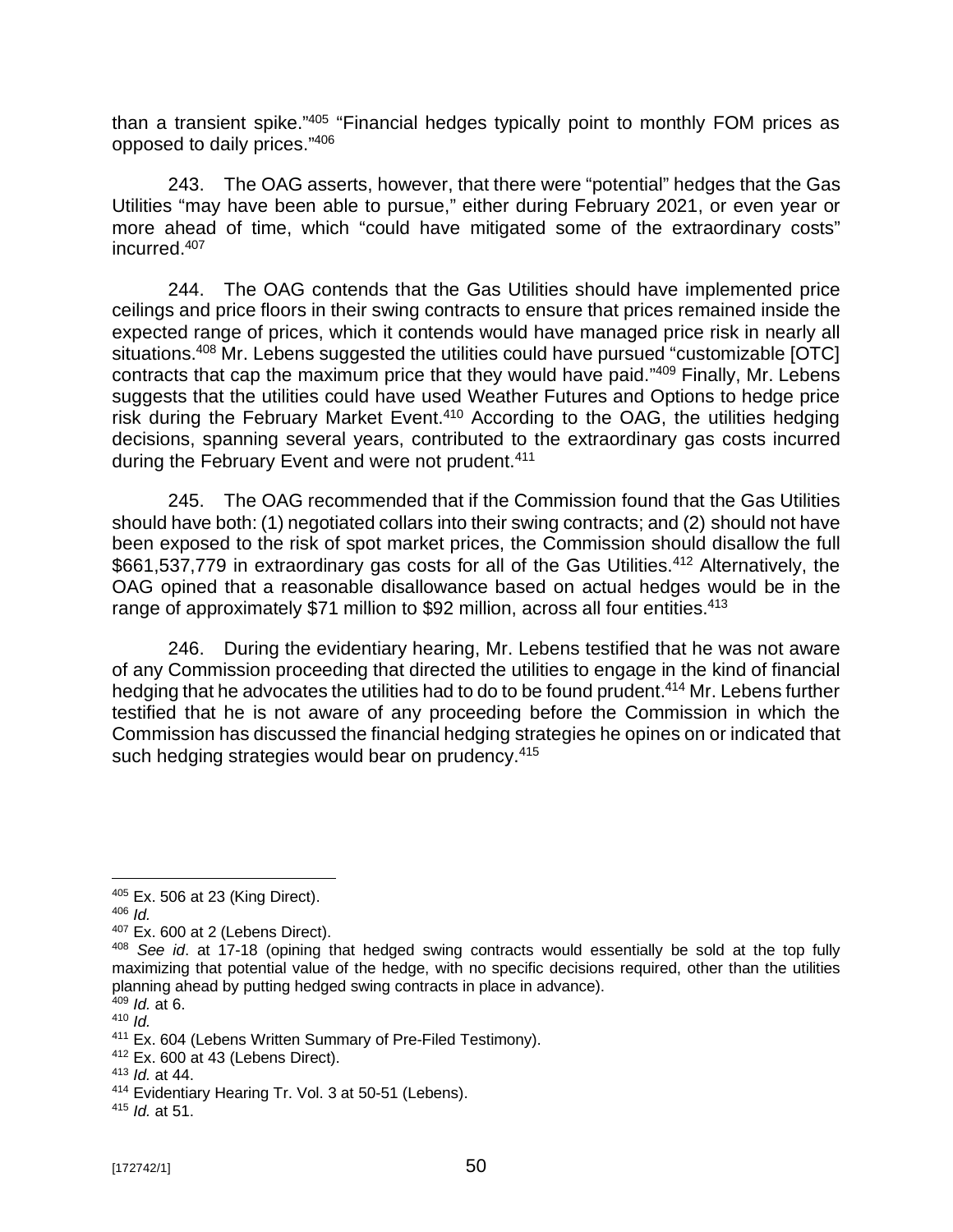247. Mr. Lebens does not have experience developing hedging strategy, trading physical natural gas, trading financial hedges for a natural gas utility, or negotiating hedging contracts. <sup>416</sup>

248. Mr. Lebens was not aware of any daily, weekly, or short-term hedges or exchange-traded hedges at Ventura or Demarc that were traded in the market during 2021.<sup>417</sup> In his testimony, Mr. Lebens did not identify any OTC products that could have been utilized to hedge against gas price spikes at either Northern-Demarc or Northern-Ventura. Rather, he requested that the Gas Utilities identify such products that he cannot price or quantify.<sup>418</sup>

249. Xcel responds to the OAG's analysis by relying on the testimony of expert witness, Richard Smead. Mr. Smead opined that the OAG's proposed hedging strategy is based on "unwarranted and highly speculative assumptions, lacks supporting facts, and illustrates a limited and at times incorrect understanding of the market for hedging instruments."<sup>419</sup>

250. Mr. Smead notes that the OAG discussed the purchase and sale of options to trade gas futures contracts at a specified price on the Chicago Mercantile Exchange (CME) at the Henry Hub (Henry), which is in Erath, Louisiana, over 1,000 miles away from the Minnesota market.<sup>420</sup> In order for the utilities to obtain price protection, a meaningful strategy would relate to prices at Ventura and Demarc, as the Minnesota markets were impacted by the loss of supply in the South Central and Southwest regions, primarily Texas and Oklahoma, not by the national or Louisiana market represented by Henry.<sup>421</sup>

251. Mr. Smead also noted that one of the OAG's recommendations relied on contracts available in February 2021, but that were for the delivery of March gas.<sup>422</sup>

<sup>416</sup> *Id.* at 38; *see also* Ex. 137 (OAG Response to CenterPoint Energy Information Request No. 11) ("Mr. Lebens does not have experience implementing a hedging strategy for a regulated utility nor has he previously evaluated the implementation of a hedging strategy for a regulated utility in testimony outside of this proceeding and its related dockets.").

<sup>417</sup> Ex. 600 at 8, 10 (Lebens Direct).

<sup>418</sup> *Id.* at 10-11.

<sup>419</sup> Ex. 101 at 2 (Smead Rebuttal).

<sup>420</sup> *Id.* 4-6.

<sup>421</sup> *Id.* at 5, 8; *see also id.* at 10 ("Mr. Lebens appears to be saying that if the Joint Utilities had bought their gas (delivered) at their supply points at Demarc or Ventura, but priced it based on a point irrelevant to those points, the gas could have cost less than it did during this single crisis. . . . Here, the prices at Demarc and Ventura reflect the prices of gas feeding into NNG from areas primarily in Texas, Oklahoma, North Dakota, and Canada, *plus* the cost of transporting that gas to Demarc and Ventura, plus or minus whatever competitive price dynamics to those points are specifically taking place *at those points*. There is no connection to Henry, and Henry prices in no way reflect the costs or market dynamics involved in getting gas to Demarc or Ventura.").

<sup>422</sup> Ex. 101 at 20 (Smead Rebuttal) ("Most importantly, the example relates to *March* gas, not February, so the prices plotted could not possible have any bearing on the price of February purchases."); *see also*  Evidentiary Hearing Tr. Vol. 3 at 19 (Lebens).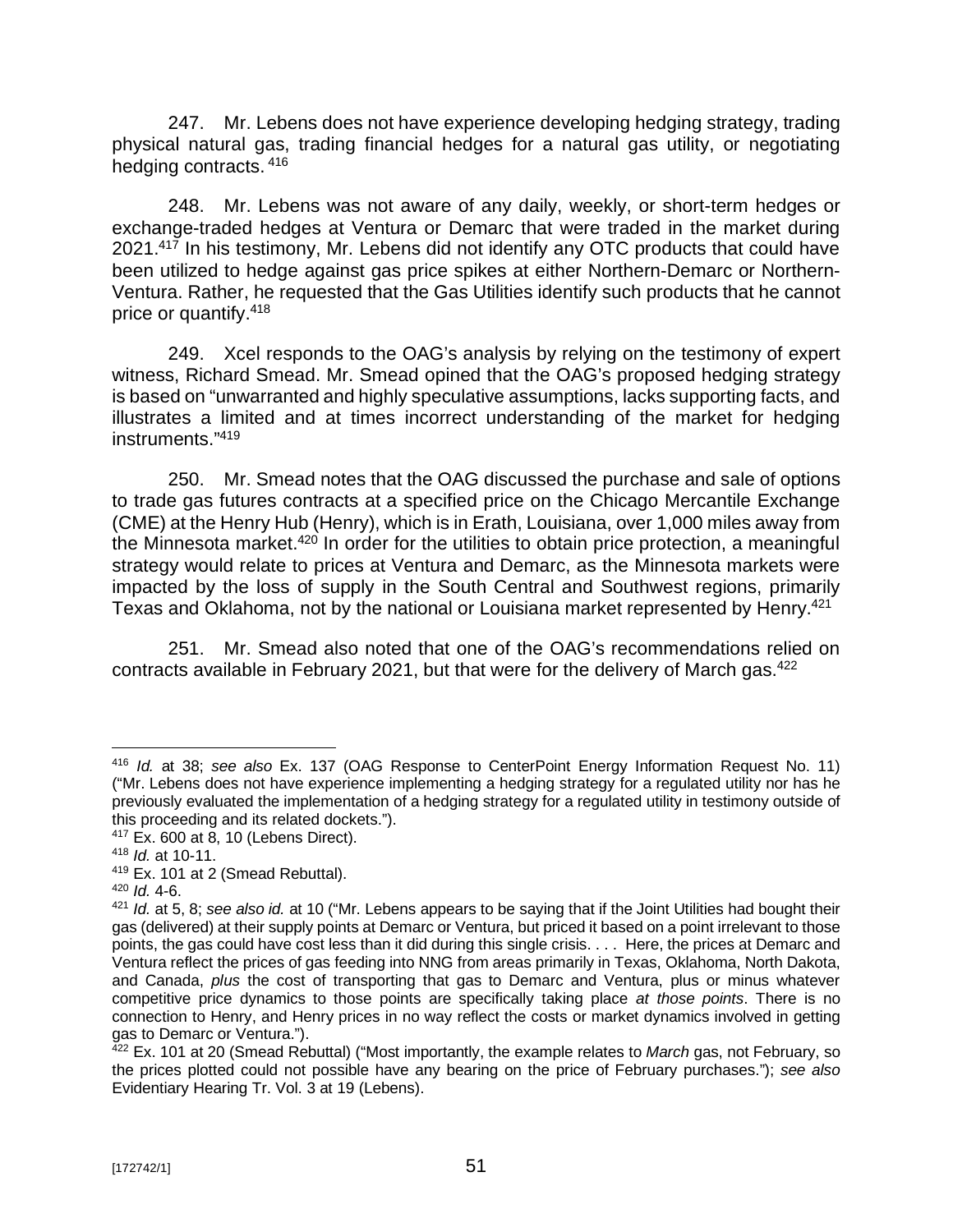252. Mr. Smead criticized the OAG's position that the Gas Utilities could have used collars to mitigate price risk. Mr. Smead stated:

[A]ll of the option examples [the OAG] uses to theorize about collars are CME options to buy *futures contracts* at Henry, not options to buy or sell actual gas supply at Demarc or Ventura. Not only are Henry transactions irrelevant to Demarc and Ventura, but such options can only be exercised to buy a futures contract *before the month to which the futures contract would apply*. They cannot be exercised in the middle of a month (e.g., February 8 for February supply) when an unanticipated spike in gas cost takes place after the start of the month.

Second, the floor price, or put, carries with it the obligation to buy the subject futures contract even if the floor price is well above the current market price. This can force the buyer to take excess gas that could well have to be disposed of at lower prices—sometimes significantly lower—potentially leading to substantial losses that would then be borne by customers. If engaging in such collars were business as usual, at a level to accommodate all of the utilities' swing gas, these additional costs would happen frequently over many years, leading to very large cumulative ratepayer costs, and still not protect against a totally unprecedented event such as Winter Storm Uri $.423$ 

253. As for weather derivatives, Mr. Smead noted that the massive price spikes were not driven by changes in the weather in Minnesota, but by weather impacts far away in Texas and Oklahoma, and by the collapse of the power grid in Texas.<sup>424</sup> He opines that "weather products provide a hedge against variations of heating degree-days from normal, an approach often employed by utilities to normalize their revenues against weather changes, primarily oriented toward consumption volumes, not prices," and that weather derivatives would not have mitigated prices during the February Event.<sup>425</sup>

254. Mr. Smead further opined that "the various suggestions made in the OAG testimony are either a highly risky commodity-speculation strategy, the search for priceprotection tools that simply do not exist, or the commitment to price-protection tools that would be prohibitively expensive. Thus, none of the suggestions are approaches that a reasonable utility would pursue."<sup>426</sup>

255. The record in this case does not support finding that Xcel should have engaged in the hedging strategies urged by the OAG. These strategies are based on ideas about hedging that are untethered to actual facts related to the market for natural gas and would have required Xcel to engage in highly speculative transactions, or identify products that were unavailable or do not exist. The OAG's hedging strategies also would have required Xcel to take actions long before the February Event occurred, without any

<sup>423</sup> *Id.* at 13.

<sup>424</sup> *Id.* at 18-19.

<sup>425</sup> *Id.* at 18.

<sup>426</sup> *Id.* at 3.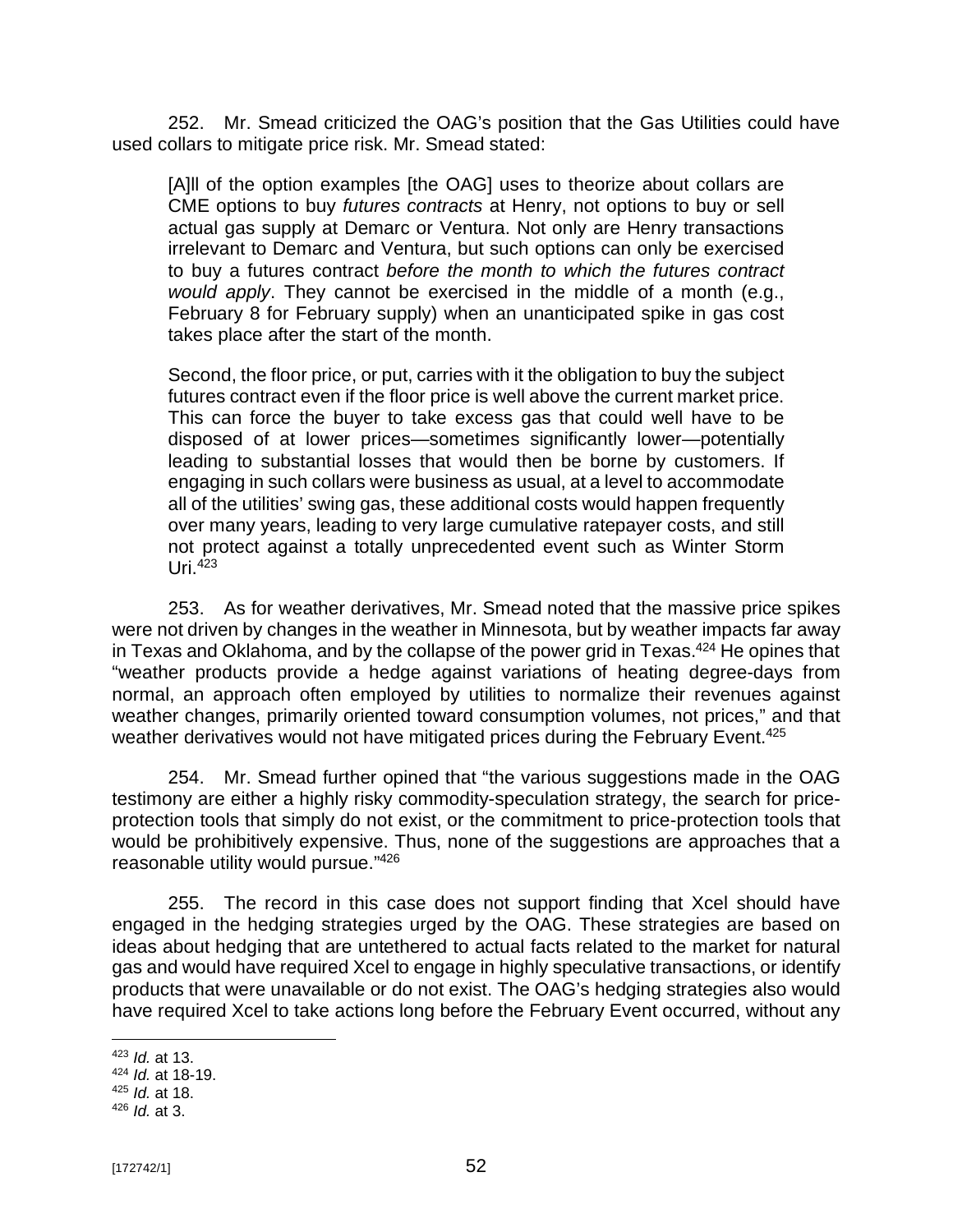knowledge that a price spike of this magnitude would occur. This is not consistent with the standard for assessing prudency. No disallowance is warranted related to the OAG's proposals regarding hedging.

## **C. Maximization of Storage**

256. As described above, on each day of the February Event, Xcel planned to withdraw the maximum allowable amount from storage and nominated withdrawals at those volumes.<sup>427</sup>

257. Because Xcel planned to withdraw its maximum allowance from storage, it reduced its planned daily gas purchases for the February Event by those maximum withdrawal volumes.<sup>428</sup>

258. After those purchases were made and at the end of each day during the pricing event, Xcel had more gas supply available than customers ultimately consumed.<sup>429</sup> Xcel then used its storage account to balance flowing supplies and demand and avoid substantial pipeline penalties.<sup>430</sup>

259. CUB contends that Xcel's use of storage was imprudent, an argument tied to its assertion that Xcel over-forecast load for the February Event and its recommended disallowance on that basis. Though Xcel maximized storage nominations, CUB asserts this does not equate to maximizing storage utilization. CUB maintains that Xcel reduced storage withdrawals by 18 percent on February 14, and by 22 percent on February 17.<sup>431</sup> CUB also alleges that Xcel over-procured spot gas for every day of the long weekend, and as a result "the need to reduce storage withdrawals over each day of the weekend was high and reached a maximum of 38 percent in storage withdrawal reductions on February 16."<sup>432</sup> The Department makes a similar argument, noting that Xcel did not maximize its available storage on February 17. Although Xcel fully nominated storage, the Department contends this is not the same as reducing planned spot purchases for the maximum withdrawal capability.<sup>433</sup> The Department recommends a disallowance of \$4,051,652, related to Xcel's use of storage. $434$ 

260. As addressed above, Xcel had a high volume of storage gas available leading into the February Event, and the record supports finding that Xcel made gas purchasing decisions for the February Event planning to maximize storage withdrawals. Xcel ultimately used less storage gas than planned, but this does not show that Xcel acted

 $427$  Ex. 203 at Sch. 2 at 32 (Derryberry Direct); Ex. 214 at Sch. 2 at  $\P$  $62$ -64 (Levine Direct).

<sup>428</sup> Ex. 203 at Sch. 2 at 32 (Derryberry Direct); Ex. 204 at 30 (Derryberry Rebuttal); Ex. 214 at Sch. 2 at ¶64 (Levine Direct).

 $429$  Ex. 203 at Sch. 2 at 32 (Derryberry Direct).

<sup>430</sup> *Id.* at Sch. 2 at 33-34.

<sup>431</sup> Ex. 801 at 54 (Cebulko Direct).

<sup>432</sup> *Id*.

<sup>433</sup> Ex. 506 at 84-85 (King Direct).

<sup>434</sup> *Id.* at 85.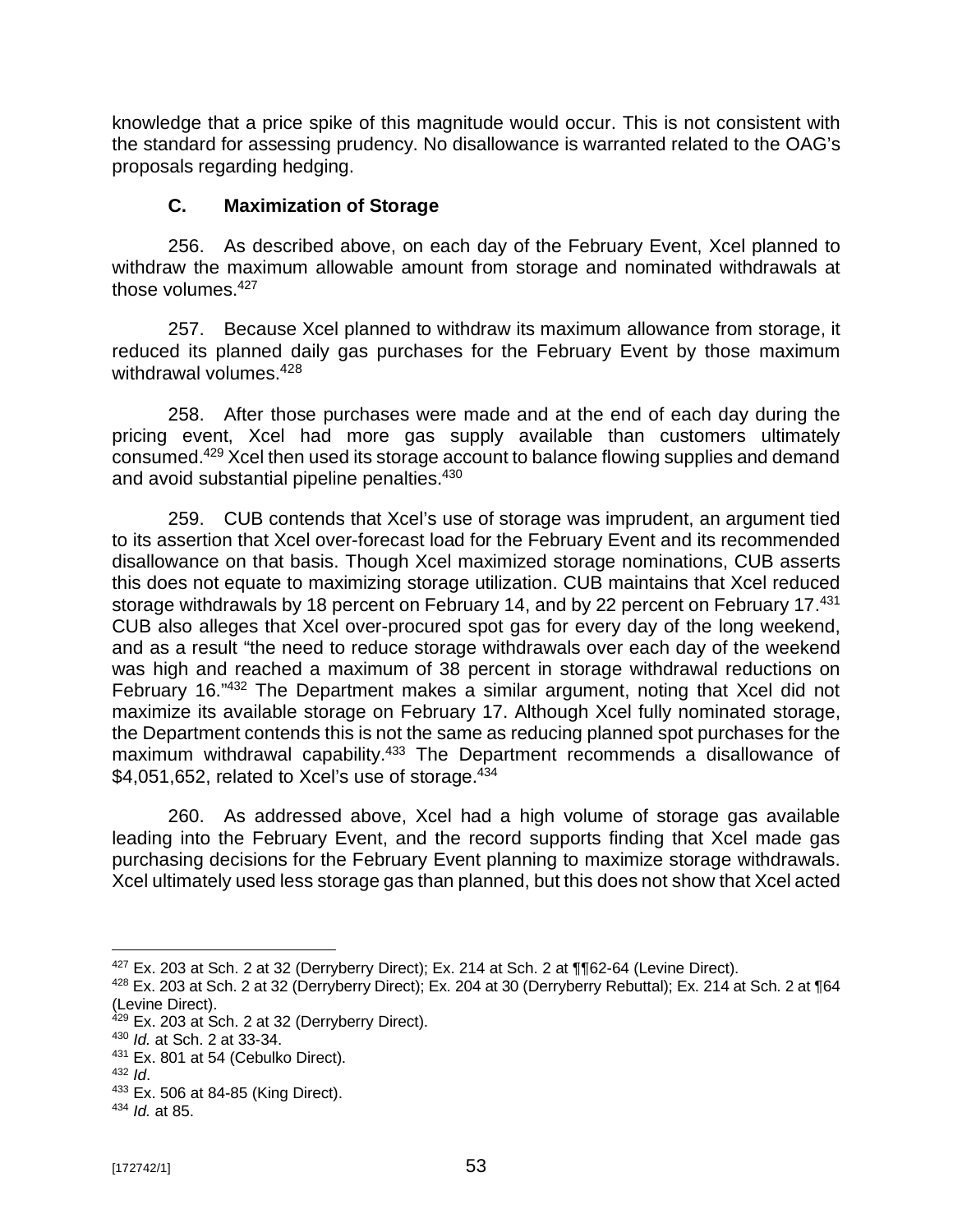imprudently when making gas purchasing decisions. Instead, the record supports finding that Xcel prudently planned for and used storage in connection with the February Event.

### **VIII. Undisputed Issues**

261. The Commission's Order for Hearing directed that certain issues be addressed in this Report.<sup>435</sup> Ultimately, some of those issues did not result in disputes between the parties. This section addresses matters as to which there is no dispute, or which are largely undisputed.

## **A. Geographic Diversity of Gas Supply**

262. The Commission directed that this proceeding address whether the Gas Utilities had sufficient geographic diversity of supply, and if not, to determine the impact.<sup>436</sup>

263. Geographic diversity of supply refers to gas utilities' ability to acquire gas supply from a variety of locations and is ultimately tied to the transportation arrangements they hold with pipelines. The Gas Utilities hold sufficient firm transportation with pipelines to meet their Design Day needs, and those arrangements are with a variety of pipelines which connect with the Gas Utilities' distribution systems. These transportation arrangements specify receipt points, which are the points at which the Gas Utilities have rights to receive gas on the pipeline and then ship it to the delivery point (e.g., the point at which utility system connects with the pipeline). 437

264. In any particular area, the pipelines that exist are the result of many years of history based on the demand at major market centers and production from supply basins (which shifted significantly because the shale revolution). Pipelines exist to move gas from where it is produced to where it is consumed, and the consumers of gas (e.g., LDCs) are the entities which primarily contract with pipelines for that transportation.<sup>438</sup>

265. Transportation contracts are generally long-term (meaning several years). Pipelines have processes for offering available capacity in a nondiscriminatory way, and shippers can offer to sell their existing transportation to interested buyers in a secondary market (called capacity release). Shippers (buyers of transportation service from pipelines) typically endeavor to obtain the most favorable commercial terms for their needs by leveraging options against each other. If a shipper is able to demonstrate the ability to bypass a pipeline, the pipeline will typically offer a discounted rate to retain the shipper.<sup>439</sup>

<sup>435</sup> Order for Hearing at 22-23.

<sup>436</sup> *Id.* at 22.

<sup>437</sup> Ex. 506 at 42 (King Direct).

<sup>438</sup> *Id.*

<sup>439</sup> *Id.* at 42–43.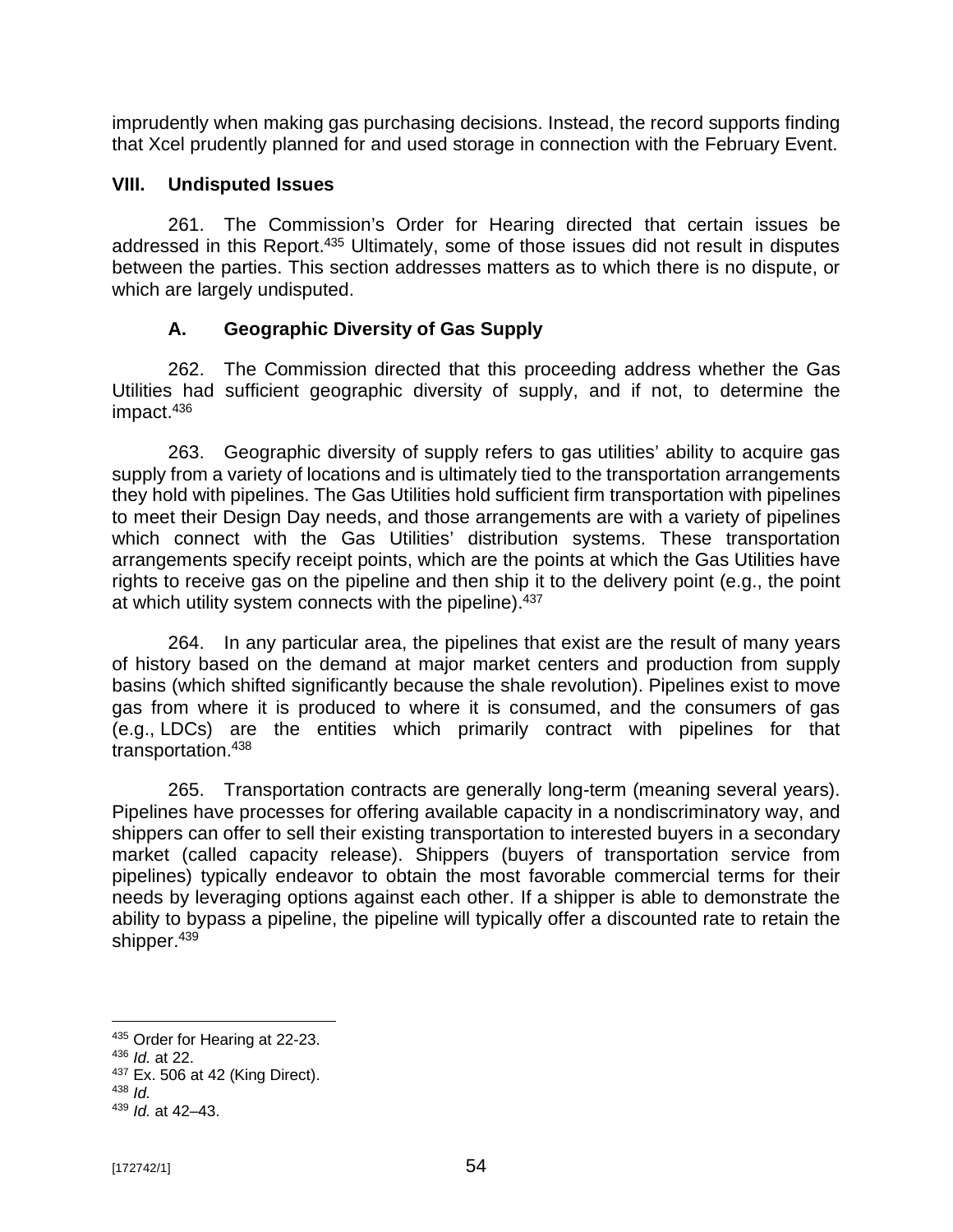266. The Gas Utilities' transportation capacity is reviewed through their Contract Demand Entitlement filings.<sup>440</sup>

267. As noted above, Xcel contracts with approximately 30 different entities for its natural gas supplies.<sup>441</sup>

268. Xcel transports the majority of its natural gas supply on NNG, Viking Transmission (Viking), and WBI Transmission Inc (WBI) pipelines, which are the only interstate pipelines directly connected to Xcel's distribution systems.<sup>442</sup> Xcel also relies on Northern Border Pipeline Company (Northern Border), Great Lakes Gas Transmission (GLGT), and ANR Pipeline Company (ANR-P), which are not directly connected to Xcel's distribution systems.<sup>443</sup>

269. During the February Event, Xcel's access to this array of pipelines allowed it to purchase approximately 590,000 Dth of gas supply at the Emerson and Chicago Hubs where gas prices were lower.<sup>444</sup> Xcel was able to save an estimated \$58 million compared to potential purchases at Ventura.<sup>445</sup>

270. Xcel also holds natural gas storage services on NNG, ANR-P, and ANR Storage Company (ANR-S).<sup>446</sup> Storage acts as a physical hedge to purchasing daily spot  $a$ as.  $447$ 

271. Gas Utilities are limited by their available transportation.<sup>448</sup> If alternative pipeline capacity is not readily available, building additional capacity would require ongoing and significant fixed costs. These additional fixed costs would need to be justified on a cost basis.<sup>449</sup> Additional geographic diversity of supply cannot easily be obtained.<sup>450</sup>

272. Xcel used the geographic diversity of its capacity resources to purchase spot gas from four different hubs, resulting in the lowest weighted average cost of gas of the Gas Utilities during the February Event.<sup>451</sup>

273. No other party disputed the reasonableness of Xcel's geographic diversity of supply. Xcel has shown that its geographic diversity was reasonable and prudent.

- <sup>446</sup> Ex. 203 at 4.
- <sup>447</sup> *See id.* at Sch. 2 at 11. <sup>448</sup> Ex. 506 at 48 (King Direct).
- <sup>449</sup> *Id.* at 49.

<sup>440</sup> *Id.* at 42.

<sup>&</sup>lt;sup>441</sup> Ex. 203 at 5 (Derryberry Direct).

<sup>442</sup> *Id.* at 3-4.

<sup>443</sup> *Id.* at 4.

<sup>444</sup> *Id.* at Sch. 2 at 37.

<sup>445</sup> *Id.*

<sup>450</sup> *Id.*

<sup>451</sup> *Id.* at 48.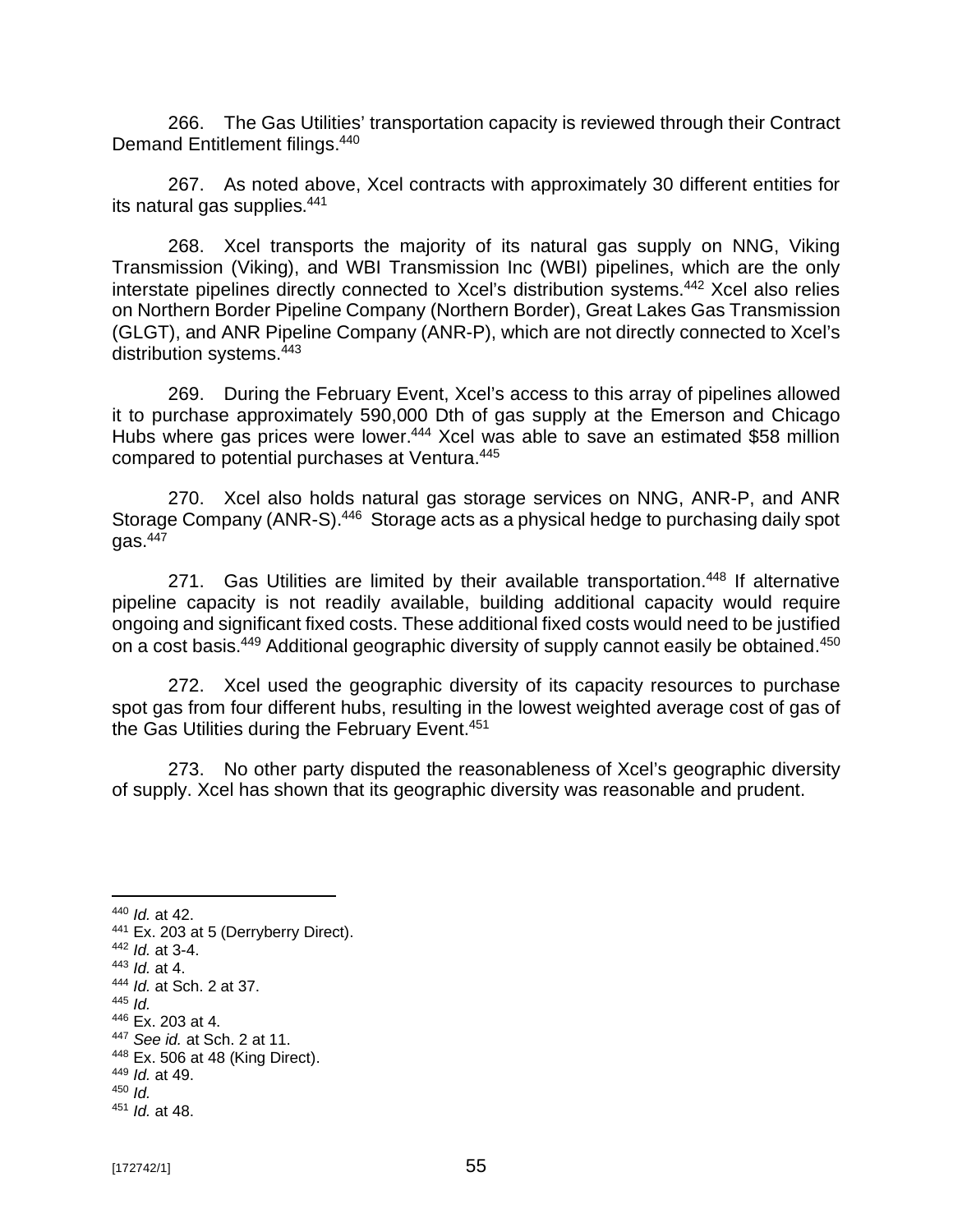## **B. Fixed-Price Contracts**

274. The Commission directed that this proceeding address whether the Gas Utilities should have had additional fixed-price contracts, and if so, to determine the impact.<sup>452</sup>

275. By definition, buying at index ensures the price paid will reflect the market midpoint for that day. Buying at fixed price risks that the price paid could be higher or lower than the index. Although costs can be reduced by buying at fixed price, costs could also be exacerbated.<sup>453</sup> Further, the Gas Utilities should not be expected to systematically beat the index by buying more gas at a fixed price.<sup>454</sup>

276. On February 12, 2021, Xcel purchased spot gas at index, as described in greater detail above. <sup>455</sup> Shortly after 9:00 a.m. on February 12, Xcel made a fixed-price purchase of 15,000 Dth at a price of \$75/Dth.<sup>456</sup>

277. Xcel then made two intra-weekend spot gas purchases at a fixed price over Presidents' Day weekend.<sup>457</sup> On February 13, 2021, Xcel purchased 14,000 Dth of gas for a fixed price of \$95.00/Dth.<sup>458</sup> On February 15, 2021, Xcel purchased 8,280 Dth at a fixed price of \$157.00/Dth.<sup>459</sup> The Department disputes the reasonableness of these purchases, as explained above, but its concerns are not related to the fixed-price aspect of these purchases.

278. Xcel purchased both index-priced and fixed-price gas on February 16. On the morning of February 16, Xcel decided to meet a portion of its supply needs for February 17 with fixed price gas after considering a number of factors: the weather forecast for the next few days ahead showed warming trends; Xcel was buying gas for just the day ahead (as opposed to its purchases for the long weekend that had to cover four days); and based on its experience, Xcel believed that lingering market fear would cause prices to start higher, then move lower as the trading cycle progressed.<sup>460</sup>

279. Xcel makes fixed-price purchases more regularly than the other utilities.<sup>461</sup> Based on its reasoning and experience, and in an attempt to capture anticipated lower costs, Xcel delayed a portion of its daily supply purchases as a limited hedge against the

<sup>452</sup> Order for Hearing at 22.

<sup>453</sup> Ex. 506 at 75-76 (King Direct).

<sup>454</sup> *Id.* at 76.

<sup>455</sup> Ex. 207 at 13 (Green Direct).

<sup>456</sup> *Id.* at 14-15 ("Shortly after 9 a.m., the Company made a fixed price purchase of 15,000 Dth at \$75 per Dth for Generation. This decision was made after I completed my index-based purchases for the morning. It was determined that Generation needed a little more gas supply for the weekend in case moore gas-fired plants were dispatched by [MISO]. . . . Because the index-based market was no longer being offered at this time, I purchased gas using a fixed-price deal.").

<sup>457</sup> *Id.* at 19.

<sup>458</sup> *Id.*

<sup>459</sup> *Id.*

<sup>&</sup>lt;sup>460</sup> Ex. 204 at 27 (Derryberry Rebuttal).

<sup>461</sup> Ex. 506 at 76 (King Direct).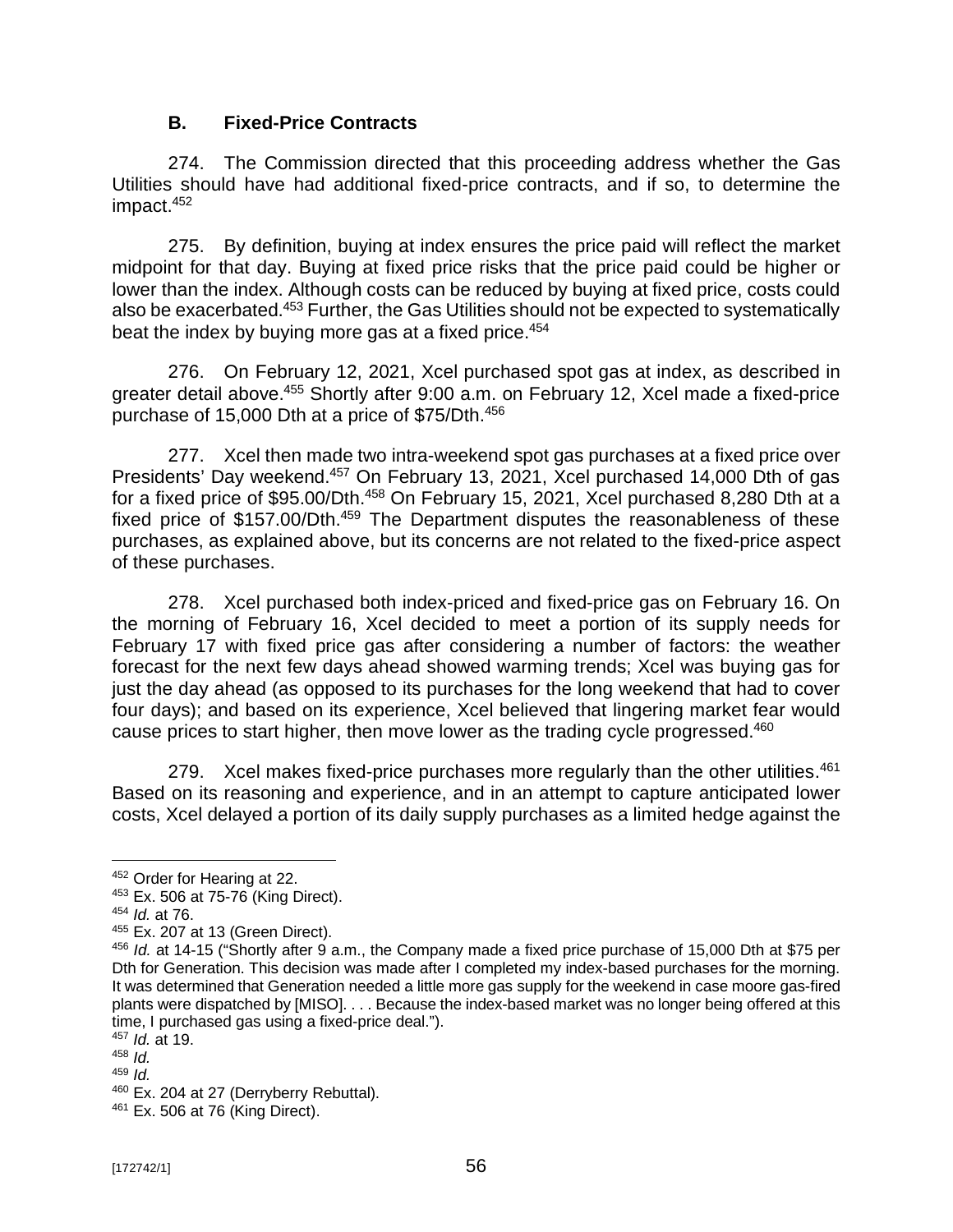early index market.<sup>462</sup> Prices did come down throughout the day's trading session.<sup>463</sup> Xcel ultimately purchased approximately 50,000 Dth at fixed prices between \$9 and \$95 for a weighted average of \$28.50/Dth, compared to the weighted average of index-based purchases of \$132.26/Dth. <sup>464</sup>

280. No party to this proceeding asserts that Xcel should have purchased additional fixed-price gas. Xcel has established that it was prudent not to purchase additional fixed-price gas in connection with the February Event.

## **C. Conservation Efforts**

281. The Order for Hearing directed that this Report address whether the Gas Utilities should have made more robust conservation efforts, and if so, to determine the impact.<sup>465</sup>

282. Natural gas utilities can address demand for natural gas by conservation, which lowers overall demand.<sup>466</sup> At issue here, however, is whether the Gas Utilities should have made voluntary conservation pleas to seek reductions in demand.

283. A conservation plea is generally a request from the utility to customers to voluntarily reduce usage for a defined amount of time. These types of pleas are driven by a short-term event and distinguishable from general long-term efficiency and conservation measures.<sup>467</sup> Conservation pleas have generally been limited to extraordinary circumstances and are used as a last-resort reliability tool.<sup>468</sup>

284. While estimating the impact of a conservation plea is possible, there could be significant deviation from the actual impact. This potential deviation could have exposed the Gas Utilities to system imbalance penalties or other operational issues.<sup>469</sup>

285. It was not unreasonable for the Gas Utilities not to reduce spot purchases by relying on a conservation plea. Estimating the volume of load reduction from a conservation plea had the potential for wide deviations. The Gas Utilities have rarely made a plea to firm customers and have generally only used this technique as an emergency measure.<sup>470</sup>

286. No party has challenged Xcel's actions on this issue. The record supports finding that Xcel acted prudently by not relying on a conservation plea to reduce demand in connection with the February Event.

<sup>462</sup> Ex. 204 at 27 (Derryberry Rebuttal).

<sup>463</sup> *Id.*

<sup>464</sup> *Id.* at 27-28.

<sup>465</sup> Order for Hearing at 22.

 $466$  Ex. 203 at Sch. 2 at 4 (Derryberry Direct); Ex. 211 at 18 (Krug Direct).

<sup>467</sup> Ex. 506 at 101 (King Direct).

<sup>468</sup> *Id.* at 103.

<sup>469</sup> *Id.* at 102.

<sup>470</sup> *Id.* at 103.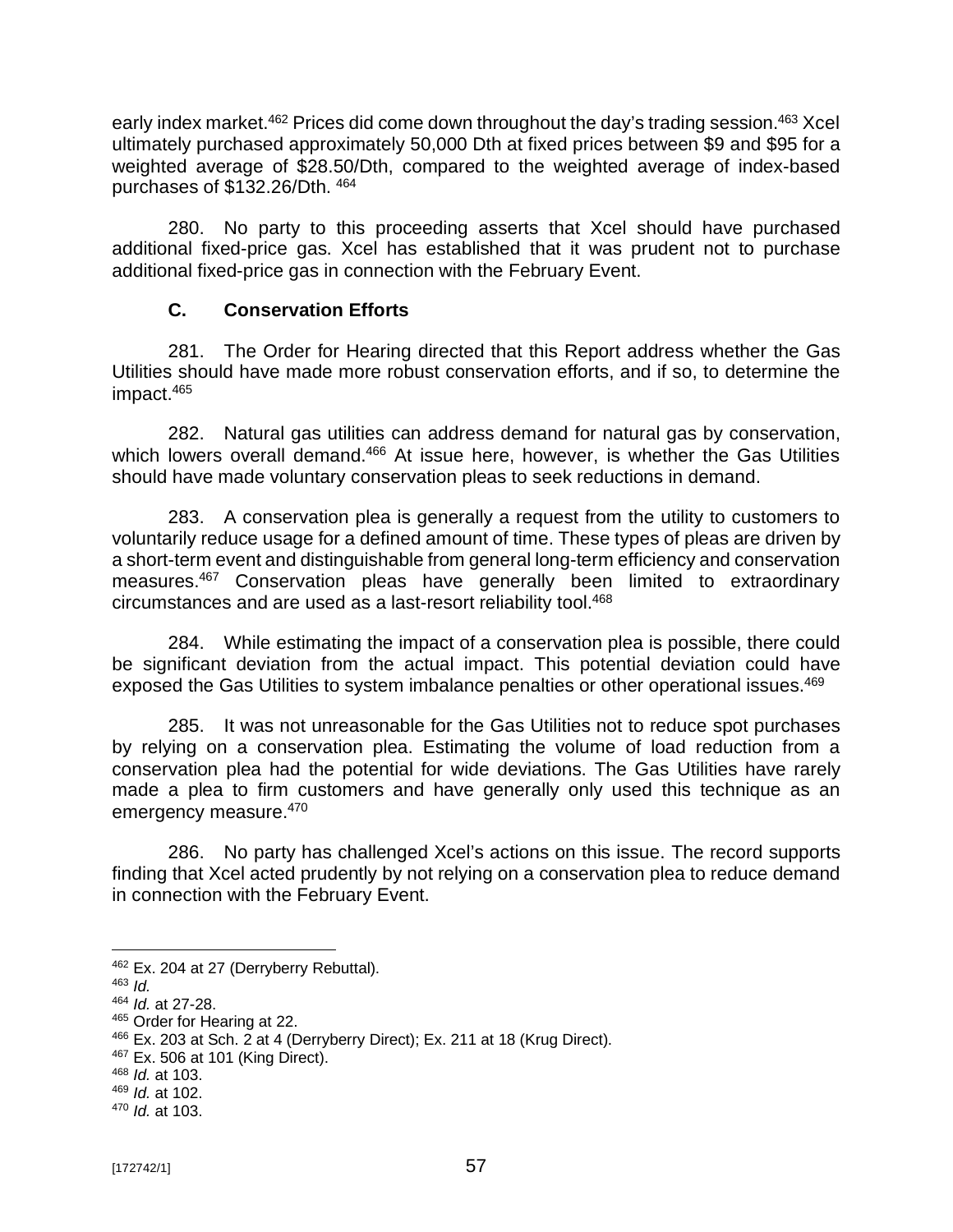## **D. Third Party Recovery and Other Mitigation**

287. The Commission directed that this proceeding address whether the Gas Utilities timely and appropriately pursued recovery through insurance, federal regulatory actions, market rules, contract enforcement, and other available legal actions such that they have not missed deadlines or become barred from possible recovery on behalf of ratepayers, and to determine the potential financial impact.<sup>471</sup>

288. Following the February Event, Xcel took steps to mitigate the impact of the price spike on customers and to lessen the likelihood of a recurrence of such an event.<sup>472</sup> Xcel immediately engaging the Brattle Group to evaluate potential third-party actions and to gain further understanding of the factors that caused the price spikes during the February Event.<sup>473</sup>

289. Xcel obtained reimbursements from NNG of approximately \$790,000 and credited those to customers.<sup>474</sup>

290. Xcel worked to identify customers who failed to curtail and who would be assessed an additional \$50/Dth (\$100/Dth total penalty) for the second non-compliance incident, with any such penalties being credited to firm customers.<sup>475</sup>

291. Xcel proposed to extend recovery of the costs associated with the February Event, and has now extended that recovery to 63 months for residential customers, without carrying costs, and providing specific relief to Xcel's low-income customers.<sup>476</sup> Xcel worked with stakeholders to develop these measures.<sup>477</sup>

292. Xcel engaged with state and federal legislators to pursue financial relief for customers through the use of American Rescue Plan dollars or other means and with FERC to explore potential market reforms.<sup>478</sup> Xcel has also participated in discussions at FERC to explore potential market reforms.<sup>479</sup>

293. Xcel has explored potential changes to its gas planning and procurement strategies going forward.<sup>480</sup>

294. The Department proposes that the Commission delay a determination of prudence related to this issue, noting that FERC is investigating the February Event and the investigation will take time to unfold.<sup>481</sup> The Department contends that the

<sup>471</sup> Order for Hearing at 22-23.

<sup>472</sup> Xcel Ex. 211 at 28-33 (Krug Direct).

<sup>473</sup> *Id.* at 28; Ex. 214 at Sch. 2 ¶¶2-3 (Levine Direct).

<sup>&</sup>lt;sup>474</sup> Ex. 211 at 32 (Krug Direct); Ex. 203 at 20 (Derryberry Direct).

<sup>475</sup> Ex. 211 at 28 (Krug Direct).

 $476$  Ex. 212 at 25-26 (Krug Rebuttal); Ex. 221 at 3 (Peterson Direct)

<sup>&</sup>lt;sup>477</sup> Ex. 211 at 29 (Krug Direct); Ex. 221 at 3 (Peterson Direct).

<sup>478</sup> Ex. 211 at 29 (Krug Direct); Ex. 203 at 21 (Derryberry Direct).

<sup>479</sup> Ex. 211 at 29 (Krug Direct); Ex. 203 at 21 (Derryberry Direct).

<sup>480</sup> Ex. 211 at 29 (Krug Direct).

<sup>481</sup> Ex. 506 at 104 (King Direct).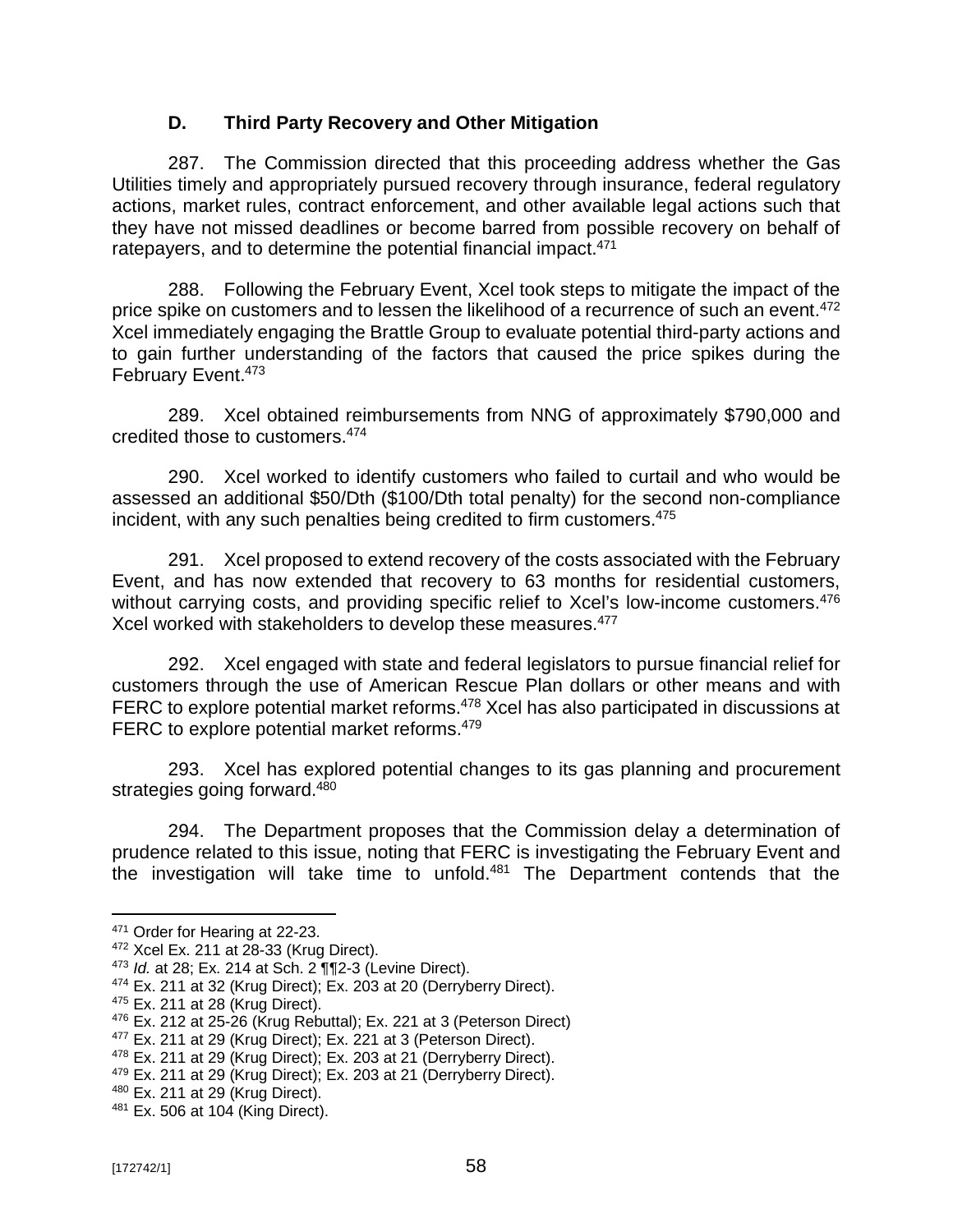Commission should withhold a prudency determination until further facts come to light, and potential remedies that could result from the investigations are better known. In the meantime, the Department recommends that the Gas Utilities should continue to report to the Commission on their ongoing efforts to ensure that ratepayers receive any potential recovery of funds recouped should investigations find evidence of market manipulation or other wrongdoing.<sup>482</sup>

295. There is no evidence that Xcel has failed to comply with the Commission's direction to pursue information and recovery from other sources, and Xcel has complied with the Commission's direction to make compliance filings regarding this issue. There is no basis at this time to find that Xcel has acted imprudently or that it should not be permitted to recover its extraordinary costs based on this issue. As such, the Commission should make an initial determination that Xcel has acted prudently, and then require Xcel to make ongoing compliance filings. The Commission may take further action as warranted in light of any further developments.

# **E. Assigning Costs of the February Event based on Consumption**

296. Xcel does not have a complete billing quality data set for all individual customer usage during the five-day February Event.<sup>483</sup>

297. In order to assess daily usage for each customer, Xcel would have to rely on manual data manipulation and make assumptions for the more than 20,000 customers for which Xcel does not have daily meter read data.<sup>484</sup>

298. Creating an individual surcharge for each of Xcel's customers and developing processes for ensuring individual surcharges remained accurate would not be practical, and it could create customer confusion.<sup>485</sup>

299. The Department determined that customer usage going forward is a reasonable approximation of usage during the February Event and that the any potential incremental cost causation improvements would need to be balanced against other ratemaking goals such as having rates that are simple, understandable, and affordable.<sup>486</sup>

300. Direct assignment of gas costs incurred during the February Event is not necessary to ensure equitable recovery of prudently incurred costs. In apportioning revenue responsibility and designing rates, the Commission must balance competing principles and policies. As the Department determined, individual customer usage likely remains similar year-to-year and provides a reasonable approximation of use during the February Event. Given that using more accurate usage data is either impossible or would require the Gas Utilities to radically depart from typical billing practices, the Administrative

<sup>482</sup> *See* Department's Initial Br. at 81-82 (Mar. 15, 2022) (eDocket No. 20223-183839-05).

<sup>&</sup>lt;sup>483</sup> Ex. 221 at 8 (Peterson Direct).

<sup>484</sup> *Id.*

<sup>485</sup> *Id.* at 8-9.

<sup>486</sup> Ex. 506 at 108 (King Direct).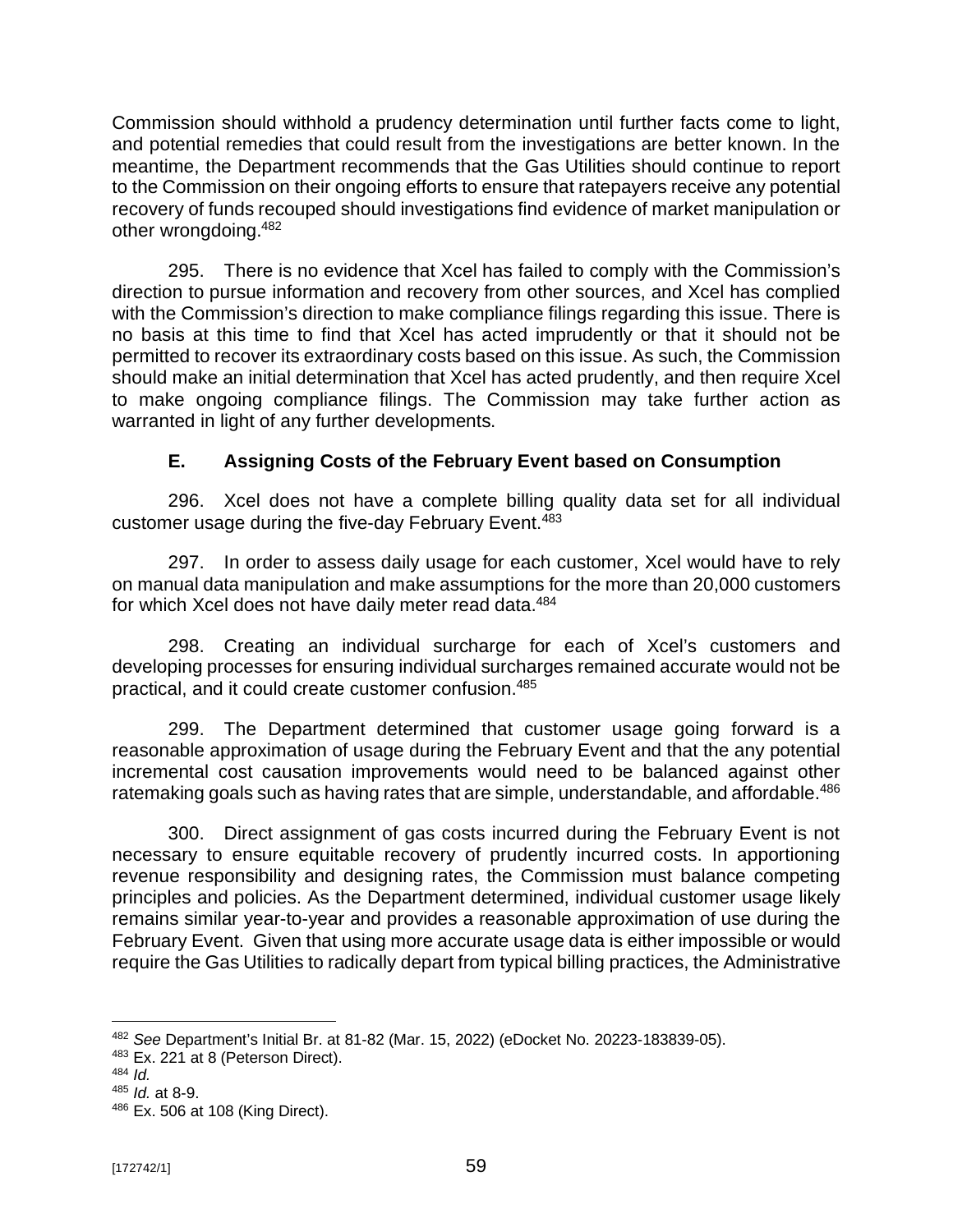Law Judges agree that the incremental benefits are outweighed by the impacts to other practical considerations and goals such as ensuring understandable rates for customers.

301. Xcel does have complete billing quality data for its interruptible customers.<sup>487</sup>

302. There are some interruptible customers who fully curtailed during the February Event and therefore used no gas during the February Event.<sup>488</sup>

303. Xcel proposed to exempt interruptible customers who fully interrupted and used no gas from the February Event surcharge, and to assign the amounts to the remaining customers in the interruptible class.<sup>489</sup> No party opposed this proposal.

304. Commercial and industrial customers have the option to move from natural gas sales service to transportation service.<sup>490</sup> Transportation service customers contract for gas supplies separate from the Company's system supply, and do not pay the Company's PGA rates or PGA true-up.<sup>491</sup> Commercial and industrial customers have an incentive to move to transportation service in an attempt to avoid paying the February Event surcharge.<sup>492</sup> If customers are allowed to move to transportation service without paying their portion of the surcharge, it would result in a larger remaining balance for other customers.<sup>493</sup>

305. Xcel proposed to track customers who received natural gas sales service in February 2021 who then subsequently move to transportation service during the period of time the surcharge is collected so that these customers can be charged an exit fee the remaining months the surcharge is being collected.<sup>494</sup> No party has opposed this proposal.

306. It is not reasonable to assign costs to most customers based on consumption during the February Event. However, Xcel should assign amounts to interruptible customers who used gas during the February Event, and should track customers who switch to transportation service to recover the appropriate costs during the recovery period.

Based upon these Findings of Fact, the Administrative Law Judges make the following:

<sup>489</sup> *Id.*

<sup>494</sup> *Id.*

<sup>487</sup> *See* Ex. 221 at 9 (Peterson Direct).

<sup>488</sup> *Id.*

<sup>490</sup> *Id.* at 10.

<sup>491</sup> *Id.* <sup>492</sup> *Id.*

<sup>493</sup> *Id.*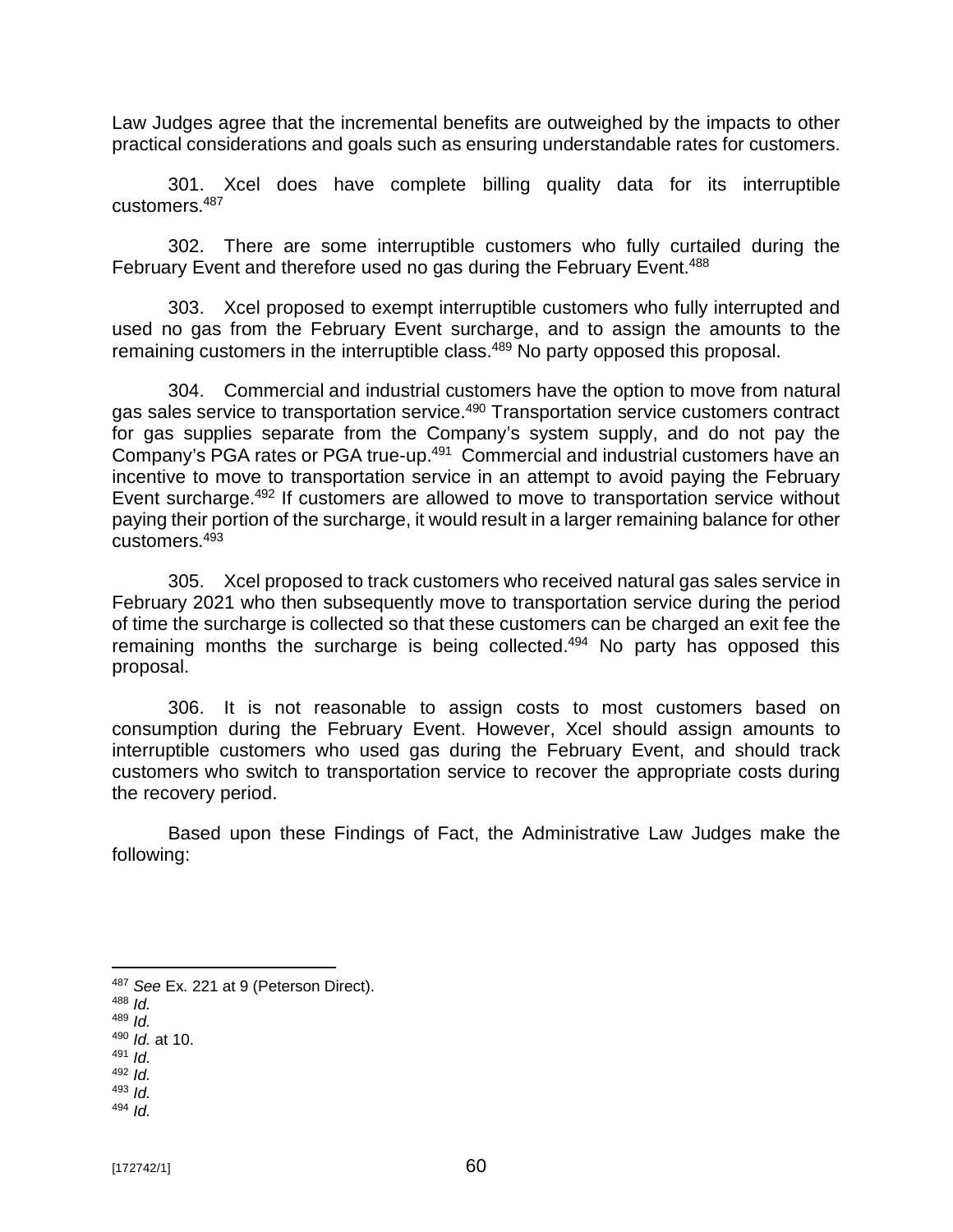## **CONCLUSIONS OF LAW**

1. The Commission and the Administrative Law Judges have jurisdiction to consider this matter pursuant to Minn. Stat. §§ 14.50, 216B.03 (2020).

2. The Commission has complied with all procedural requirements of law and rule, and the parties have had notice and an opportunity to fully participate in this proceeding. Therefore, this matter is properly before the Commission and the Administrative Law Judges.

3. Every rate made, demanded, or received by any public utility must be just and reasonable.<sup>495</sup>

4. The burden to prove that its actions were prudent and that recovery of extraordinary costs is reasonable rests on Xcel.<sup>496</sup>

5. Utilities do not enjoy a presumption of prudence.<sup>497</sup> Doubts as to reasonableness are resolved in favor of the consumer.<sup>498</sup>

6. Xcel has established that its actions during the February Event were prudent and that recovery of its extraordinary costs is warranted.

7. The record does not support disallowing extraordinary costs incurred by Xcel in connection with the February Event.

Based upon the Findings of Fact and Conclusions of Law, the Administrative Law Judges make the following:

## **RECOMMENDATION**

1. The extraordinary gas costs incurred by Xcel to serve its customers during the February Event were prudently incurred.

2. No disallowance is warranted and it is reasonable for Xcel to recover the gas costs incurred during the February Event from its customers according to the recovery period established by the Commission.

<sup>495</sup> Minn. Stat. § 216B.03.

<sup>496</sup> Minn. Stat. § 216B.16, subd. 4.

<sup>497</sup> *In re a Comm'n Investigation into Xcel Energy's Monticello Life-Cycle Management/Extender Power Uprate Project*, MPUC Docket No. E-002/CI-13-754, Order Finding Imprudence, Denying Return on Cost Overruns, and Establishing LCM/EPU Allocation for Ratemaking Purposes (May 8, 2015).

<sup>498</sup> Minn. Stat. § 216B.03; *see also* Order for Hearing at 3 ("In incurring costs necessary to provide service, utilities are expected to act prudently to protect ratepayers from unreasonable risks.").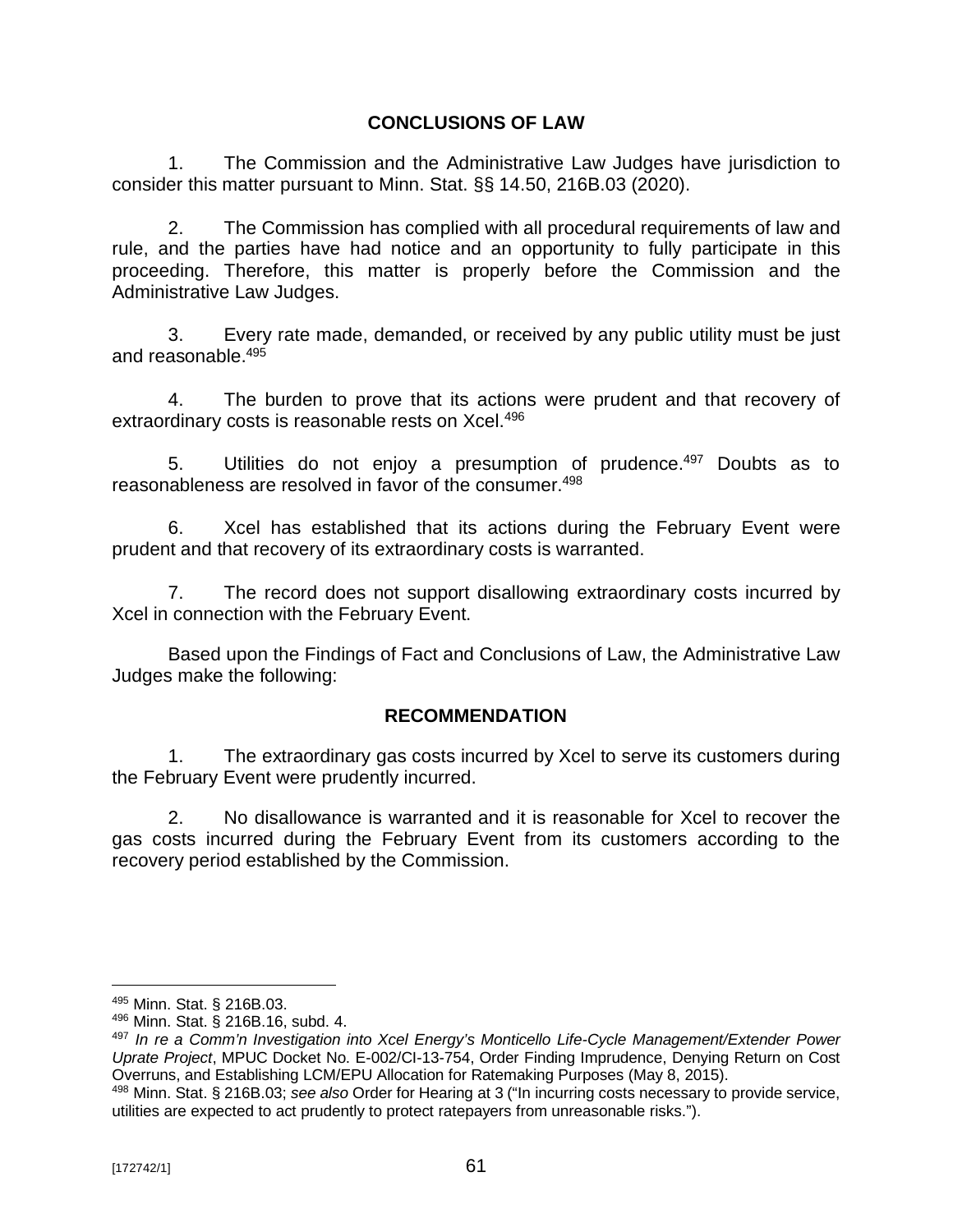3. Xcel shall make further compliance filings as ordered by the Commission.

Dated: May 24, 2022

 $\downarrow$  ) (succession as may some

BICA A. PALMER-DENIG Administrative Law Judge

 $\delta$ uvsan  $\delta$ 

BARBARA J. CASE Administrative Law Judge

#### **NOTICE**

Notice is hereby given that exceptions to this Report, if any, by any party adversely affected must be filed under the time frames established in the Commission's rules of practice and procedure, Minn. R. 7829.1275, .2700 (2021), unless otherwise directed by the Commission. Exceptions should be specific and stated and numbered separately. Oral argument before a majority of the Commission will be permitted pursuant to Minn. R. 7829.2700, subp. 3. The Commission will make the final determination of the matter after the expiration of the period for filing exceptions, or after oral argument, if an oral argument is held.

The Commission may, at its own discretion, accept, modify, or reject the Administrative Law Judge's recommendations. The recommendations of the Administrative Law Judge have no legal effect unless expressly adopted by the Commission as its final order.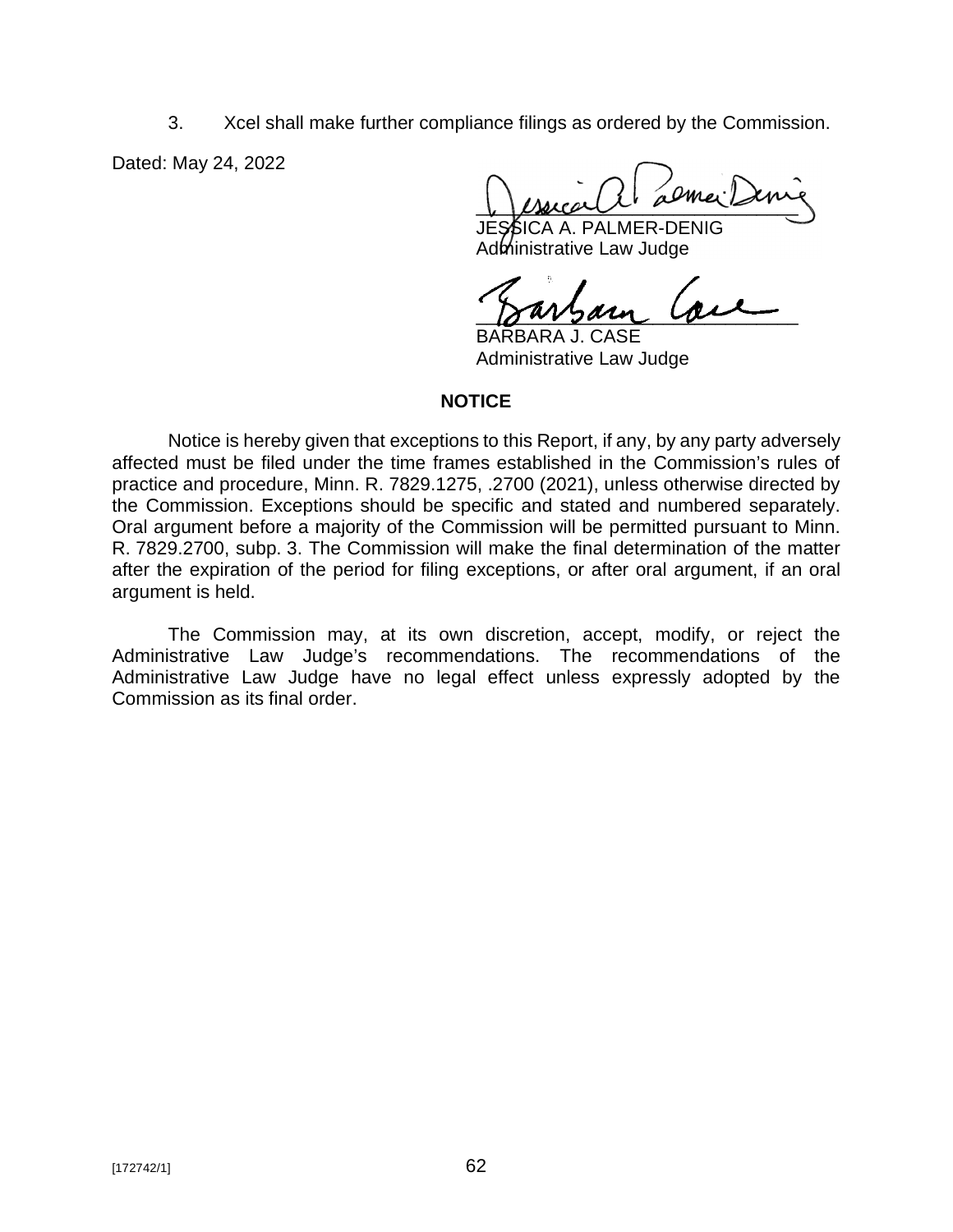Saint Paul, MN 55164-0620

mn.gov/oah

PO Box 64620

May 24, 2022

See Attached Service List

#### **Re:** *In the Matter of the Petitions for Recovery of Certain Gas Costs*

*In the Matter of a Petition of Northern States Power Company d/b/a Xcel Energy to Recover February 2021 Natural Gas Costs*

**OAH 71-2500-37763 MPUC G-002/CI-21-610**

To All Persons on the Attached Service List:

Enclosed and served upon you is the Administrative Law Judge's **FINDINGS OF FACT, CONCLUSIONS OF LAW, AND RECOMMENDATION** in the above-entitled matter.

If you have any questions, please contact me at (651) 361-7874, [michelle.severson@state.mn.us,](mailto:michelle.severson@state.mn.us,) or via facsimile at (651) 539-0310.

> Sincerely, Michelle Sevenson

MICHELLE SEVERSON Legal Assistant

**Enclosure** cc: Docket Coordinator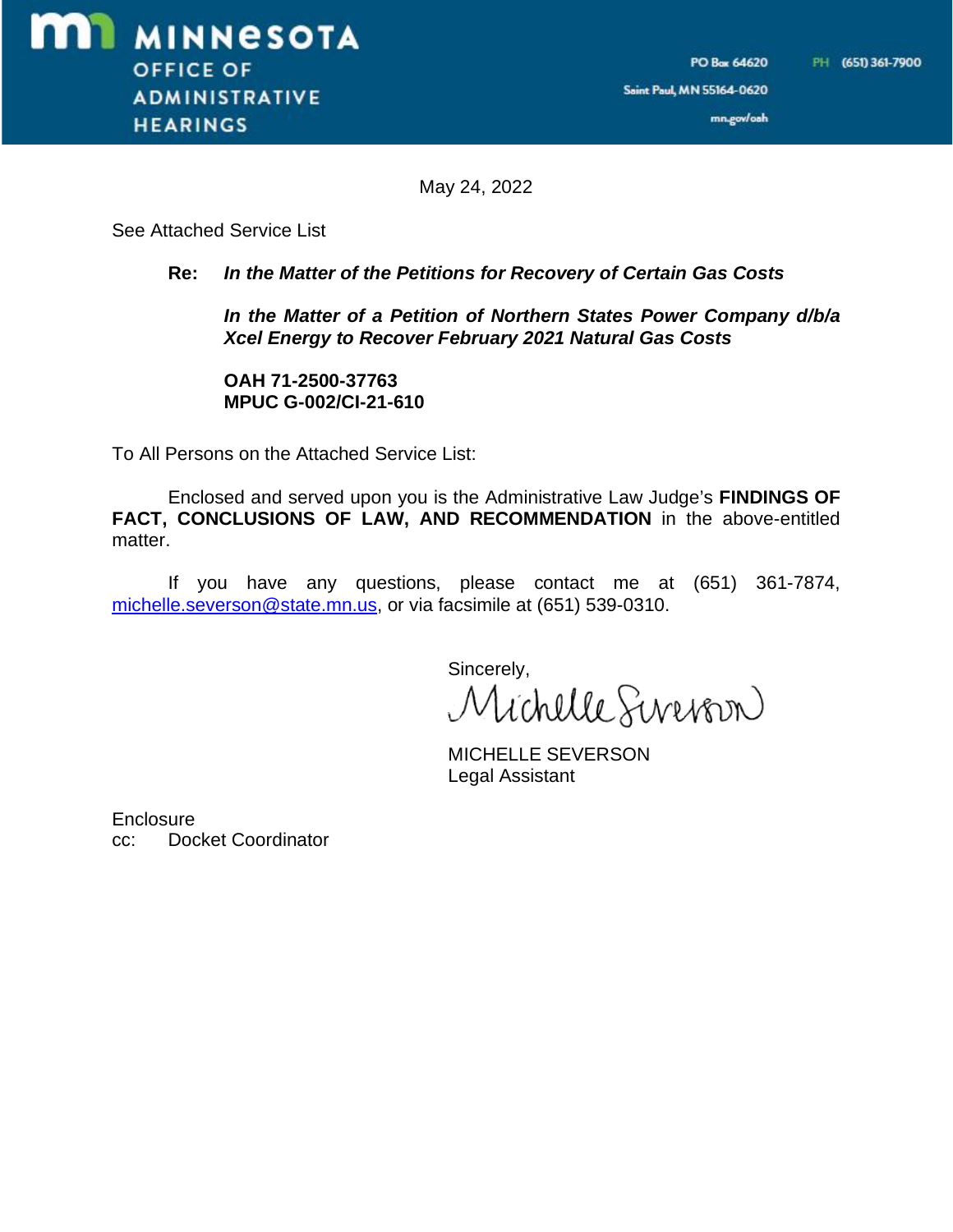### STATE OF MINNESOTA OFFICE OF ADMINISTRATIVE HEARINGS PO BOX 64620 600 NORTH ROBERT STREET ST. PAUL, MINNESOTA 55164

### **CERTIFICATE OF SERVICE**

| In the Matter of the Petitions for Recovery of<br><b>Certain Gas Costs</b>                                                      | OAH Docket No.:<br>71-2500-37763<br>MPUC G-002/CI-21-610 |
|---------------------------------------------------------------------------------------------------------------------------------|----------------------------------------------------------|
| In the Matter of a Petition of Northern States<br>Power Company d/b/a Xcel Energy to<br>Recover February 2021 Natural Gas Costs |                                                          |

Michelle Severson certifies that on May 24, 2022, she served the true and correct

## **FINDINGS OF FACT, CONCLUSIONS OF LAW, AND RECOMMENDATION** by

eService, and U.S. Mail, (in the manner indicated below) to the following individuals:

| <b>First Name</b> | <b>Last Name</b> | <b>Email</b>                           | <b>Company Name</b>                                  |
|-------------------|------------------|----------------------------------------|------------------------------------------------------|
| Jorge             | Alonso           | jorge.alonso@state.mn.us               | <b>Public Utilities Commission</b>                   |
| Mara              | Ascheman         | mara.k.ascheman@xcelenergy.com         | <b>Xcel Energy</b>                                   |
| James H.          | Barkley          | james.barkley@bakerbotts.com           | <b>Baker Botts</b>                                   |
| James J.          | Bertrand         | james.bertrand@stinson.com             | <b>STINSON LLP</b>                                   |
| Brenda A.         | Bjorklund        | brenda.bjorklund@centerpointenergy.com | CenterPoint Energy                                   |
| Elizabeth         | <b>Brama</b>     | ebrama@taftlaw.com                     | <b>Taft Stettinius &amp; Hollister</b><br><b>LLP</b> |
| <b>Barbara</b>    | Case             | barbara.case@state.mn.us               | Office of Administrative<br>Hearings                 |
| Generic           | Commerce         |                                        | Office of the Attorney                               |
| <b>Notice</b>     | Attorneys        | commerce.attorneys@ag.state.mn.us      | General-DOC                                          |
| Richard           | Dornfeld         | Richard.Dornfeld@ag.state.mn.us        | Office of the Attorney<br>General-DOC                |
| <b>Brian</b>      | Edstrom          | briane@cubminnesota.org                | <b>Citizens Utility Board of</b><br>Minnesota        |
| Sharon            | Ferguson         | sharon.ferguson@state.mn.us            | Department of Commerce                               |
| Edward            | Garvey           | garveyed@aol.com                       | Residence                                            |
| Matthew B         | <b>Harris</b>    | matt.b.harris@xcelenergy.com           | <b>XCEL ENERGY</b>                                   |
| Kim               | Havey            | kim.havey@minneapolismn.gov            | <b>City of Minneapolis</b>                           |
| Valerie           | Herring          | vherring@taftlaw.com                   | Taft Stettinius & Hollister<br><b>LLP</b>            |
| Katherine         | Hinderlie        | katherine.hinderlie@ag.state.mn.us     | Office of the Attorney<br>General-DOC                |